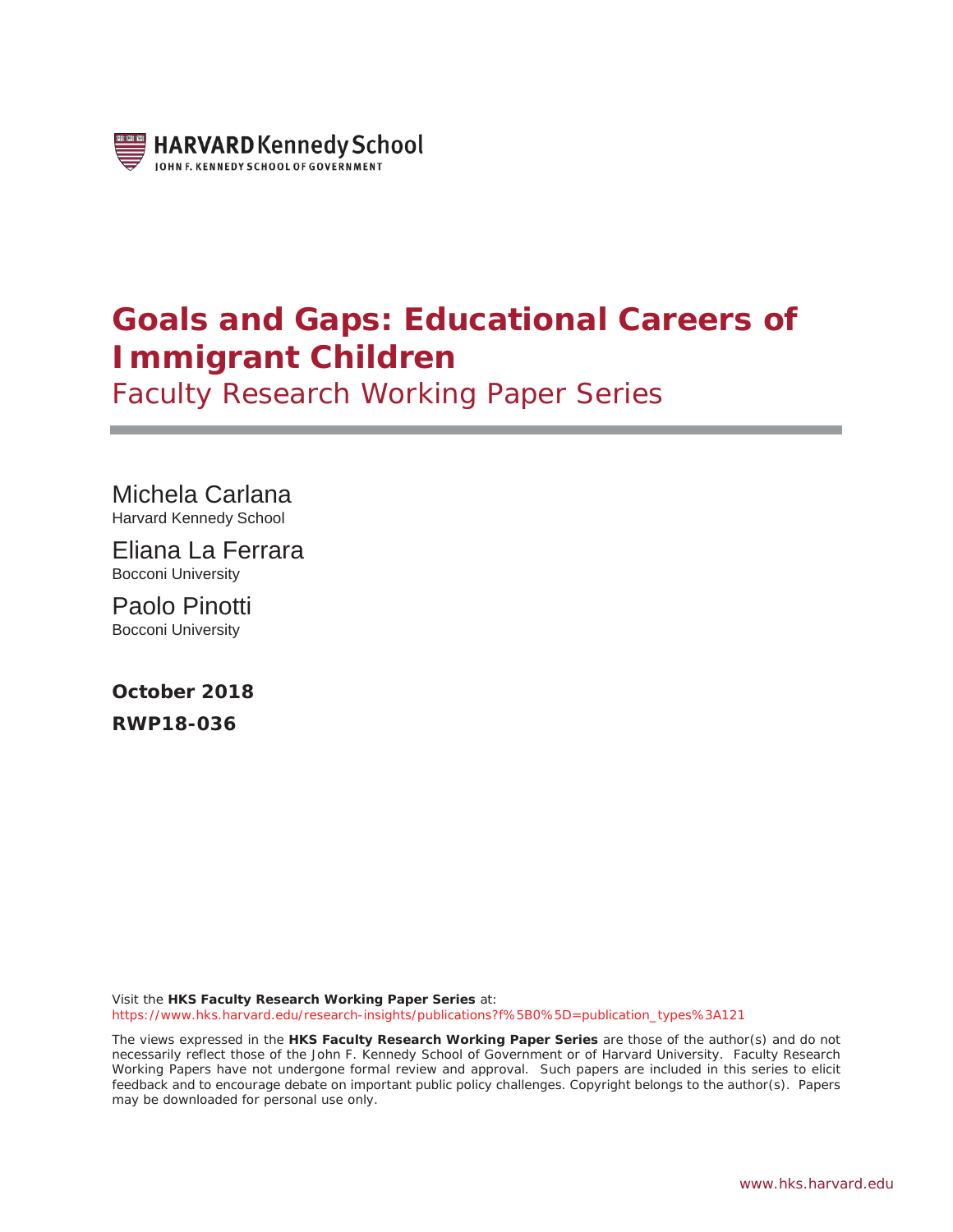# Goals and Gaps: Educational Careers of Immigrant Children <sup>∗</sup>

Michela Carlana † , Eliana La Ferrara ‡ , Paolo Pinotti §

### August 2018

#### Abstract

We study the educational choices of children of immigrants in a tracked school system. We first show that immigrants in Italy enroll disproportionately into vocational high schools, as opposed to technical and academically-oriented high schools, compared to natives of similar ability. The gap is greater for male students and it mirrors an analogous differential in grade retention. We then estimate the impact of a large-scale, randomized intervention providing tutoring and career counseling to high-ability immigrant students. Male treated students increase their probability of enrolling into the high track to the same level of natives, also closing the gap in terms of grade retention. There are no significant effects on immigrant girls, who exhibit similar choices and performance as native ones in absence of the intervention. Increases in academic motivation and changes in teachers' recommendation regarding high school choice explain a sizable portion of the effect, while the effect of increases in cognitive skills is negligible. Finally, we find positive spillovers on immigrant classmates of treated students, while there is no effect on native classmates.

Keywords: tracking, career choice, immigrants, aspirations, mentoring

<sup>∗</sup>We thank Josh Angrist, David Autor, Erich Battistin, Pietro Biroli, Daniele Checchi, Kaivan Munshi, Imran Rasul, Enrico Rettore, Miguel Urquiola and seminar participants at Berkeley, University of Bologna, EBRD , EdEPo 2015, EEA 2015, Erasmus University Rotterdam, Freiburg, Harvard, IEA 2017, IIES, IRVAPP, University of Milan Bicocca, Oslo, Paris I, Queen Mary, Sciences Po, SEA 2016, Stockholm School of Economics, Tilburg, Tinbergen Institute, University of Torino, Uppsala and Zurich for helpful comments. We are particularly grateful to Gianpaolo Barbetta, Paolo Canino, Stefano Cima, and Andrea Trisoglio for continous support during the project. We thank Gianna Barbieri and Lucia De Fabrizio from MIUR and Patrizia Falzetti and Michele Cardone from INVALSI for giving us access to the administrative data used in this paper. We are grateful to the schools that took part into the intervention for their collaboration. Serena Cocciolo, Rosa De Vivo and Cristina Clerici provided excellent research assistance. This project was partly funded by Fondazione CARIPLO, Compagnia di San Paolo and Fondazione Cassa di Risparmio di Padova e Rovigo. Carlana acknowledges financial support from the "Policy Design and Evaluation Research in Developing Countries" Initial Training Network (PODER), which is financed under the Marie Curie Actions of the EU's Seventh Framework Programme (Contract no. 608109). La Ferrara acknowledges financial support from the ERC Advanced Grant "Aspirations, Social Norms and Development" (ASNODEV, Contract no. 694882).

<sup>†</sup>Harvard Kennedy School and IZA (e-mail: michela carlana@hks.harvard.edu)

<sup>‡</sup>Department of Economics, IGIER and LEAP, Bocconi University, and CEPR (e-mail: eliana.laferrara@unibocconi.it)

<sup>§</sup>Department of Social and Political Sciences and DONDENA, Bocconi University, CReAM Centre, fRDB, IR-VAPP, and CEPR (e-mail: paolo.pinotti@unibocconi.it)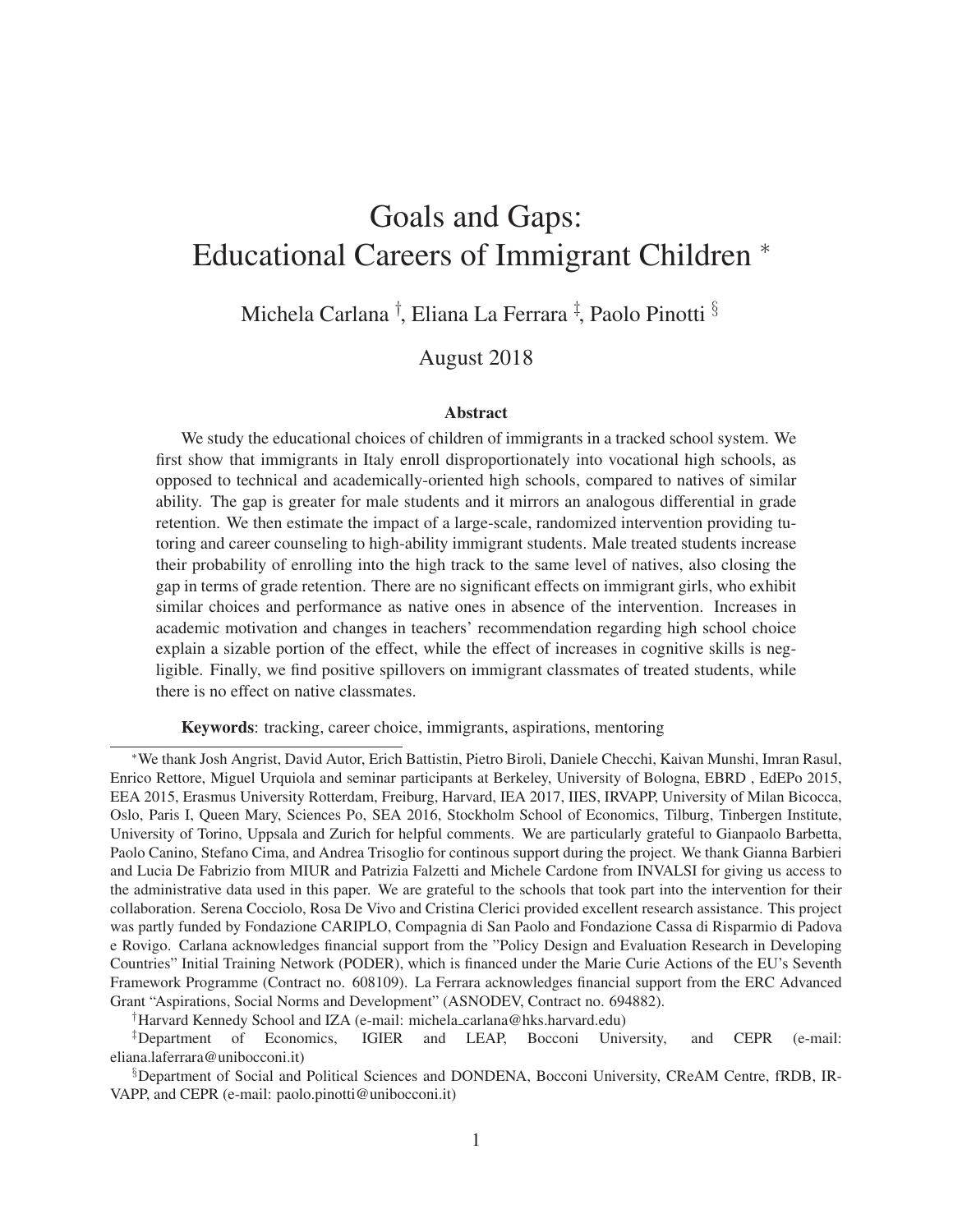## 1 Introduction

Migrant flows have grown considerably over the past decades, increasingly involving families with children. In 2012, 12 percent of 15-year-old students in the average OECD country had an immigrant background (OECD, 2015). The growing number of immigrant students has profoundly changed the challenges that schooling systems have to face in order to ensure skill development in a diverse student population and promote social cohesion. The ethnic gap in achievement test scores and socioemotional abilities increases substantially during childhood (Fryer Jr and Levitt, 2004; Cunha and Heckman, 2007). The problem is exacerbated in schooling systems characterized by stratification in high school tracks, as early tracking may lead to the educational segregation of children from disadvantaged backgrounds in schools characterized by lower quality of education. This could ultimately have long term effects on the skills and occupational careers of children from immigrant families, reducing social mobility and creating unequal opportunities (Guyon et al., 2012; Brunello and Checchi, 2007).

This paper documents the extent of educational segregation of immigrant students and evaluates the effectiveness of an innovative program aimed at steering high-achieving immigrants towards high schools that fit their academic potential.<sup>1</sup> We do so in the context of Italy, where the schooling system is characterized by tracking in the transition from middle to high school. While uncommon in the Anglo-Saxon world, this type of stratification is the norm among OECD countries, with the age of selection varying from 10 to 16 and an average of three high school tracks per country (OECD, 2013).

We start by showing that immigrants tend to choose less demanding high school tracks. In the Italian system, high schools can be classified into three tracks: academic-oriented, technical and vocational. As we discuss in section 2.2, graduates from academic and technical tracks typically pursue a university degree; if they do not, they typically have access to relatively high-quality jobs upon completion of high school. By contrast, graduates from vocational schools can only access low-skill jobs, and it is very uncommon that they pursue any post-secondary education.

We document that immigrants are more likely to enroll in vocational over technical or academicoriented curricula, relative to native students with similar ability, as measured by a standardized test administered at the beginning of middle school. We denote this phenomenon as "educational segregation". The gap in high school choices is greater for male immigrants and it mirrors an analogous differential in failure rates and in the track recommendations received from teachers.

<sup>&</sup>lt;sup>1</sup>We use the term immigrant to indicate children without Italian citizenship: around half of them are first generation immigrants (i.e., they are born outside Italy) and the other half are second generation immigrants (i.e., they are born in Italy from non-native parents).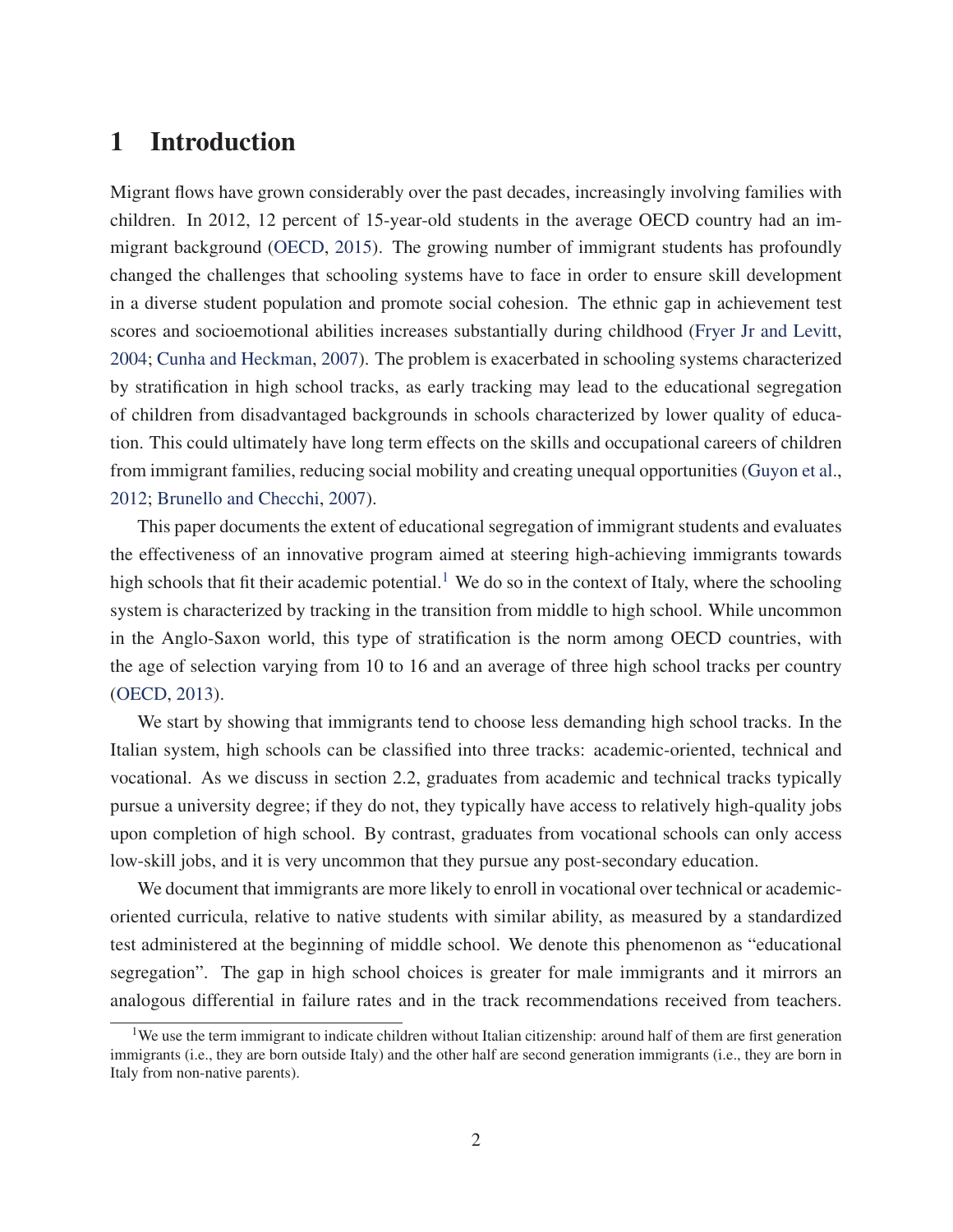The gap in track choice for boys persists along the entire distribution of ability, while for girls it is found at the low end of the distribution but not at the high end: medium and high-achieving immigrant girls choose the same tracks as native ones of comparable ability. This gender pattern is consistent with evidence from various countries that boys increasingly lag behind in educational attainment and that the female-male educational advantage – in terms of test scores, disruptive behavior, high school graduation rates, and employment – is larger for low-socioeconomic status (SES) families (Chetty et al., 2018, 2016; Brenøe and Lundberg, 2017; Autor et al., 2016; Bertrand and Pan, 2013; DiPrete and Jennings, 2012).

We then estimate the impact of an innovative program called "Equality of Opportunity for Immigrant Students" (EOP henceforth) that provided tutoring and career counseling to immigrant children displaying high academic potential. The curriculum of EOP included a number of meetings that helped students reflect on their aspirations and their potential through a series of psychological exercises based on Social Cognitive Career Theory (Lent et al., 1994). This paradigm views career development as a choice subject to contextual influences and constraints, so goals and self-efficacy are as important as cognitive skills in shaping individual careers. Importantly, treated students were never advised to choose one track (e.g., academic or vocational) over the others: they were only encouraged to weigh their talents and aspirations while making their decision.

We evaluate the effects of EOP leveraging random assignment of the program across schools as well as unique data on students' careers, cognitive and soft skills, and parental background. The program was offered in 70 schools randomly chosen from a sample of 145 in Northern Italy, with the remaining 75 serving as controls. We obtained restricted-use data on educational careers and standardized test scores for all students in treated and control schools from the Italian Ministry of Education. Based on this information, we selected the 10 immigrant students with the highest standardized test scores in grade 6: in treatment schools these students were invited to participate in EOP through grades 7 and 8; in control schools they were not offered such program.<sup>2</sup>

We find that EOP was remarkably successful in reducing educational segregation. Treated males have a 44 percent lower probability to be retained and a 12 percent higher probability of attending an academic or technical high school (as opposed to a vocational one) relative to males in the control group. Indeed, treated immigrant males chose demanding tracks in the same proportion as native males of comparable ability. In other words, EOP completely closed the immigrant-native track choice gap at the end of grade 8. The effects are in the same direction but smaller and not significant for girls (for whom no educational segregation had been identified in the first place).

<sup>&</sup>lt;sup>2</sup>For the sake of exposition, in the rest of the paper we refer to these two groups as "treated" and "control", though we really mean "assigned to treatment" and "assigned to control". In other words, we present intention-to-treat estimates. We assess compliance with treatment assignment in Section 5.1.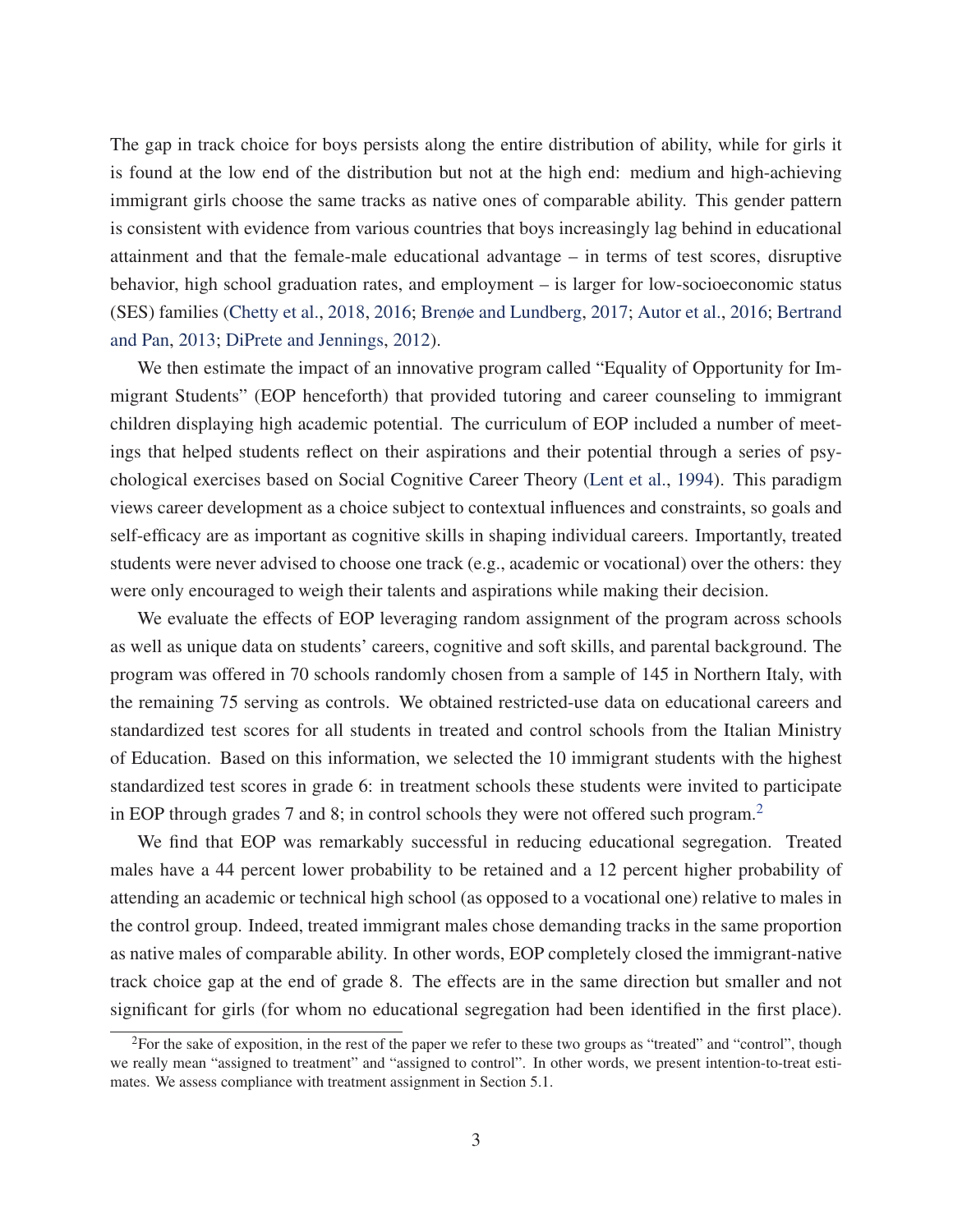Therefore, EOP increases immigrants' enrollment into technical or academic schools only when counterfactual enrollment rates lie below those of comparable native students.

We distinguish between the effects of the two main components of EOP – career counseling and academic tutoring – exploiting discontinuous changes in the amount of academic tutoring around fixed thresholds of pre-program standardized test scores. We fail to detect significant changes in the outcomes of interest around such thresholds, suggesting that the effect of EOP can largely be attributed to career counseling.

To shed light on the mechanisms underlying such effect, we collected additional data on academic performance and on psychological traits. Effects estimated along all these dimensions differ markedly by gender. Male treated students have higher aspirations and more confidence in their own abilities, and they perceive that environmental barriers will play a smaller role in their future choices, relative to the control group. They also display an improvement in cognitive skills, as measured by their standardized test score at the end of grade 8, though the (standardized) effect of EOP on school performance is smaller than the effect on aspirations and perception of barriers. These findings are consistent with career counseling playing a more important role than academic tutoring in explaining observed effects on educational choices. As for females, we only detect a reduction in perceived barriers but no relevant effect on aspirations or cognitive skills.

Program effects seem to have been internalized by teachers, who recommend treated boys for more demanding high schools. Importantly, no effect is found on teachers' recommendations for treated girls, whose academic performance and aspirations were unaffected by the program. Therefore, teachers do not automatically recommend the high track to all students involved in EOP, but selectively update their beliefs based on actual changes in motivation and performance – greater for males, lower for females.

Following the approach of Heckman et al. (2013), we decompose the impact of EOP on educational choices into experimentally induced changes in observed mediating factors and changes in other (unmeasured) factors. We find that changes in aspirations and in teachers' recommendations induced by the treatment explain a sizable portion of the effect on boys' track choice, while the effect of increases in test scores is negligible. Overall, these factors jointly explain 84 percent of the increase in the probability of choosing the high track, suggesting that other (unmeasured) mediating factors account for a minor part of the effect of main interest.

Our administrative data allow us to follow all students in our sample through the first two years of high school. This is important in order to assess the longer term effects of EOP on students' educational careers, particularly the risks associated with enrolling into more demanding high school tracks. Reassuringly, treated students are no more likely to be held back in a grade, nor to have to take make-up exams after the summer (as opposed to being directly admitted to the next grade).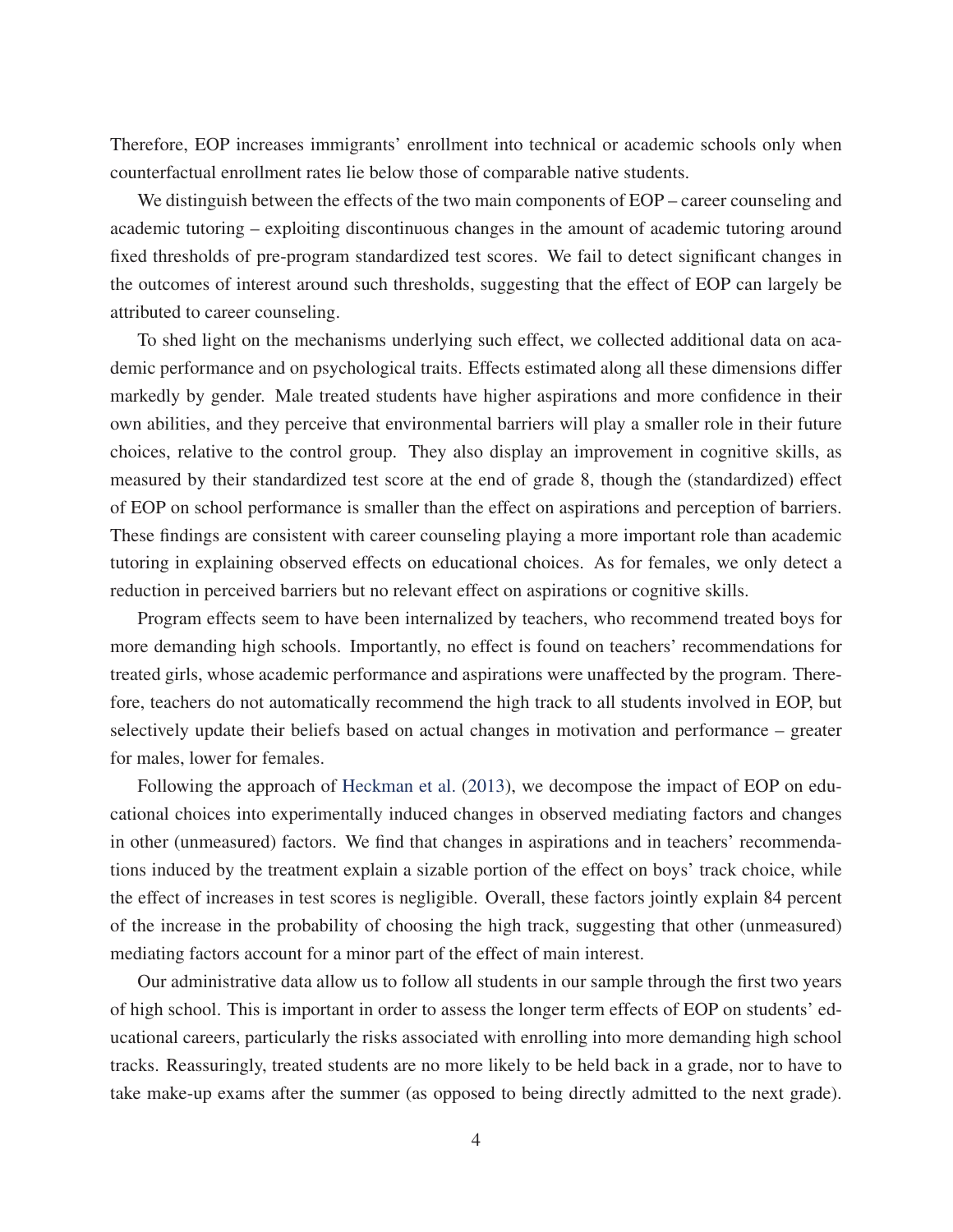They are also no more likely to drop out. Therefore, treated students did equally well as control ones, despite attending (on average) more demanding high schools. Finally, we find evidence of positive spillovers of the intervention on immigrant classmates of treated students, while there is no effect on native classmates.

Our work is related to several strands of literature. The first comprises evaluations of interventions aimed at reducing inequality in educational achievement and opportunities. Several interventions have targeted low achieving students and provided a combination of information on school options and mentorship on soft skills. Some of these programs were successful in reducing grade retention and high school dropout rates (e.g., Goux et al., 2017; Martins, 2010); others had zero or negative effects (Rodriguez-Planas, 2012). Our program can be seen as complementary to the ones cited above, as it targets a different population –high achieving students– with the aim of aligning their potential to more ambitious goals.<sup>3</sup> This is the first randomized control trial aimed specifically at reducing the immigrant-native educational gap, a particularly relevant issue as immigration to Europe steadily increases. The framing of our intervention is comparable to programs that help low income students apply to better colleges (e.g., Hoxby and Turner, 2015; Bettinger et al., 2012), with the important difference that we work with a younger population that ends up being stratified within compulsory schooling. In educational systems characterized by early tracking, high school choice constitutes indeed the most critical juncture in students' careers.4

A second strand of literature looks at the role of soft skills. Heckman et al. (2006) and Heckman and Kautz (2012) stress the importance of personality traits and motivations as factors that reduce social problems and are highly valued in the labor market. In addition, low aspirations and high perceived socioeconomic barriers can lead students to choose less demanding educational paths, perpetuating a negative cycle (Dalton et al., 2014; Genicot and Ray, 2014; Mookherjee et al., 2010). Recent contributions show that students from disadvantaged backgrounds often lack ambition and suffer from negative stereotypes, both at the high end (Hoxby and Avery, 2012) and at the low end (Guyon and Huillery, 2016) of the ability distribution. Our paper corroborates these findings for high ability students with an immigrant background and – importantly – shows that it is possible to modify aspirations and soft skills through a program that combines academically relevant information with psychological tools.<sup>5</sup>

 $3$ Different types of interventions have targeted students' inaccurate beliefs about their chances of succeeding in competitive academic environments. Bobba and Frisancho (2016) provided students with feedback on their performance in a (mock) exam for admission to selective high schools in Mexico, while Goodman (2016) estimates the effect of mandated exams on selective college admission in the US.

<sup>4</sup>In contrast to this early stratification, Goldin and Katz (2009) refer to the US system as "open and forgiving".

<sup>5</sup>Alan and Ertac (forthcoming) show that non-cognitive skills such as patience and self-control are malleable. In particular, they show that a treatment targeted at improving intertemporal decision making in a classroom environment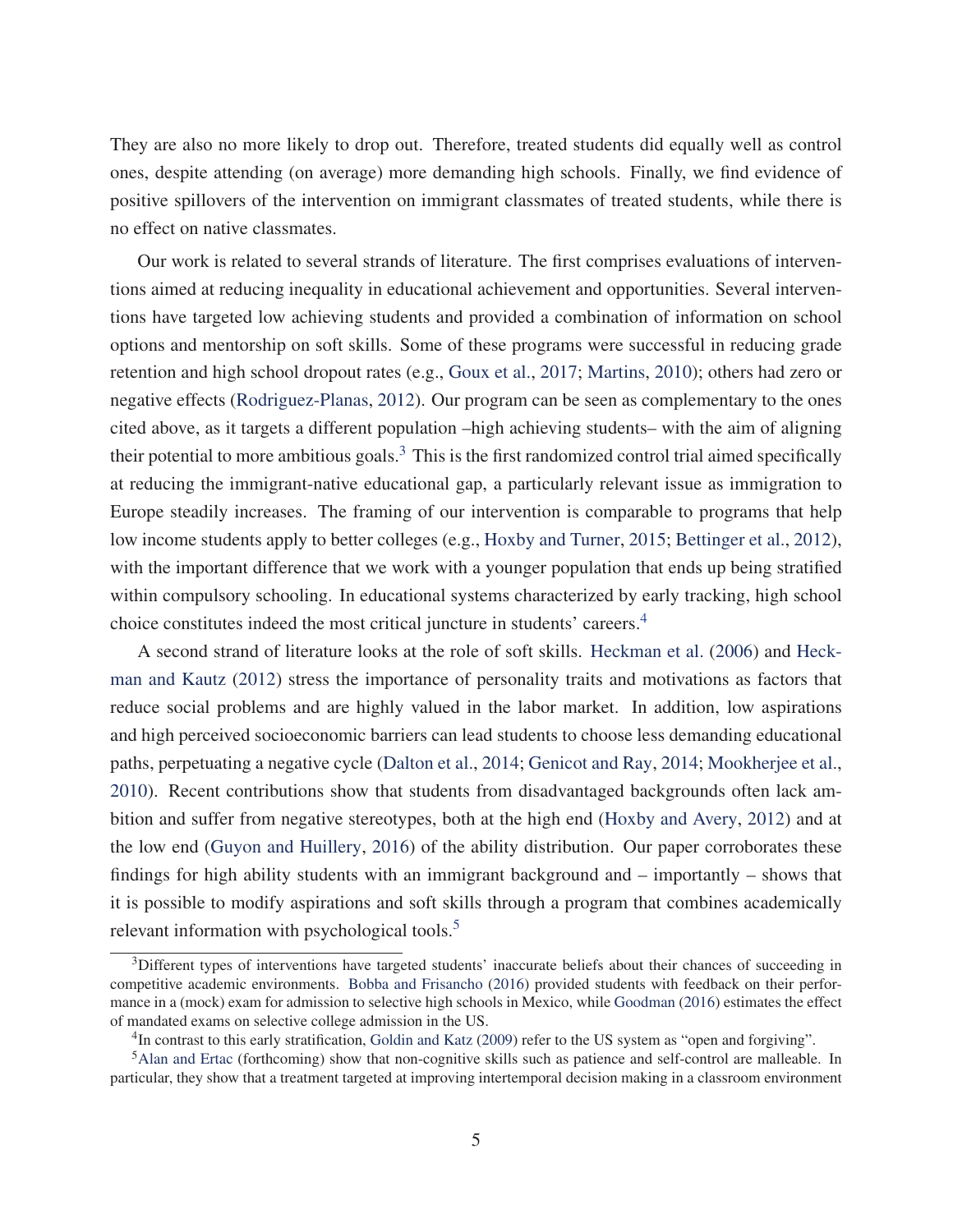Finally, our work speaks to the literature on tracking within education systems.<sup>6</sup> Some of the existing evidence points to the positive effects of tailored instruction (Duflo et al., 2011) and to a lack of negative consequences of school stratification in the long run (Dustmann et al., 2017). Other authors find that postponing school stratification or increasing the proportion of seats in academic tracks leads to improved educational outcomes (Malamud and Pop-Eleches, 2011; Guyon et al., 2012). Brunello and Checchi (2007) also show that parental background has stronger effects on labor market outcomes when tracking starts earlier. Our goal is not to assess what would be the effects of postponing or modifying high school tracking. Rather, we show that – within an existing tracking system – it is possible to reduce the mismatch between ability and high school choice for a population that may be particularly misinformed and disadvantaged: immigrant students.

The remainder of the paper is organized as follows. Section 2 describes the institutional setting and provides evidence of the educational segregation of immigrant children in Italy. Section 3 illustrates the components of the intervention and our evaluation design. Section 4 describes the data and Section 5 the results. Finally, Section 6 concludes by discussing the policy implications of our findings.

## 2 Institutional background

#### 2.1 Immigrants in Italian schools

Immigration is a relatively recent phenomenon in Italy. The number of (legal) foreign residents increased from 781 thousand to 5 million between 1990 and  $2015 - 1.4$  and 8.3 percent of total residents, respectively. The majority of immigrants in Italy come from low and middle income countries, and are characterized on average by lower socioeconomic background than native households.<sup>7</sup> They are also younger and have more children than natives, so the share of foreigners among students is higher than their share in the total population.

At the beginning of the 2016/17 school year, immigrant children represented 10.8 percent of students in primary school, 9.7 percent in middle school, and 7.2 percent in high school (see Appendix Figure A.3). The decline in immigrants' presence from middle to high school reflects higher

through training of teachers has significant impacts on experimental and real-life outcomes.

 $6$ For a review, see Betts (2011). Differently from systems where tracking takes the form of sorting higher ability students within the same type of education into specialized instruction (e.g., gifted programs, Card and Giuliano, 2016) or into magnet schools (e.g., Pop-Eleches and Urquiola, 2013), our context is one where tracking involves sorting into high schools with very different curricula and differential access to college.

 $7$ Figure A.1 in the Appendix shows the number of immigrants by nationality in 2015 (first 20 nationalities). Figure A.2 compares the income distribution across immigrant and native families, respectively.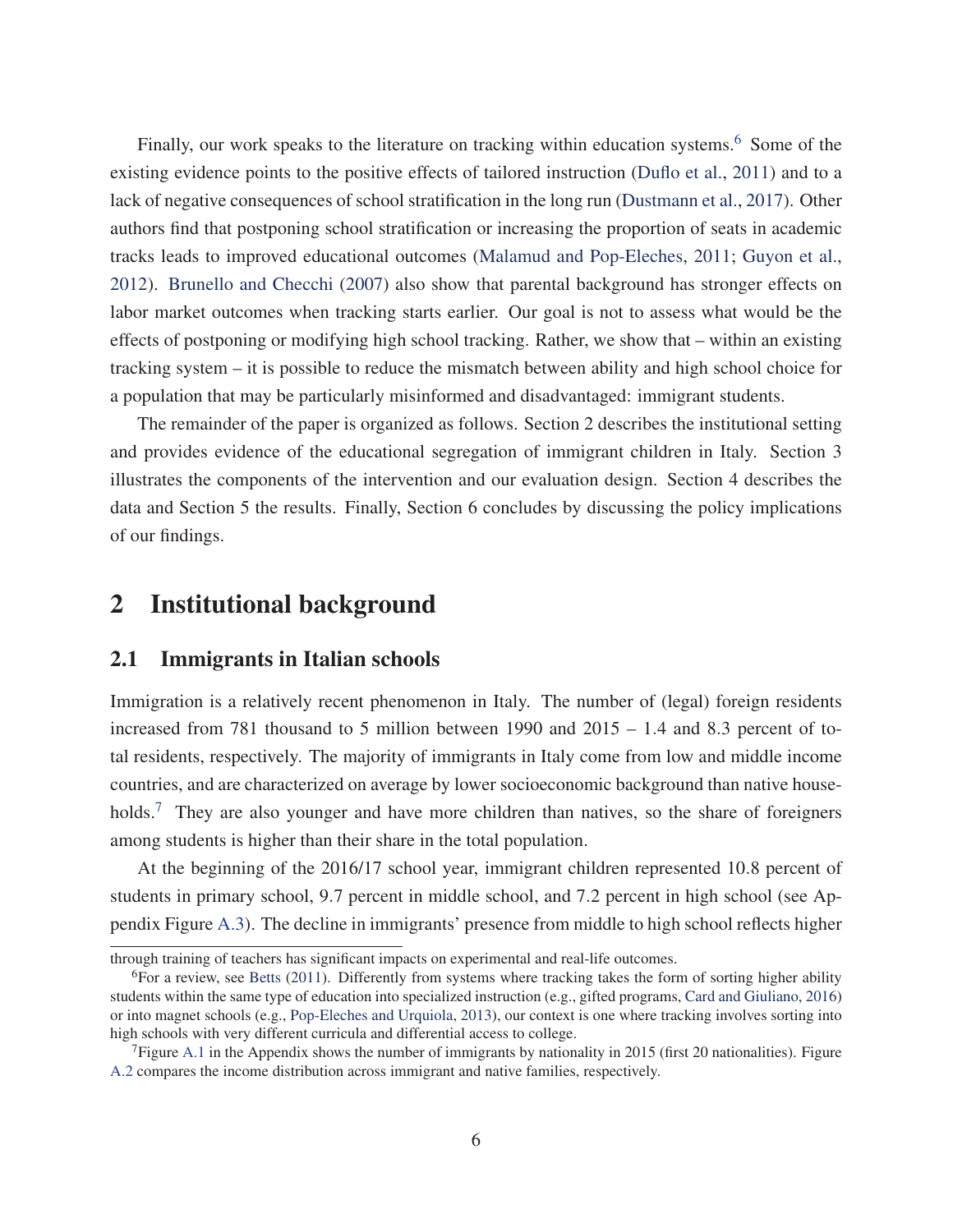dropout rates of immigrants in later grades compared to natives. Importantly, the share of immigrant students also differs between different types of high schools. Immigrants represent 12.5 percent of the student population in vocational schools, 8.5 percent in technical schools, and only 4.1 percent in academic schools. As we detail in the next section, these three types of high schools offer very different educational and employment opportunities.

#### 2.2 Secondary education in Italy

Italian pupils normally enter formal schooling the year they turn 6 and the compulsory schooling age is 16. Pre-university education comprises five grades in elementary school, three grades in middle school, and five grades in high school. At the end of middle school, students must choose among three different types of high schools: vocational schools (*istituto professionale* and *formazione professionale*), technical schools (*istituto tecnico*), and academically-oriented schools (*liceo*). Students are free to enroll in any track, as there is no tracking by ability.

The three tracks have the same duration, 5 years, but differ widely in terms of curriculum, difficulty, and prestige. $8$  Vocational schools focus on practical training in specialized manual, low-skilled jobs (e.g., plumber or hairdresser), while devoting a limited amount of time to general education. They are meant to prepare students for immediate employment at the end of high school. Technical and academic schools offer instead a comprehensive curriculum in math, humanities, and science. In principle, academic schools are primarily intended for students who want to pursue a university degree, whereas technical schools complement theory with practical training in specific non-manual jobs (e.g., accountant or graphic designer). Enrollment in college is always possible from the academic-oriented and the technical tracks; in principle it is also possible from some schools within the professional track, although very few students who attended vocational education typically obtain further education. <sup>9</sup> In practice, academic and technical schools offer much better educational and employment prospects than vocational schools. Therefore, in what follows we refer to vocational schools as the "low-track", and we group technical and academic schools together into the "high track".

Appendix Table A.1 compares average outcomes by track four years after graduation, separately by gender and for native vs. immigrant students.<sup>10</sup> Panel A shows that only 14.5 percent of Italians

<sup>8</sup>Regarding duration, the only exception to the 5-year rule is a sub-track of the vocational track (*formazione professionale*) that lasts 3 years.

<sup>9</sup>Enrollment in college is not possible for students in the sub-track of the vocational track that lasts 3 years (*formazione professionale*). In the 2015-16 school year, less than 4 percent of students enrolled in college had attended a vocational track. Furthermore, students who enroll in college after vocational school tend to take longer to complete college and drop out at higher rates.

<sup>&</sup>lt;sup>10</sup>The source of these data is the "Survey on Educational and Professional Paths of Upper Secondary School Gradu-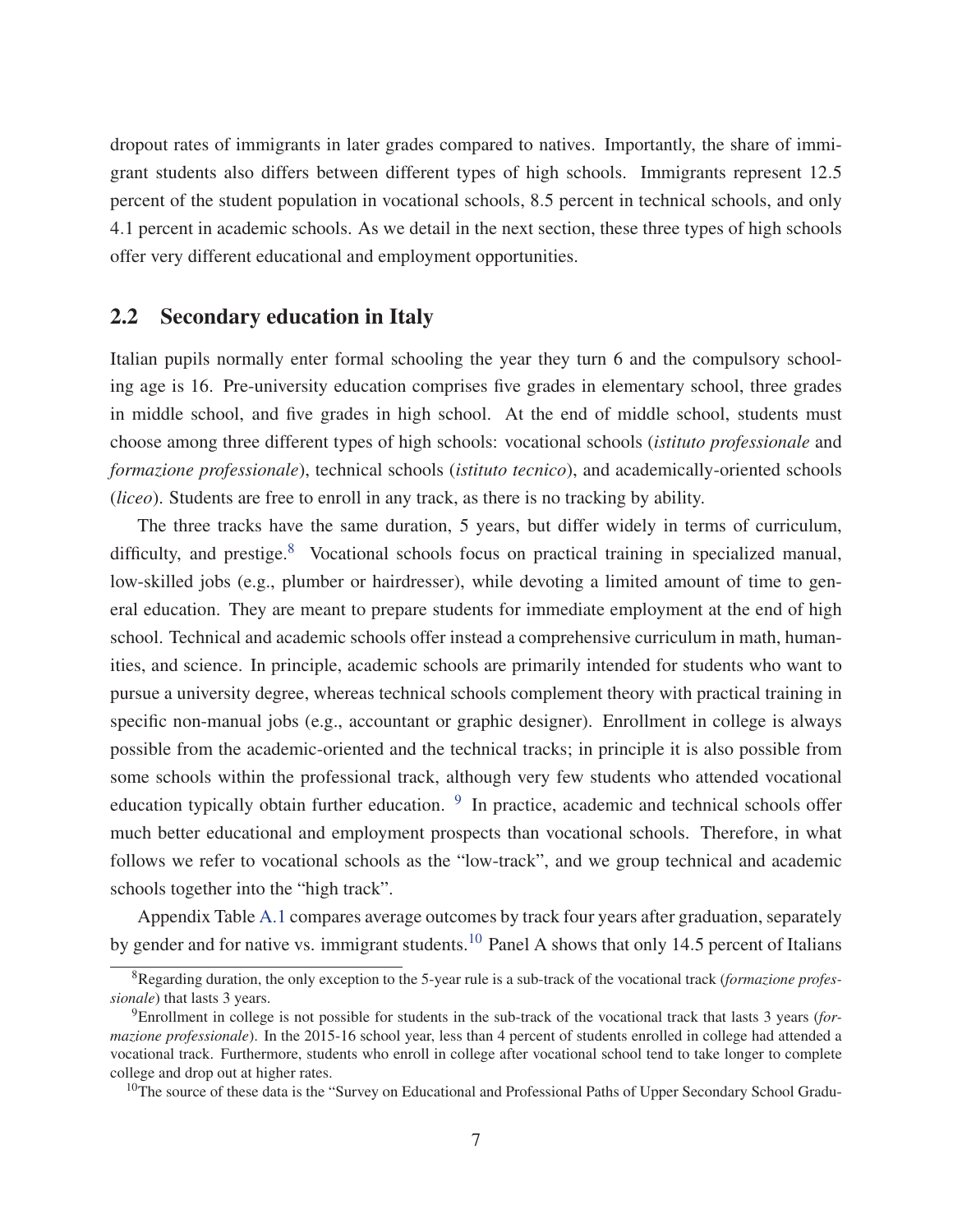graduated from vocational schools, with no relevant differences by gender. They exhibit a much lower probability of pursuing tertiary education compared to high-track graduates: 20.5 percent, as opposed to 70.4 percent. College dropout rates in university also differ dramatically between the two groups, at 30.6 and 11.8 percent, respectively. In light of these figures, employment rates and salaries four years after graduation are not really informative about labor market prospects, as only a selected group of high-track graduates has already entered the labor market. However, we can compare the share of those "Not in Education, Employment or Training"(NEET), which reaches 29 percent among low-track graduates, 10 percentage points higher than among other graduates. This is particularly surprising, as in principle vocational schools should prepare students for immediate employment. Finally, graduates from vocational schools also have a higher probability – about one third – of regretting their choice. These figures are fairly similar by gender.

Panel B of Appendix Table A.1 shows comparable statistics for immigrant students. Conditional on completing the same high school track, educational and occupational outcomes are remarkably similar to those experienced by natives. Also among immigrants, graduates from vocational schools exhibit lower enrollment into (and higher dropout rates from) tertiary education, as well as a higher prevalence of NEETs. A stark difference emerges, however, when we compare high school choice: 37 percent of immigrants (42 percent among males) graduate from the low track, compared to the aforementioned 14.5 (15.6 for males) of natives. The fact that the share of NEETs is not lower among immigrants graduating from the low track helps dispel a commonly held belief, i.e., that vocational tracks may be better for immigrants who may be seeking immediate employment. In light of the (worse) outcomes experienced on average by low-track graduates, the over-representation of immigrants in this group raises concerns about immigrants' future career opportunities and, eventually, their prospects for successful integration and upward social mobility.

Of course, enrollment rates and outcomes across groups in Appendix Table A.1 reflect endogenous sorting by ability and socioeconomic background. Below we provide a more informative comparison of transitions to high school between immigrants and natives, exploiting a unique dataset that matches administrative data on educational careers with standardized test scores and information on parental background.

#### 2.3 Educational segregation

As we discuss in detail in Section 4.1, Italian students take a series of standardized tests of proficiency in reading and math at various points of their careers. These tests are known as INVALSI,

ates", conducted in 2015 by the Italian National Statistical Institute (ISTAT) on a representative sample of about 26,000 students graduating from high school in 2011.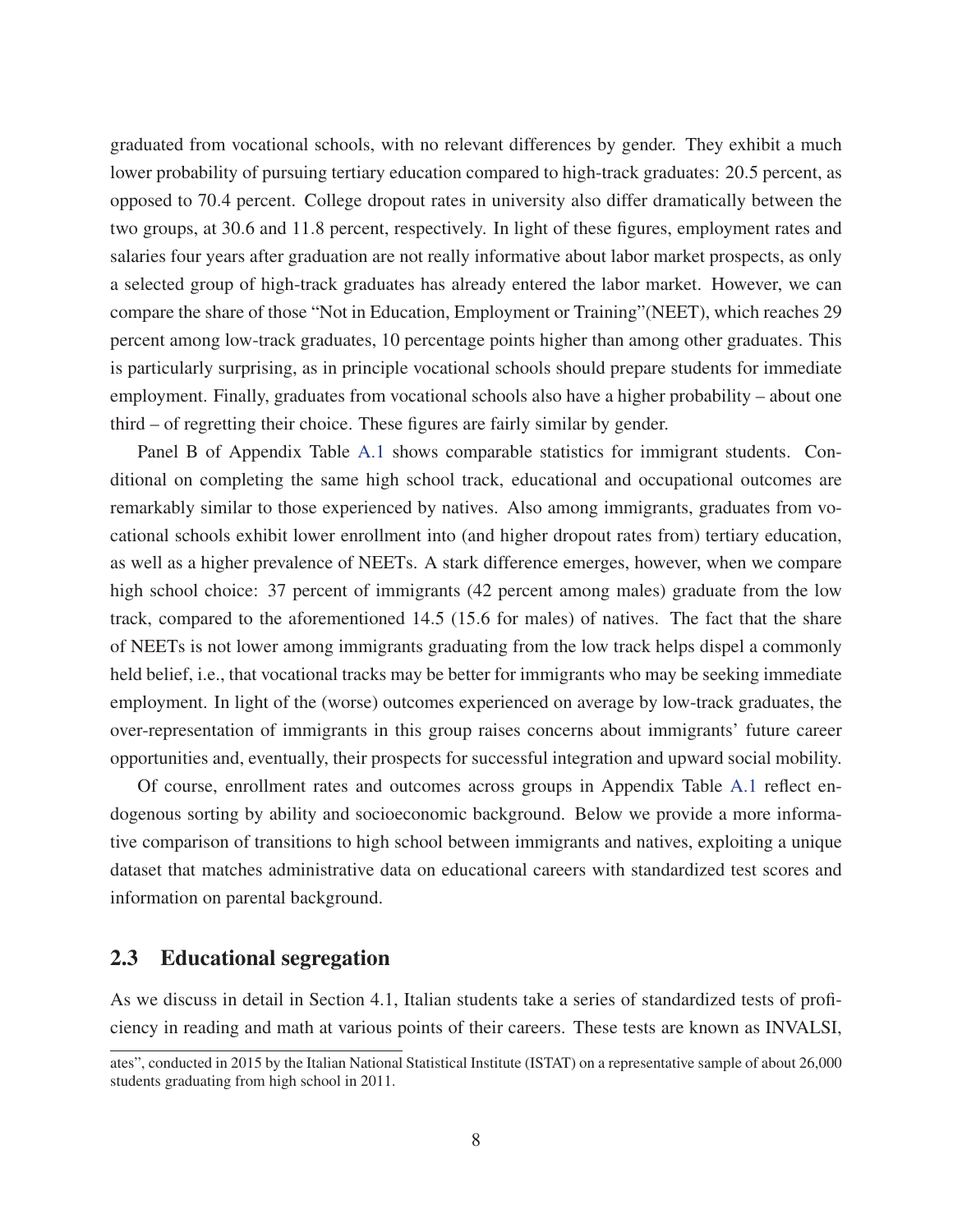from the name of the agency that administers them. The tests are identical for all students in a given grade and are blindly scored, so results are fully comparable across schools. Throughout the paper, we use the standardized test score obtained in grade 6 (INVALSI6) as a measure of students' ability at the beginning of middle school.

Using a unique dataset that matches the above scores with students' educational careers, we can compare the average probability of enrolling into the high track for native and immigrant students conditioning on their initial ability.<sup>11</sup> Figure 1 plots the probability of enrolling in a "high track" (academic or technical) by quintile of INVALSI6, separately for male and female students (left and right panel, respectively).

#### [Insert Figure 1]

Squares (connected by a blue line) refer to native students, while circles (connected by a red line) to immigrants. Not surprisingly, the probability of choosing the high track is increasing in INVALSI6 for all groups. However, such probability remains significantly lower for immigrant males than for native ones. The gap is larger in the upper part of the ability distribution, reaching 16 percentage points (or 17 percent of the mean) in the top quintile.<sup>12</sup> By contrast, the gap between immigrant and native females is much smaller and it is negligible in the upper part of the ability distribution.

The gender gap we uncover is consistent with a recent literature that has documented significant gender differences in the effect of family background on child development and outcomes during adulthood. Unlike girls, boys' development and behavior appears to be extremely responsive to worse parental inputs. Low-income boys have lower performance in standardized test scores, lower high-school graduation rates, and more disruptive behavior than their sisters – or girls who grew up in similar contexts (see among others, Autor et al., 2016; Bertrand and Pan, 2013; DiPrete and Jennings, 2012; Jackson and Moore III, 2008). These effects translate into long-term negative consequences: minority boys work disproportionally less and have higher crime rates than girls (Chetty et al., 2018, 2016; Brenøe and Lundberg, 2017). An additional reason behind the gender gap in favor of girls among immigrant children may be related to gender roles and norms imposing social control of daughters and more lax regulations for sons, which is particularly pronounced among minorities (Lopez, 2003).

 $11$ As we explain in Section 4, this dataset was constructed for the evaluation of our intervention, which took place in five large cities of Northern Italy. The data used in Figure 1 are those from schools in the control group, which were unaffected by our intervention.

<sup>&</sup>lt;sup>12</sup> Appendix Table A.2 shows that the gap in educational choices between native and immigrant males persists when conditioning in addition on family background, as measured by parents' education, employment status, and occupation.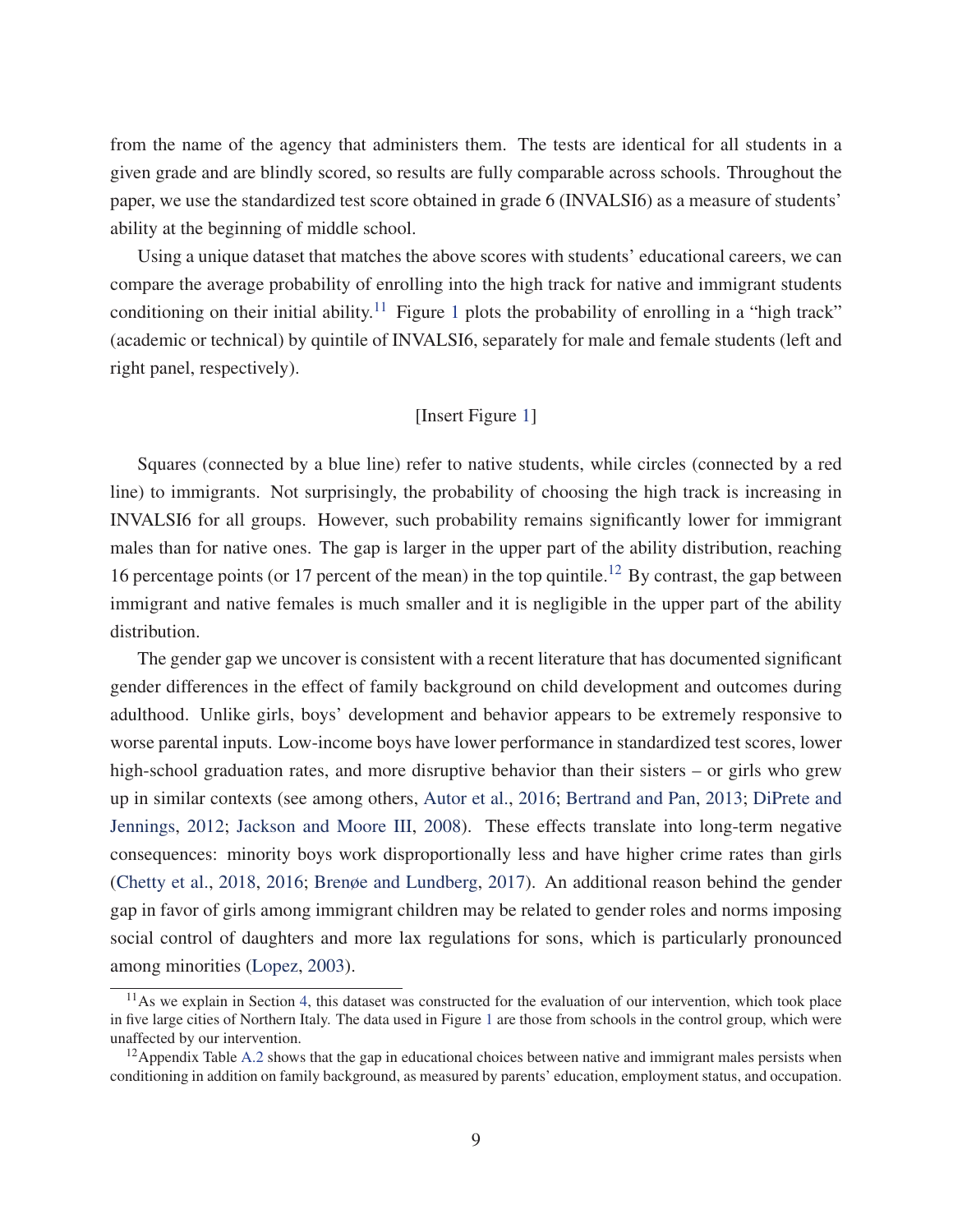We document that the gap in favor of girls among disadvantaged children is emerging mainly among high-ability students, who have the potential to attend demanding high-schools and climb up the social ladder. However, the focus of our paper is not on the gender gap among minority students but, rather, on the gap between natives and immigrants. Specifically, we investigate how psychological factors and academic performance contribute to differences in track choice, and test if the native-immigrant gap can be reduced through a specific policy. The fact that this gap differs between boys and girls, as shown in Figure 1, will help us to understand the differential impact of our intervention across genders.

## 3 The intervention

The intervention we evaluate was developed in collaboration with the Italian Ministry of Education and three bank foundations.<sup>13</sup> The program was called "Equality of Opportunity for Immigrant Students" (EOP) and aimed at aligning the goals and aspirations of high-achieving immigrant students with their ability, in order to favor congruous educational choices at the end of middle school. The intervention took place during the last two years of middle school (grades 7 and 8) and was administered in a randomized fashion in five large cities of Northern Italy: Milan, Turin, Genoa, Brescia, and Padua.

The first dimension of targeting involved the definition of the school sample: schools were eligible to receive the program if they had at least 20 immigrant students, where 'immigrant' was defined as being a citizen of a country with lower GDP than Italy.<sup>14</sup> In the five cities there were 145 such schools: 70 were randomized into the treatment group and 75 into control. Randomization at the school level lowers the risk of spillovers from the treated to the control group, compared to randomization at the individual-level. To enhance comparability between the two groups of schools we stratified randomization by province and school size.

The second step was the definition of the target students. Because the goal of EOP was to reduce mismatch in track choice for high-achieving immigrants, within each school we defined as high-achievers the 10 immigrant students with the highest standardized test score in grade 6

<sup>&</sup>lt;sup>13</sup>The program was financed by three philanthropic institutions operating in Northern Italy, namely Fondazione CARIPLO, Compagnia di San Paolo, and Fondazione Cassa di Risparmio di Padova e Rovigo.

<sup>&</sup>lt;sup>14</sup>This excludes from the program immigrant children from high income European countries, for whom no educational segregation exists. When we use the term "immigrant" we include both first generation immigrants (i.e., children born outside Italy and without Italian citizenship) and second generation immigrants (i.e., children born in Italy from parents without Italian citizenship). In Italy, citizenship is mainly acquired through *ius sanguinis*, i.e., if an individual's parents have Italian citizenship. It is possible to obtain the Italian citizenship when first generation immigrants turn 18 years old.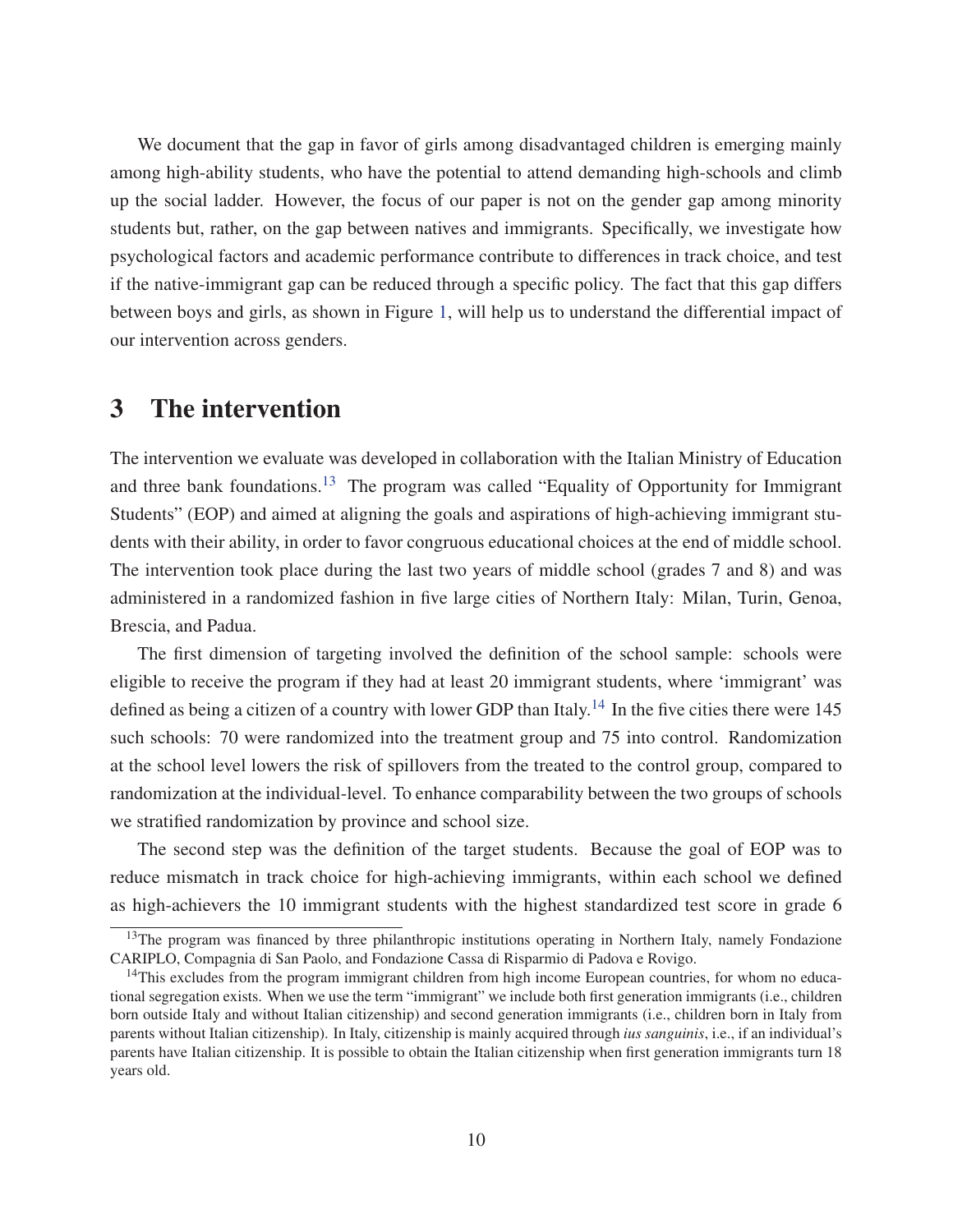(INVALSI6). In the treatment schools these 10 students took part in the EOP program while in the control schools they did not. In both sets of schools, these top 10 immigrant students were surveyed and their academic performance and school choices were followed through administrative records. In our empirical analysis we will thus compare outcomes between the 10 immigrant students with the highest INVALSI6 scores in treated and control schools.

The EOP program consisted in two components: a psychologically grounded career choice consultancy and an academic tutoring one. The career choice consultancy was developed based on Social Cognitive Career Theory, a paradigm that views career development as a choice subject to contextual influences and constraints (Lent et al., 1994). Under this view, goals and self-efficacy are as important as cognitive skills in shaping individual careers.<sup>15</sup> Specifically, "persons with adequate skills but weak self-efficacy beliefs in a particular performance domain may prematurely rule out that domain from further occupational or academic choice consideration" (Brown, 2002). The goal of EOP was to help high-achieving immigrant students to identify educational and occupational goals congruous with their talents and to strengthen self-efficacy beliefs. It should be stressed that the approach was not to unconditionally push students towards high tracks, but to make them aware of existing opportunities and of their own skills and resources, so they could make more informed choices.

The protocol of the career choice consultancy involved a total of 13 meetings and the program guidelines required participants to attend at least 75 percent of the meetings. All meetings were administered by career counselors with graduate degrees in psychology and significant experience in career choice guidance for secondary school, especially with immigrant children. Some of the meetings were one-to-one, while others were in groups.

Students had five (one-to-one) meetings with a counselor and worked on tasks that prompted them to reflect on their goals, the personal resources needed to achieve such goals, and whether they already had or they needed to develop such resources. Examples of the tasks that students worked on include: (i) *Think about your past life, indicate five study experiences and five other experiences that you have completed successfully. Consider now such experiences one by one and briefly indicate where and with whom it happened, what you did and which personal resources helped you doing well in that thing - your knowledge, skills, personality traits, motivations and everything you believe it was important to have*; (ii) *Choose a number of professions that interest you. For each of them, indicate which resources are needed (knowledge, skills, personality traits, motivations, ...) and divide them into "I have it" and "I need to develop it"*; (iii) *List the results you would like to achieve with your job, from the most to the least important*.

<sup>&</sup>lt;sup>15</sup>Self-efficacy can be defined as people's beliefs about their capabilities "to organize and execute courses of action required to attain designated types of performances" ; see Bandura (1986), p. 391.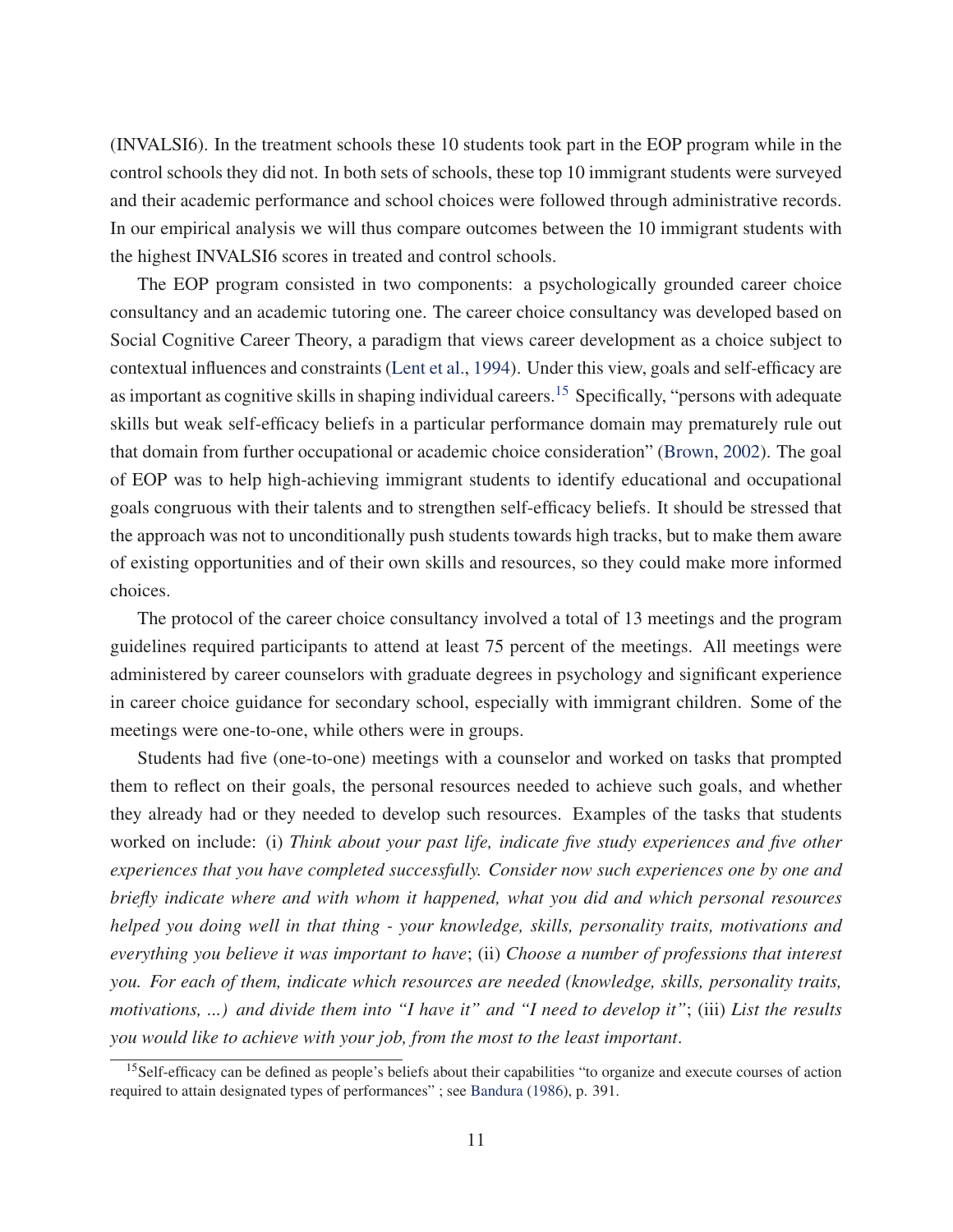Five other meetings were held in groups, where counselors provided treated students in each school with information about the Italian education system as well as peer guidance through videos displaying success stories of older immigrant students.

Two further meetings, respectively at the beginning and at the end of the intervention, were intended for parents. In the first meeting counselors described the content of the program, while in the second meeting they shared with parents aspirations and barriers perceived by students. Parents also received a brochure, translated into their mother tongue, summarizing the main options for secondary education in Italy.<sup>16</sup>

Finally, towards the end of the intervention career counselors met with teachers and discussed the educational path and high school track chosen by the students involved in the intervention.

#### [Insert Figure 2]

Figure 2 shows the timeline of the intervention and the realization of the main outcomes of interest. In grade 6 we selected the eligible students on the basis of the standardized test score they got that year. EOP meetings started at the beginning of grade 7 and continued through grade 8, until the month of March. By the month of January of grade 8, students receive a formal "recommendation" by their teachers about the high school track that teachers deem most appropriate for them. This recommendation is not binding but it serves as a signal to the students and their families. In February all students have to pre-register for the high school they wish to attend through a web portal of the Ministry of Education. This choice can later be modified (though this is not very common), so we use the high school track in which students actually enroll at the end of grade 8 as our variable of interest.

The second component of the intervention, the academic tutoring part, was motivated by the concern that participants who enrolled in the high track as a result of the program may subsequently experience difficulties in completing this (more demanding) high school. For this reason, the counseling and career choice module was accompanied by a module on Cognitive Academic Language Proficiency (CALP). CALP was not aimed at improving students' knowledge or their cognitive skills but, rather, at teaching them a method for studying several subjects – Italian grammar, geography, algebra, and geometry. Since the main motivation of the CALP module was to decrease the risk of subsequent failure for immigrant students enrolling in demanding tracks, students with a lower INVALSI6 were offered a higher number of CALP meetings. Specifically, students scoring below 65 out of 100 in INVALSI6 were invited to 29 meetings (55 hours tutoring). This group constituted 66 percent of all treated students. Students scoring between 65 and 80 (30

<sup>&</sup>lt;sup>16</sup>While it would be very interesting to disentangle the role that parents play in high school choice (e.g., Dustmann, 2004; Giustinelli, 2016), it was not possible to survey parents within our experiment.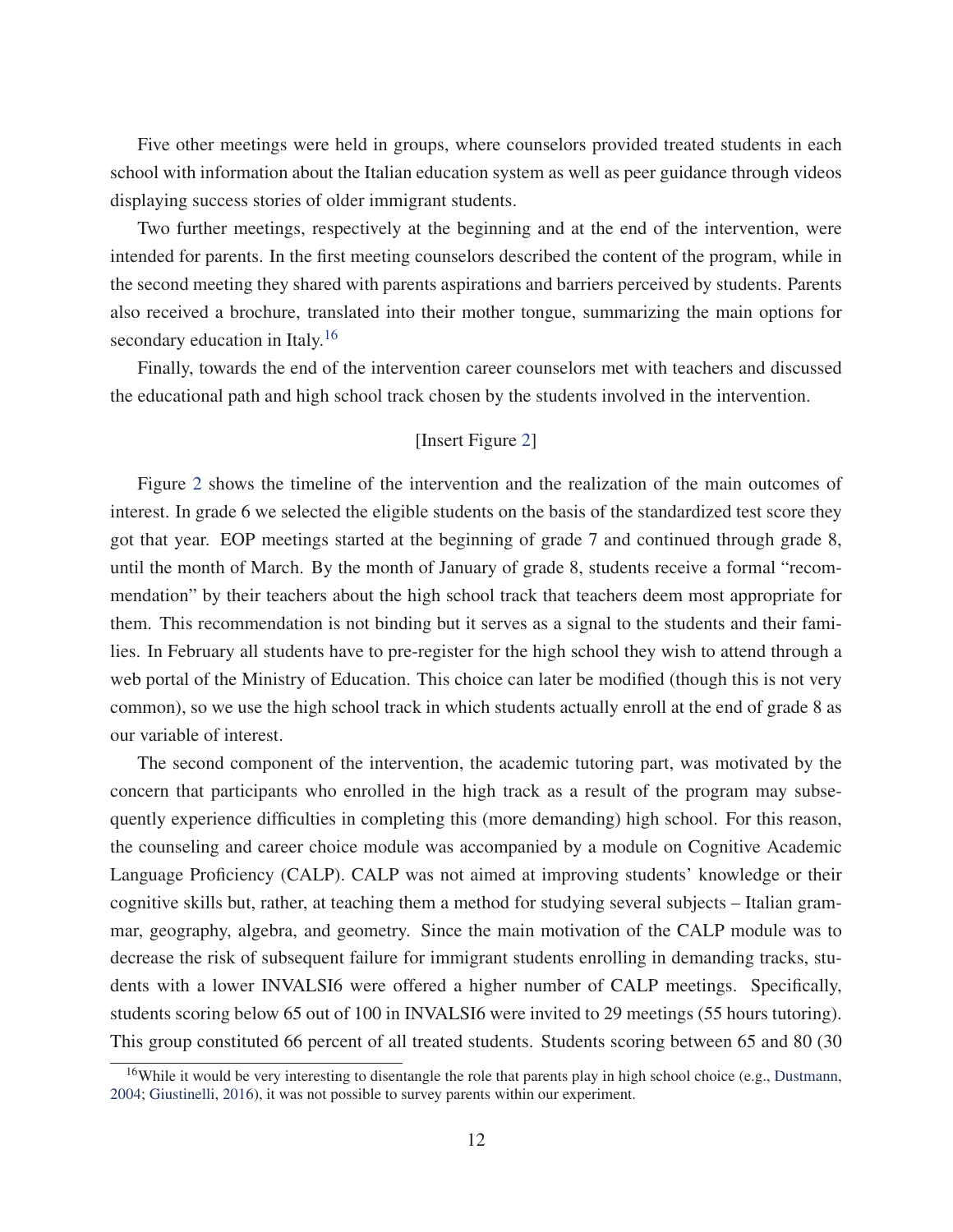percent of the treatment group) were invited to 17 meetings (32 hours tutoring); finally, students scoring above 80 (4 percent of the treatment group) were not invited to CALP sessions.

Due to ethical concerns we could not implement a fully factorial design; in particular our funders did not allow for a treatment arm that received career counseling without CALP. As explained above, it was considered that encouraging students to pursue ambitious goals without endowing them with the tools for succeeding in demanding high schools may have created a risk of harm. However, we can still assess the relative effectiveness of the two components of the intervention, career couseling and CALP, by exploiting the different cutoffs for the number of CALP meetings described above and employing a regression discontinuity design (RDD). We do this in Section 5.2.

## 4 Data

#### 4.1 School choice and academic performance

The first challenge in constructing the dataset for our analysis was to match information on school careers provided by the Ministry of Education (MIUR) with standardized test scores collected by the Institute for the Evaluation of the Italian Schooling System (INVALSI), an independent public agency that monitors students' performance. This had never been done before and required a new protocol for collaboration among the two organizations. In fact, in order to preserve the anonymity of standardized tests scores, INVALSI and MIUR use different codes to identify each student and only the school has the crosswalk to match the two codes. The protocol of our study involved obtaining the match of INVALSI and MIUR records for all students completing grade 6 in 2012  $(17,369$  students in total) from the 145 middle schools in our sample.<sup>17</sup>

#### Administrative data from school registry

From the MIUR administrative registry we take the following variables that we use as outcomes for each student: (i) track choice at the end of grade 8; (ii) track recommended by teachers halfway through grade 8; (iii) grade retention for all grades between 6 and 9 (included); (iv) number of retakes taken after the summer of grade  $9$ ;<sup>18</sup> and (v) teachers' assessment of student's behavioral conduct during grades 8 and 9.

The registry also contains some information on students' background, in particular: citizenship,

 $17$ As described in detail in the next section, our sample is representative of mid-to-large sized schools in urban areas of Northern Italy. Unfortunately, similar data are not publicly available for the entire student population.

<sup>&</sup>lt;sup>18</sup>While through middle school pupils are either admitted to the next grade or retained, in high school they can also be admitted to the next grade conditional on re-taking (and passing) after the summer an examination in one or more subjects in which they were deficient during the year.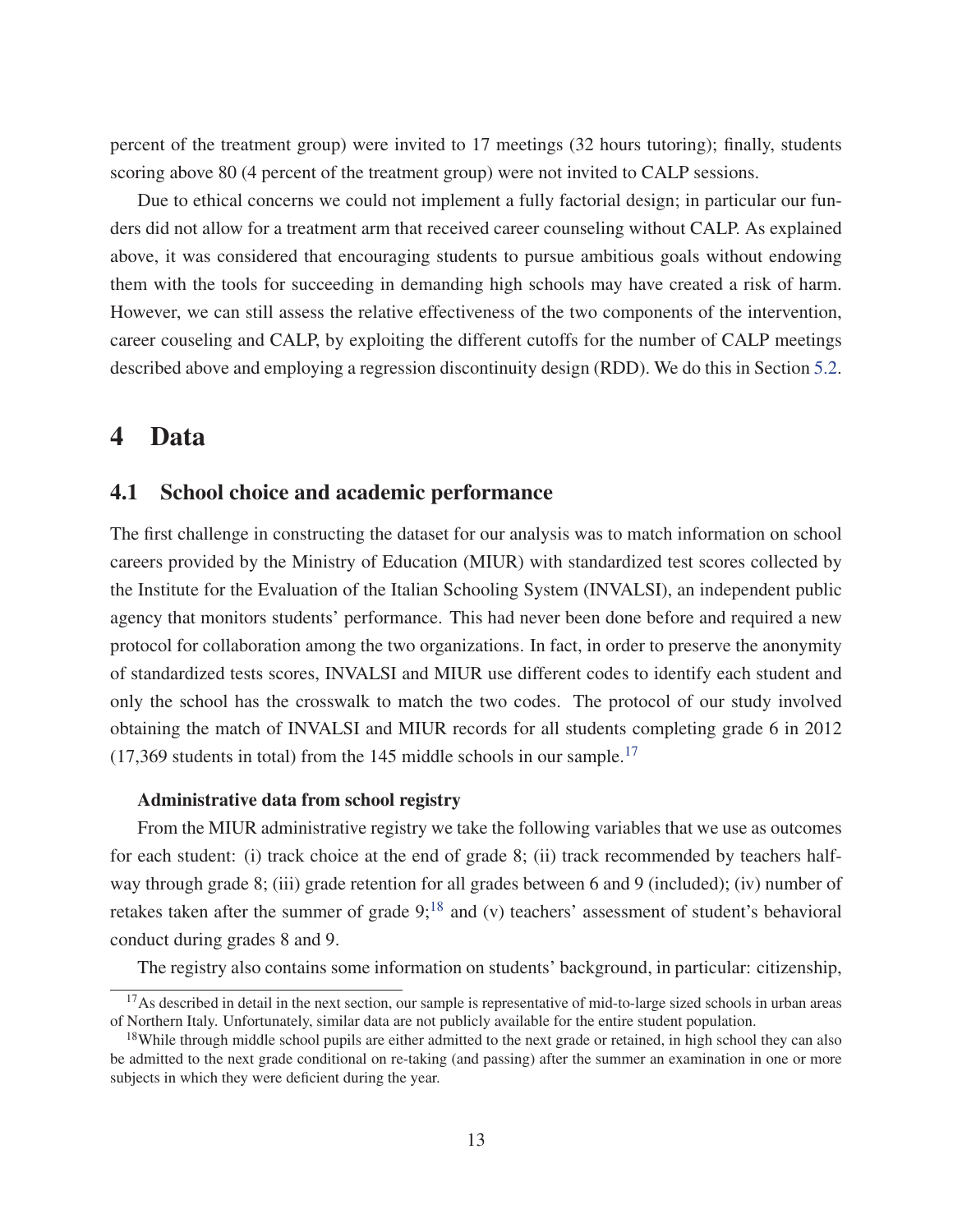country of origin, date of birth and, of course, school and class attended throughout their careers.

#### INVALSI tests

Since 2010, INVALSI administers standardized reading and math proficiency tests to all students at the end of grades 2, 5, 6, 8, and 10. Such tests resemble those administered by the OECD Programme for International Student Assessment (PISA) to representative samples of 15-year old students. They consist of a series of questions including multiple choice as well as open ended questions, the exact structure of the test varying by grade.<sup>19</sup> Importantly, the test is identical for all students in a given grade, it is administered on the same day (at the end of the school year), and it is blindly scored, so results are fully comparable across schools in Italy. This is crucial for the purposes of our analysis, because it allows us to compare the educational choices of immigrant and native students holding constant their academic proficiency.

We use two test scores for the cohort of students who were in grade 6 in 2012. The first is the standardized test score for grade 6 (INVALSI6), which we include as a regressor in all specifications to control for students' initial ability. The second is the test score for grade 8 (INVALSI8), which is one of our outcomes, as we want to test if EOP led to an improvement in academic performance.

#### 4.2 Soft skills

We complement the above datasets with original survey data on soft skills collected at the end of grade 8. The goal of this survey is to allow us to better understand what mechanisms shape careerrelated interests and high school track choice. The survey was administered to all treated students and to a random 50 percent sample of control schools.<sup>20</sup> The questionnaire was developed by a team of psychologists based on Social Cognitive Career Theory and includes three main sections:

(i) *Goals*. This comprises both educational (e.g., university degree, diploma or less) and occupational targets (e.g., blue collar, white collar, managerial or entrepreneurial jobs) that the student aims to achieve. For example, questions in this module include: *Thinking about your future education-wise, what objectives do you intend to achieve? (Options: Work as soon as I finish this school; Study until age 16 then work; Study until age 18 and get a high school diploma; Enroll in university*; and *Thinking about your future work-wise, what objectives do you intend to achieve?*

 $19$ In general, math questions are related to calculus, geometry, probability and algebra, while reading questions are related to text comprehension and grammar.

 $20$ We chose not to administer the survey to half of the control schools because we wanted to be able to test if filling in a questionnaire on goals and perceived barriers may constitute a 'treatment' in itself. In Appendix Table A.3 we show that students in control schools involved and not involved in the soft skills questionnaire do not systematically differ in terms of high-school choice, grade retention, and test scores in grade 8.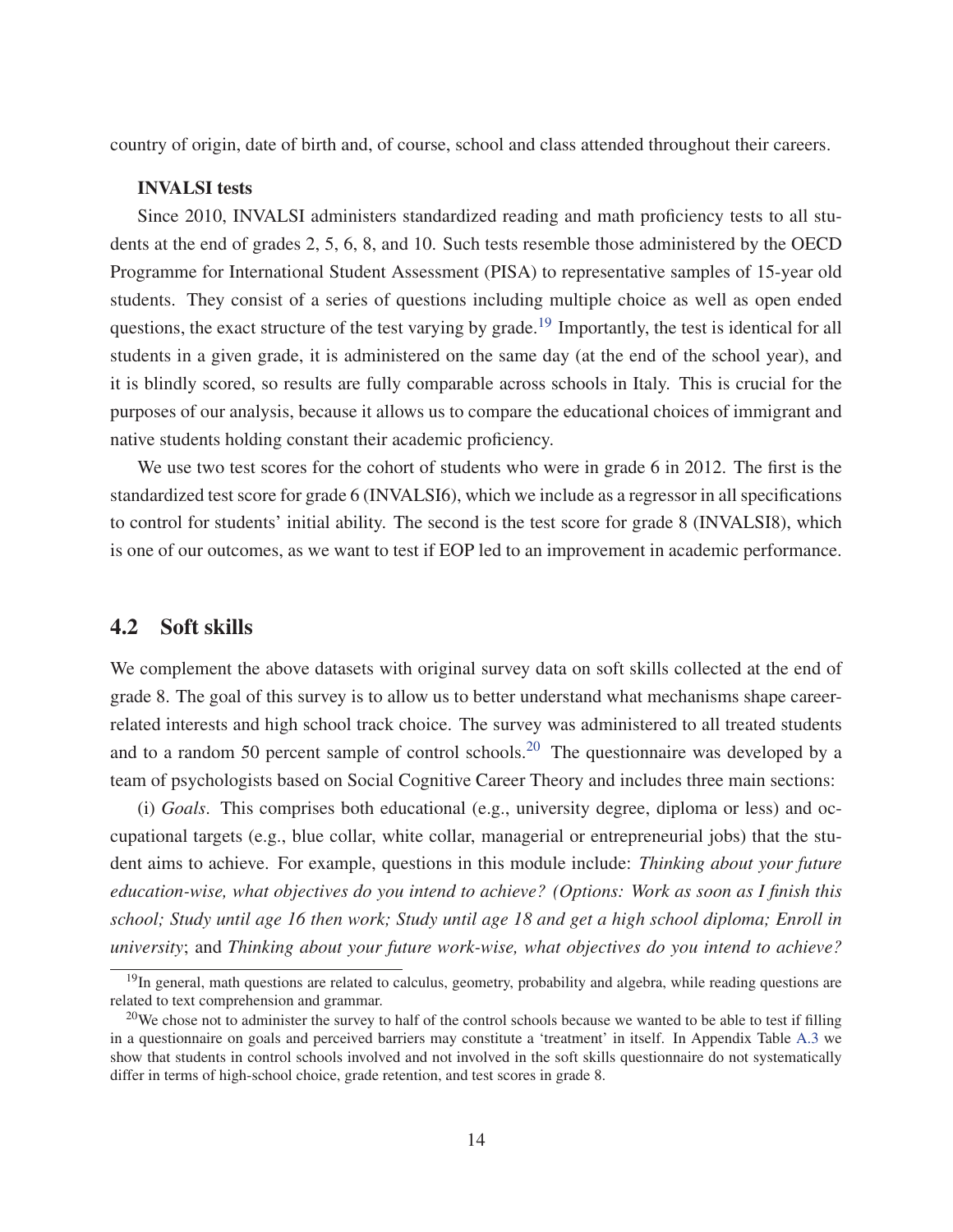#### *(Options: Blue collar job; White collar job; Managerial job; Entrepreneur)*

(ii) *Self-efficacy*. This section includes a student's own assessment of the extent to which he or she possesses the skills and resources required to achieve the goals stated above, as well as broad notions of self esteem. Questions in this module are worded as:*Independently from your educational aim but thinking about your abilities, do you think you could get a ... (university degree/ white collar job/ managerial job, as worded above)?*. Answers in this module are on a scale of 1 to 4, with 1 meaning *Not at all*, and 4 meaning *Very much*.

(iii) *Barriers*. A series of questions elicit students' perceptions of environmental barriers, be they related to economic constraints, racial prejudice, or family preferences that differ from a student's own plans. Typical questions are worded as: *Do you think the following barriers could be an obstacle in the achievement of your educational aims? (Options: Economic resources; The needs and ideas of your family; Racial prejudice; Family plans related to children or marriage; Not feeling up to the standards)*. Answers in this module also range from 1 to 4.

Following Thompson (2004), we summarize the individual variables described above into interpretable aggregates using factor analysis. This method extracts latent factors from subsets of psychological measures by maximizing (minimizing) the correlation across measures within (between) subsets. The measures associated with each factor and their respective loadings are reported in Appendix Table A.4. As discussed in Heckman et al. (2013), this approach is particularly suited for decomposing treatment effects between different mediating factors, as we do in Section 5.2.

#### 4.3 Sample and randomization check

Our working sample at the inception of EOP comprises 1,217 students: 597 in treated schools and 620 in control ones. $21$ 

#### [Insert Table 1]

Table 1 reports average characteristics of the treatment and control group at the start of our intervention. We distinguish between individual student characteristics (Panel A) and family background (Panel B). Half of the students in our sample are girls, 56 percent are first generation immigrants, and 26 percent were born before 1999 (the typical birth year of the cohort in our study).

<sup>&</sup>lt;sup>21</sup>By construction, the sample should have comprised 1,451 students, that is,  $10 \times (70 + 75) = 1,450$  but in one school the 10th and 11th students obtained the same INVALSI6 score and were both eligible for the program. For 70 students it was impossible to match the MIUR and INVALSI identifiers, which reduced the sample to 1,381 students. In addition, some students were retained in grade 6, moved to another school, or dropped out between the moment when they took the INVALSI6 test and the beginning of grade 7, leading to the above sample of 1,217. Appendix Table A.5 shows that missingness is not selective across treatment and control schools.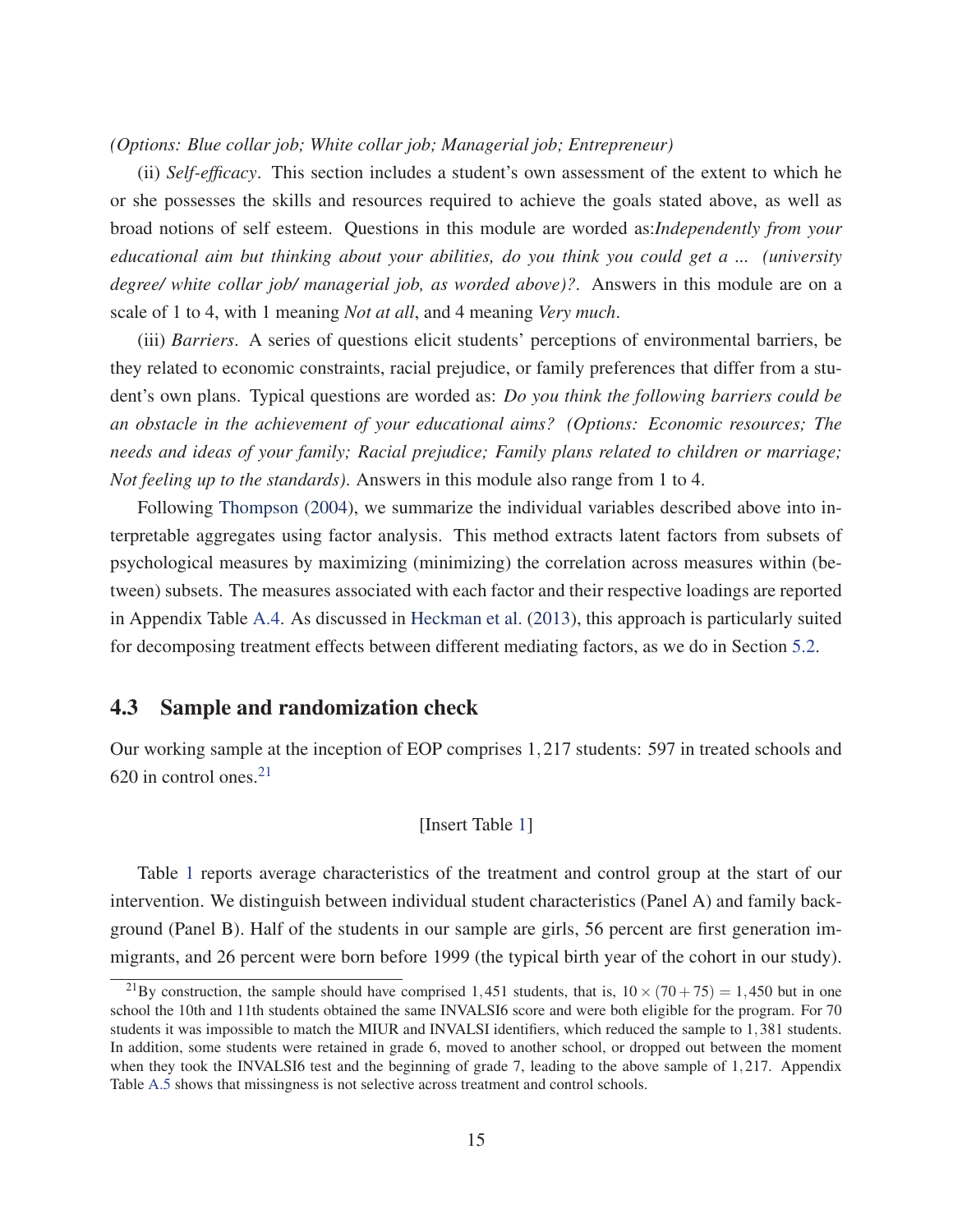About 35 (33) percent of their mothers (fathers) have not completed high school, 46 (50) percent have a high school diploma, and 19 (17) percent have post-secondary education. Unemployment rates are about 8 percent for mothers and 10 percent for fathers. The share of mothers only working at home is 38 percent, while that of fathers is negligible. Among those working outside the home, 35 (57) percent of mothers (fathers) have a blue collar job, and 32 (18) percent a white collar job. Importantly, none of the student or family characteristics differ significantly between the treatment and control sample, indicating that our randomization was successful.<sup>22</sup>

Turning to the baseline academic performance of the students, Table 1 shows that the mean of the standardized test score INVALSI6 is 60.93 in the treatment group and 60.71 in the control one (not significantly different).

#### [Insert Figure 3]

To get a more complete picture, Figure 3 plots the distribution of INVALSI6 across three groups of students in our 145 schools: native students, all immigrant students, and the 10 immigrant students with the highest score (i.e., our treated and control groups). Although immigrants generally exhibit lower schooling performance than native students, the top 10 immigrant students in each school are comparable to natives in the medium-upper part of the distribution. As we previously showed in Figure 1, however, these immigrants choose high school tracks that are less prestigious (and less demanding) than those chosen by natives with comparable ability, particularly males.

## 5 Results

In this section we estimate the impact of EOP on educational choices and grade retention, separately for males and females, and we decompose treatment effects into several mediating factors. In addition, we estimate impacts on longer term outcomes and spillover effects on non-eligible students in treatment schools, comparing them to non-eligible students in control schools.

#### 5.1 Educational choices and grade retention

In Table 2 we estimate the impact of EOP on high school track choice. The dependent variable is a dummy equal to 1 for students who choose the high track (which comprises academic and technical high schools) and 0 for those who choose the low track (vocational schools). The explanatory

 $22$ Children in the treatment and control group are from 72 different nationalities, out of which the most represented nationalities are Romania, Philippines, Albania, Morocco, Peru, Ecuador, and China. The balance table for these characteristics is reported in the Appendix Table A.6.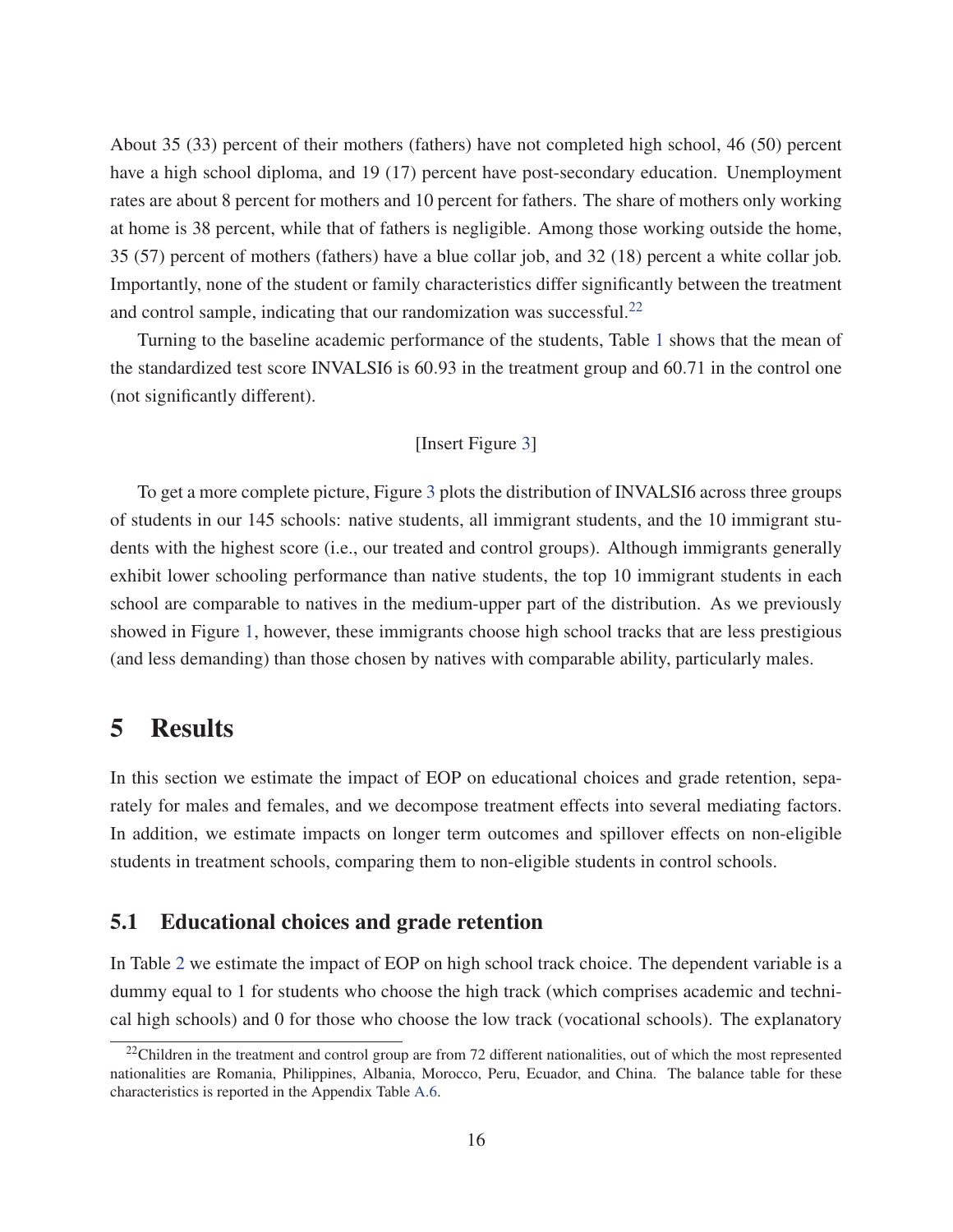variable of interest is EOP, an indicator for whether a student attends a middle school that was (randomly) selected to receive our intervention. The coefficient of this dummy should thus be interpreted as the intention-to-treat (ITT) effect of being assigned to the treated group. Odd-numbered columns condition on treatment only, while the specifications in even-numbered columns also include a squared polynomial in INVALSI6, a dummy for first generation immigrants, and province fixed effects. In all cases we cluster standard errors at the school level, the unit of randomization.

#### [Insert Table 2]

According to the univariate regression in column 1, assignment to EOP increases the probability of choosing the high track by 5 percentage points, on a baseline rate of 75 percent. As expected, given random assignment, this estimate is largely unaffected when controlling for student characteristics and province (column 2). However, the average effect masks important differences by gender. EOP increases males' enrollment into the high track by 8 to 9 percentage points, up from a baseline rate of 67.4 percent (columns 3 and 4). This is a 12 to 13 percent increase over the mean. By contrast, there is no effect on female students, who start, however, from a baseline enrollment rate of 82.4 percent (columns 5 and 6).

#### [Insert Figure 4 ]

Panel A of Figure 4 compares enrollment in the high track for high-achieving immigrant students randomized into the control group (leftmost bar), treatment group (middle bar) and for a group of native students with comparable ability in the first year of middle school (rightmost bar). Specifically, we match each immigrant student in our sample with one native student of the same gender who obtained an identical score in INVALSI6. By construction, these three groups of students had the same standardized test score in the first year of middle school. The figure shows that two years later the immigrant boys who received EOP make similar choices compared to natives who started off like them, while the untreated immigrants have a significantly lower probability of choosing the high track. EOP thus prevented the type of educational segregation that we documented in section 2.3. Interestingly, Figure 4 confirms that immigrant girls make similar choices as native girls even in the absence of intervention.

Taken together, the evidence in Figure 1, Table 2, and Figure 4 highlights a remarkable feature of the intervention: EOP influences educational choices only when counterfactual enrollment rates into the high track lie below those of comparable native students. Therefore, EOP seems to align immigrant students' goals and aspirations to those of native students when there is an initial misalignment, as opposed to just pushing all immigrant students towards the high track. This is a very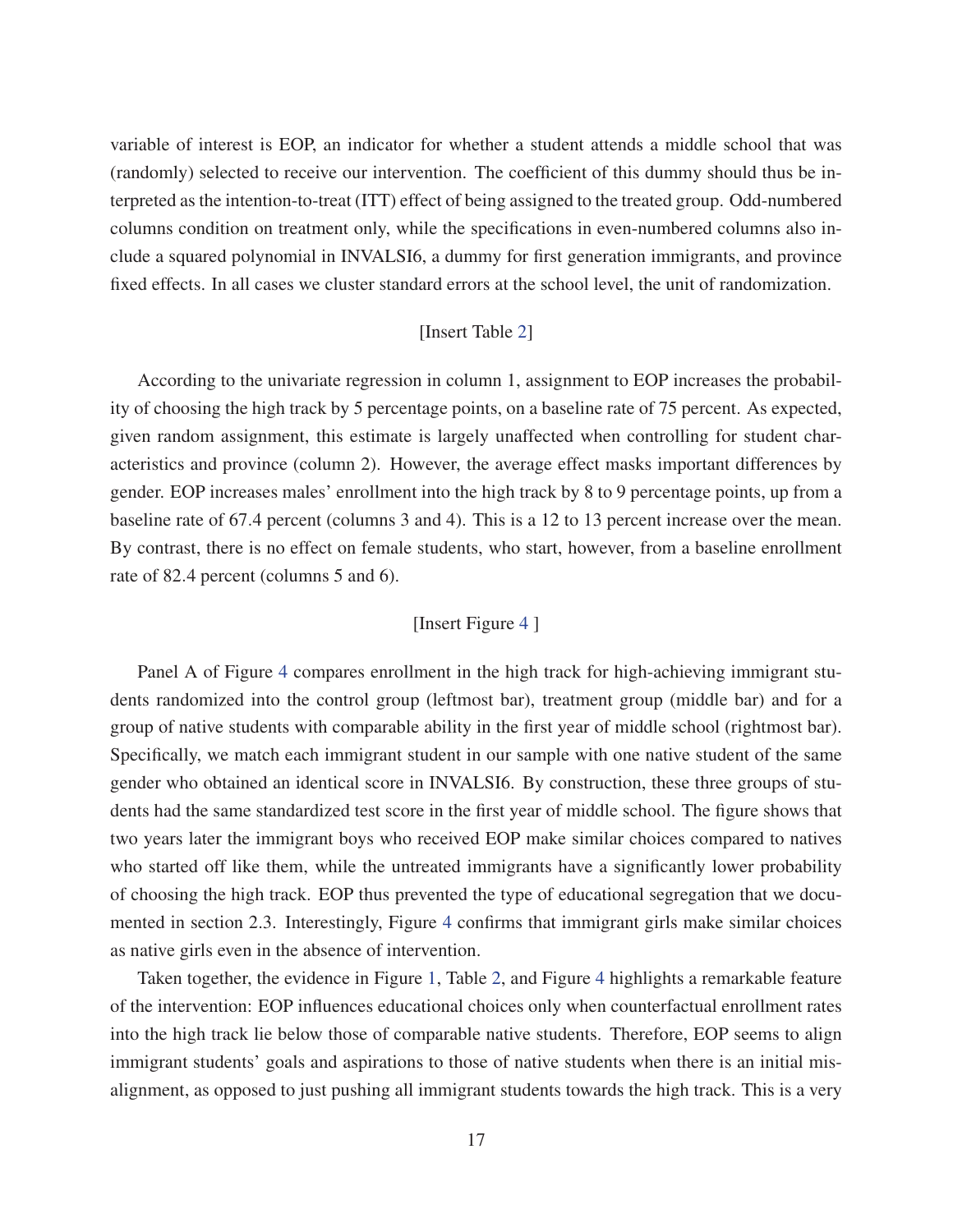desirable feature of EOP, as it lowers concerns that treated students may end up is schools that are too difficult for them. In Section 5.3 we provide direct evidence in this respect.

#### [Insert Table 3]

Table 3 and Panel B of Figure 4 convey similar evidence for grade retention in grade 7 or 8. Although grade retention was not the primary outcome of interest of the intervention, it is arguably an important one.<sup>23</sup> Indeed, grade retention is surprisingly high among male immigrant students in our sample: absent the intervention, it reaches 8.5 percent, as compared to only 4.2 percent for native males with a similar INVALSI6 score. This gap disappears in EOP schools, whereas there is neither a significant gap nor an effect for female students. In both respects, the effect on grade retention across genders is very similar to that on high school choice.

Overall, the results in Tables 2 and 3 point to sizeable and statistically significant effects induced by (random) assignment to the intervention for male immigrant students. Since there is one-sided non-compliance with treatment assignment, the average treatment-on-the-treated (ATT) effects on the subset of compliers are even larger. To assess the magnitude of the ATT, it is useful to start by describing the pattern of meetings attendance.

#### [Insert Figure 5]

Figure 5 shows that the pattern is quite heterogeneous, with more than 40 percent of immigrant boys and girls attending at least 87.5 percent of the meetings, another 20 percent attending between 75 and 87.5 percent of the meetings, and the remaining fractions attending less. Interestingly, about 15 percent of the students who were assigned to treatment ended up attending less than 12.5 percent of the meetings. Given this heterogeneity, there is no unambiguous way of defining treatment status. For this reason, in Table 4 we experiment with three alternative definitions.

#### [Insert Table 4]

In Panel A, we classify as treated all students attending at least one meeting (85 percent of the total sample). In Panel B we restrict the definition to students attending at least 75 percent of the meetings, in accordance with the program guidelines discussed in Section 3, which recommended attending at least this fraction. When adopting these definitions, the ATT effects on males range

 $^{23}$ In the Italian system, students can be retained during middle school if they exhibit serious gaps in knowledge compared to the learning objectives of their grade. The decision is made by the council of teachers of the class the student is attending, and is almost exclusively a function of academic performance (disciplinary problems may play a role in extreme cases).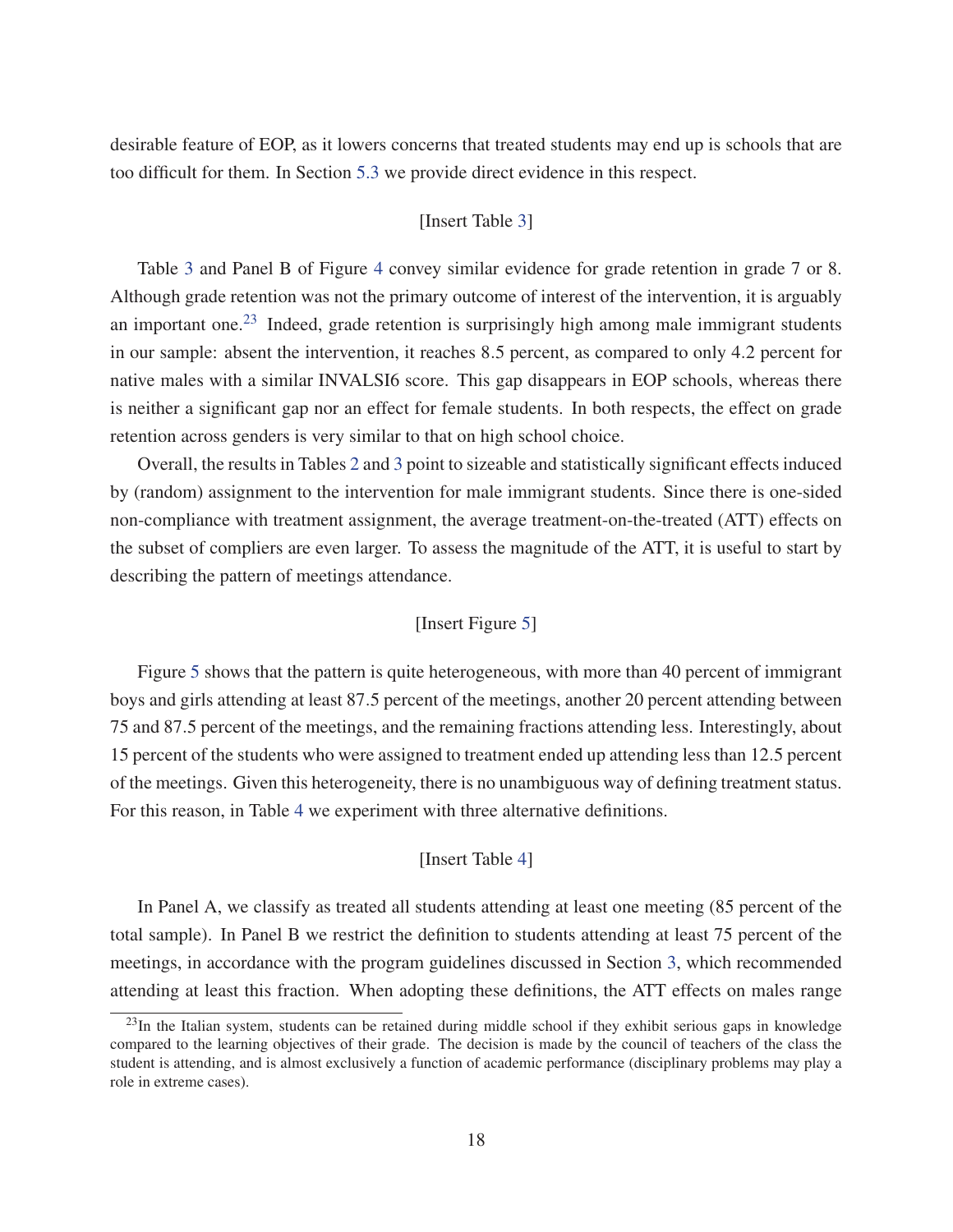between a 9.4 to 12.5 percentage point increase in enrollment in the high track, and a 4.3 to 5.7 percentage point decrease in grade retention.

In Figure 6 we characterize compliers with treatment assignment, defining the treatment as in Panel B of Table 4, by the ratio of the first stage effect within specific sub-samples to the overall first stage (Angrist et al., 2016). Compliers are slightly more likely to be female, equally likely to be first and second generation immigrants, and more likely to be in the right grade ('Not late') given their age. The bottom panels of Figure 6 show that while female compliers are more likely to be from the top part of the initial ability distribution, male compliers are more likely to be from the bottom part, thus more in need of support.

#### [Insert Figure 6]

In Panel C of Table 4 we measure treatment 'intensity' by the fraction of meetings attended. The corresponding ATT estimate suggests that one standard deviation increase in the number of meetings attended increases enrollment into the high track by 4.2 percentage points and reduces grade retention by 1.9 percentage point for males. Of course, this estimate rests upon the assumption that the effect increases linearly with the number of meetings.

More generally, all three approaches in Table 4 recover the ATT effect under strong (and untestable) assumptions about the relationship between number of meetings attended and treatment intensity. For this reason, in the rest of the paper we focus on the intention-to-treat (ITT) effect of EOP.

#### [Insert Table 5 ]

In Table 5 we examine heterogeneity of the ITT effect along additional dimensions beside gender; results for males and females are presented in columns 1-4 and 5-8, respectively. In columns 1 and 5 we interact assignment to EOP with a quadratic polynomial in the INVALSI6 score. The effect of EOP is the highest for students in the medium-upper part of the performance distribution (0.35 and 0.62 standard deviations above the mean for males and females, respectively). As for socioeconomic background, the negative coefficient on the interaction term between EOP and mother's education (columns 2 and 6) suggests that the effect is driven by students from disadvantaged families. $24$  The effect does not differ between first and second generation immigrants (columns 3 and 7), nor between immigrants from EU and non-EU countries (columns 4 and 8). These results highlight the importance of addressing inequality of opportunity in educational choices that may be generated by differential access to information and support for low-SES students.

<sup>24</sup>We obtain analogous results when measuring parental background using father's education.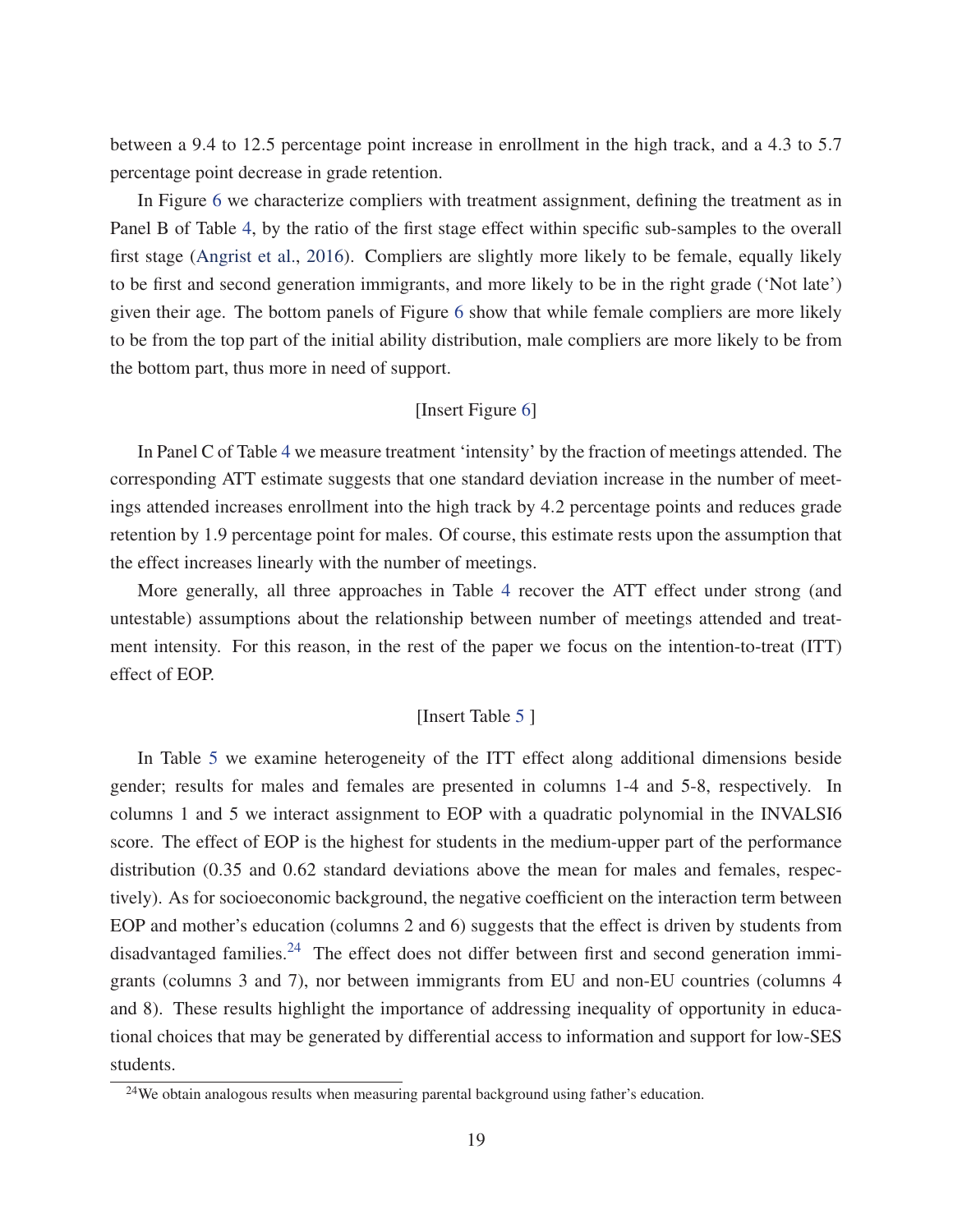#### 5.2 Mechanisms

The results presented so far suggest that EOP had a strong effect on educational choices and grade retention of males, whereas the average effect was not significantly different from zero for females, although the effect was positive for females with low socioeconomic background. We next disentangle the effect of different components of the program and explore the mechanisms through which they impacted educational choices.

#### Career counseling vs. academic tutoring

As explained in Section 3, the intervention comprised two components: motivational and career counseling (the Social Cognitive Career Theory module); and specialized help for studying (the CALP module). Ideally, one would want to disentangle the contribution of each of these two components using a multi-arm treatment design. However, ethical constraints prevented us from delivering the motivational treatment without also delivering help for studying.

As an alternative strategy, we compare outcomes between students in EOP schools that scored below and above the cutoff used to determine the number of CALP meetings. In particular, while virtually every treated student was invited to 17 CALP meetings in grade 8, the students who had scored below 65 in the entry level test (INVALSI6) were invited to 12 additional CALP meetings in grade 7. Achieving a score of 65 does not impact in any other way on students' career, so this rule provides a suitable regression discontinuity design to isolate the effect of (additional) CALP meetings from the effect of the career orientation module.<sup>25</sup> Of course, this research design does not allow us to simulate a counterfactual in which CALP was not provided at all (extensive margin); still, it provides clean evidence on the intensive margin.

#### [Insert Figure 7]

Indeed, the first two graphs in Figure 7 show that students with a score below 65 attended on average 5.5 more CALP meetings than students with a score above 65, whereas there are no differences in the number of other meetings. Therefore, invitation to additional meetings eventually increased the 'dosage' of CALP without reducing attendance to motivational and career counseling.

Interestingly, the two graphs at the bottom of Figure 7 show that there is no significant discontinuity in the probability of choosing the high track or in grade retention between students on one side or the other of the cutoff, implying that neither one of the main outcomes was significantly affected by an increase in the number of CALP meetings.<sup>26</sup> Therefore, EOP seems to operate mostly

<sup>&</sup>lt;sup>25</sup>A formal McCrary test confirms that the density of INVALSI scores does not change discontinuously around the cutoff (see Appendix Figure A.4).

<sup>&</sup>lt;sup>26</sup>The estimated changes at the cutoff are reported in Panel A of Table A.7.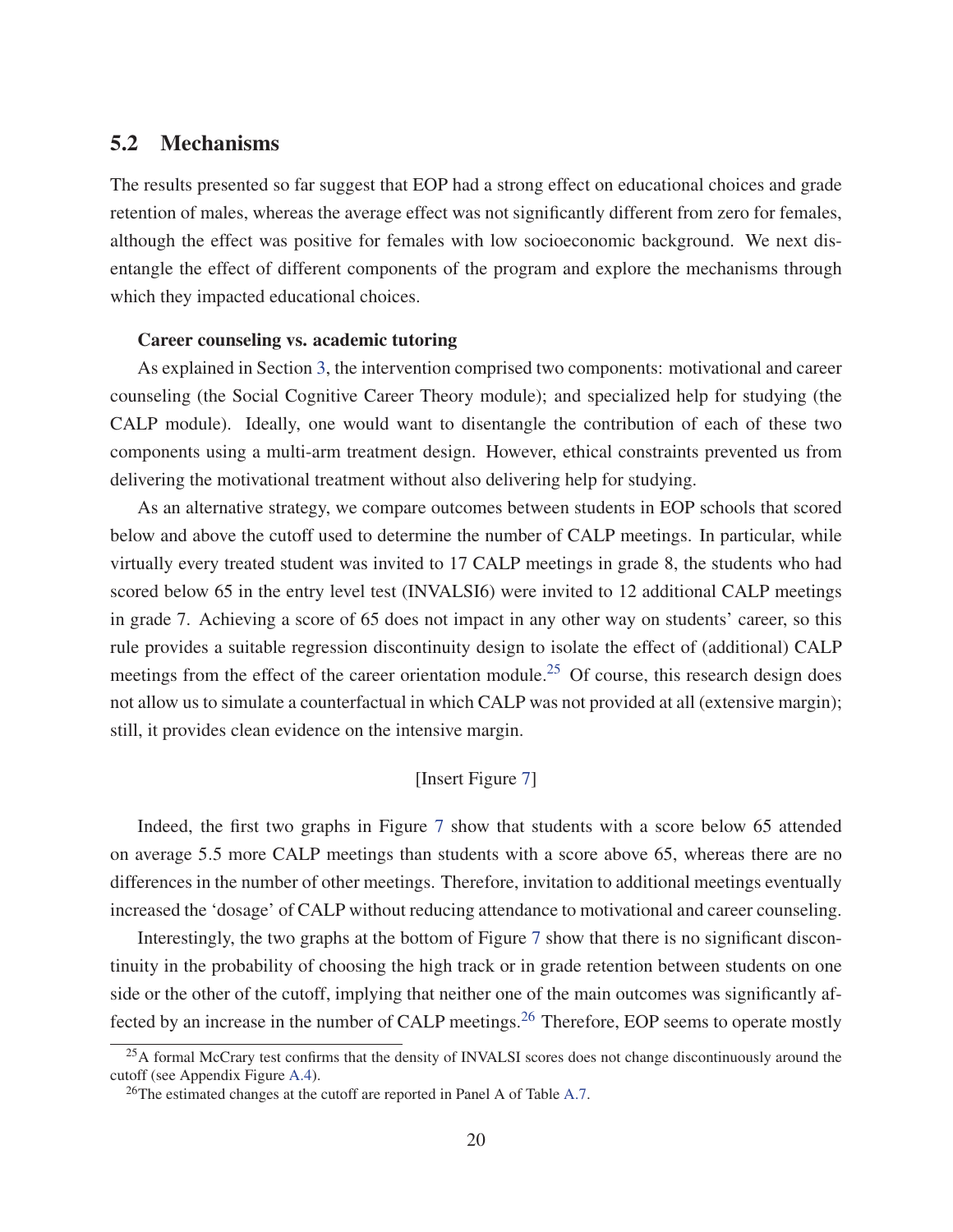through motivational and career counseling, as opposed to specialized help for studying.

#### Personality and cognitive skills

#### [Insert Table 6 ]

In Table 6 we report the effects of EOP on the cognitive and personality skills described in Section  $4.2<sup>27</sup>$  The dependent variables include the indexes of aspirations and perceived barriers whose components and loading factors are reported in Appendix Table A.4, as well as measures of academic performance. Starting with personality skills, the intervention substantially increased students' aspirations, especially for males  $(+0.31$  standard deviations) whereas the effect is weaker and not statistically significant for females. EOP also reduced students' perceptions that their choices would be limited by barriers such as financial constraints, prejudice, or family plans. The effect is sizable (a reduction in the perception of barriers of about 0.4 standard deviations) and virtually identical between males and females. Appendix Table A.8 shows that the effect is generally statistically significant for the individual psychological measures that enter the two indexes, even after we account for multiple hypothesis testing (last column).

Turning to cognitive skills, EOP increases the standardized test score in grade 8 (INVALSI8) for male students but not for females. The effect is smaller than that on personality measures (+0.16 standard deviations, about one half of the effect on aspirations and one third of the effect on perceived barriers).

The Appendix Figure A.5 compares the entire distribution of aspirations, perceived barriers, and INVALSI8 across treated (red line), control (solid blue line), and native (dashed blue line) students who had the same standardized test score in grade 6. The pattern in the figure confirms that EOP caused a shift in the distribution of all three outcomes for males, and only of perceived barriers for females.

In the bottom-right panel of Table 6 we estimate the effect of EOP on teachers' recommendations. Recall that these recommendations are made about half-way through grade 8, and before students make their high school track choice. We find that, on average, the probability that teachers recommend the high track is 17.1 percentage points higher for male immigrant students in EOP schools, on a baseline of 37.1 percent in control schools. Importantly, teachers do *not* significantly revise their recommendations for female students in treated schools: the point estimate for females is less than half of that for males and is not significantly different from zero. This is an important result to gain insights into what determines teachers' recommendations. If teachers were simply

 $27$ The sample differs across columns because questionnaires measuring personality skills were administered only to a 50 percent random sample of control students, see Section 4.2.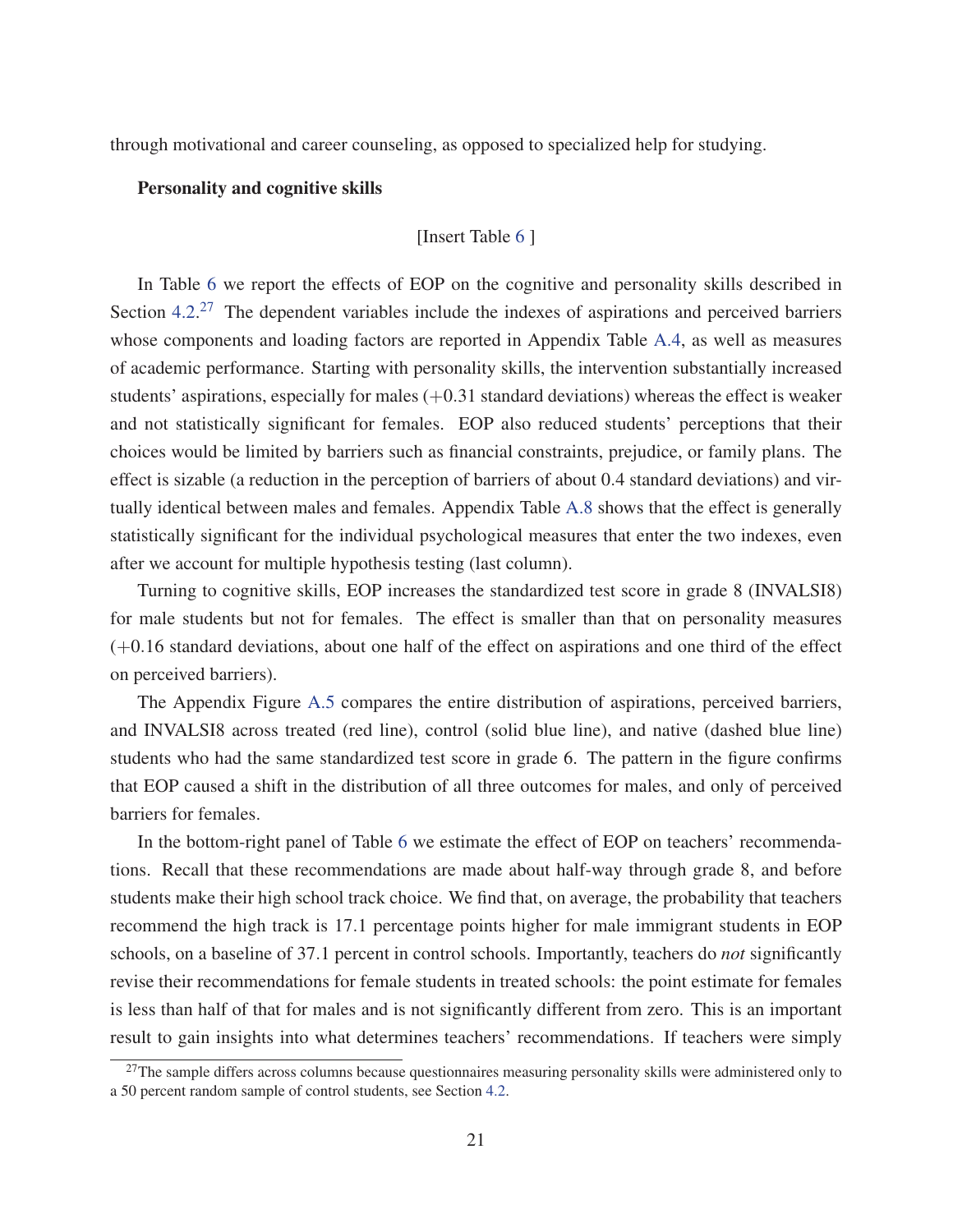reacting to knowledge about the program, e.g., by deciding that students enrolled in EOP should be pushed to more demanding schools, we should find a symmetric effect on boys and girls, because both boys and girls were enrolled in EOP in equal proportions. Instead, we find that teachers only revise their recommendations for the group of students that displayed improved in aspirations and in academic performance in response to the program (i.e., males), consistent with teachers reacting to detectable changes in motivation and test scores.

#### Decomposing the treatment effect

Following Heckman et al. (2013), we decompose the treatment effect on educational choices into experimentally induced changes in the mediating factors in Table 6 and changes in other (unmeasured) factors. Assume the following linear model for the potential outcome when randomized into the treated  $(d = 1)$  and into the control group  $(d = 0)$ :

$$
Y_d = \tau_d + \sum_{j \in J} \alpha_d^j \theta_d^j + \beta_d \mathbf{X} + \varepsilon_d, \ d \in \{0, 1\},\tag{1}
$$

where *Y* is a dummy for choosing the high track,  $\tau$  is the intercept,  $\Theta = (\theta^{j} : j \in J)$  is the set of observed mediating factors (cognitive skills, personality traits, and teachers' recommendation), X is a vector of pre-program variables unaffected by the treatment (initial test score INVALSI6, generation of immigration, and province fixed effects), and  $\varepsilon_d$  is an error term. With the exception of X, all variables and coefficients in equation (1) are allowed to depend on treatment assignment. In particular,  $\tau_d$  captures the effect of experimentally induced changes in other (unobserved) determinants of *Y*, in addition to the observed mediating factors in  $\Theta$ .

Separately identifying the components of the treatment effect attributable to  $\tau_d$  and  $\Theta$ , respectively, requires further assumptions as experimental variation allows us to consistently estimate the effects of EOP on measured factors and final educational decisions, but not the relationship between the former and the latter. Heckman et al. (2013) assume independence of observed and unobserved factors in the no-treatment state, conditional on the vector  $X$  of pre-treatment characteristics. Maintaining this assumption and imposing the additional testable restriction that coefficients do not vary with treatment assignment (respectively,  $\alpha_d^j = \alpha$  for all *j* and  $\beta_d = \beta$ ) allows us to decompose the effect of EOP as:

$$
E(Y_1 - Y_0) = \sum_{j \in J} \alpha^j E\left(\theta_1^j - \theta_0^j\right) + \left(\tau_1 - \tau_0\right),\tag{2}
$$

where  $E(Y_1 - Y_0)$  is the average treatment effect;  $E\left(\theta_1^j - \theta_0^j\right)$  is the average change induced in the *j*-th observed factor, and  $\alpha^{j}$  is the associated effect on educational choices; finally, ( $\tau_1 - \tau_0$ ) is the effect due to other unmeasured factors. In Appendix Table A.9 we test and do not reject the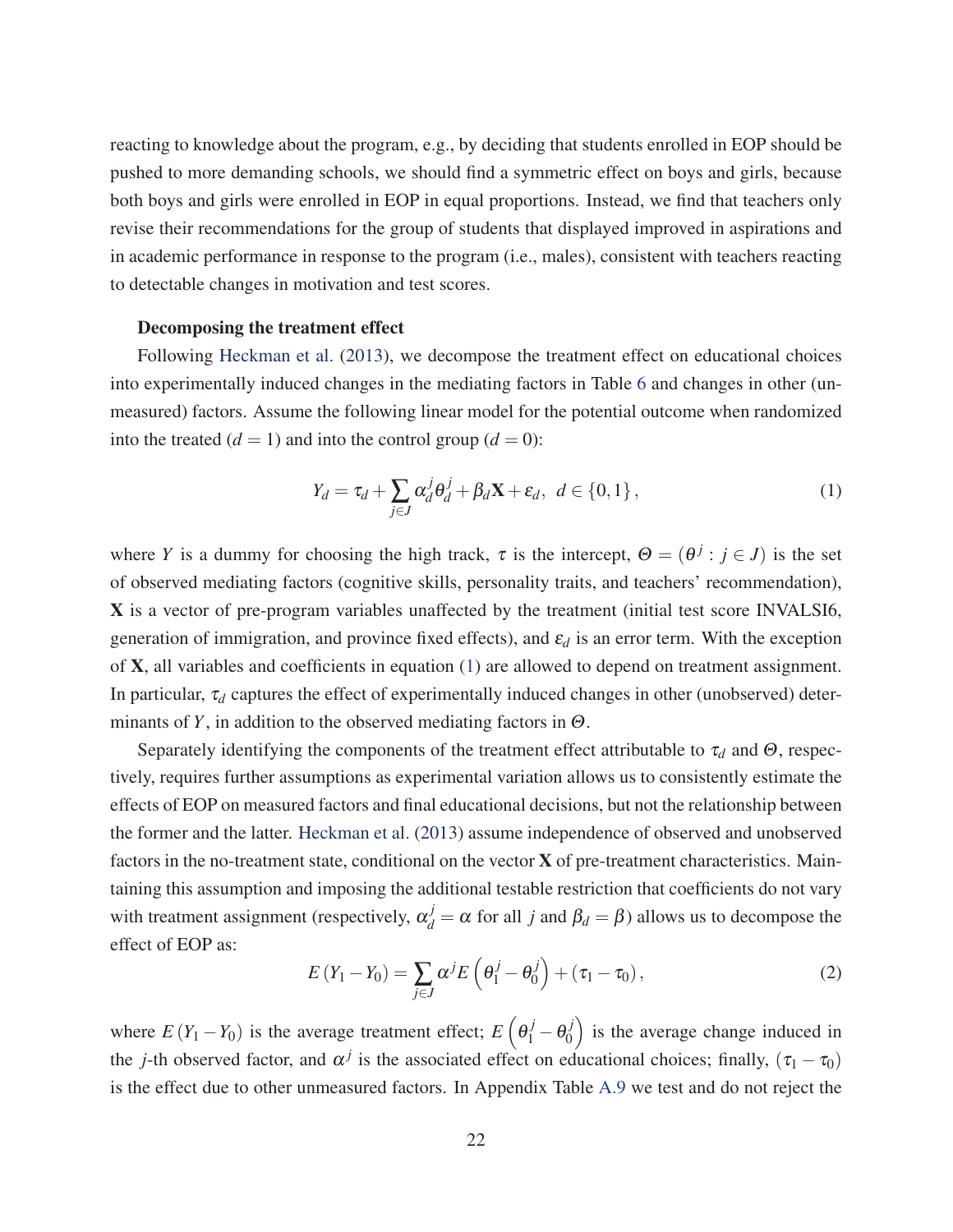structural invariance assumptions on  $\alpha^{j}$  for all *j* and  $\beta$ .

#### [Insert Table 7]

Table 7 shows decomposition (2) for the effect of EOP on males' educational choices.<sup>28</sup> Changes in personality skills explain about one third of the overall effect (column 1). However, this effect is entirely driven by aspirations, whereas perceptions of barriers do not seem an important mediating factor. This is consistent with the fact that males and females experience a similar decrease in perceived barriers, but educational choices only change for males. In column 2 we add school performance (measured by the standardized test score in grade 8) as an additional mediating factor, and in column 3 we further add teachers' recommendation.

We find that aspirations and teachers' recommendation are the most important factors, jointly explaining about two thirds of the treatment effect on educational choices. These results are consistent with the existing literature. The importance of the first channel is in line with experimental evidence showing that raising aspirations through role models increases educational investment (Tanguy et al., 2014). Our result on teachers' recommendations aligns with the literature showing that teachers' expectations on students' performance play a crucial role in affecting educational choices.29

Table 7 suggests instead that improvements in school performance play a less crucial role as a direct channel of influence, and that the effect of perceived barriers is not significantly different from zero. Overall, experimentally induced changes in measured skills and teachers' recommendation jointly explain 82 percent of the increase in the probability of choosing the high track, suggesting that other (unmeasured) factors account for a minor part of changes in educational choices. We obtain very similar results when we employ the alternative decomposition method by Gelbach (2016), see Appendix Table A.10.

To sum up, the above results suggest that EOP increased enrollment of high-achieving immigrants into the high track mainly by raising their educational and occupational aspirations. In addition, changes in aspirations and improvements in school performance may have been incorporated into teachers recommendations, further amplifying program effects.

<sup>&</sup>lt;sup>28</sup>We only present results for males because treatment effects on females are not significantly different from zero.

 $^{29}$ This phenomenon has been widely documented since the seminal work by Rosenthal and Jacobson (1968), whereby high and low expectations bring improvements and worsenings in performance, respectively. Relatedly, children of minority groups benefit the most from positive expectations of teachers.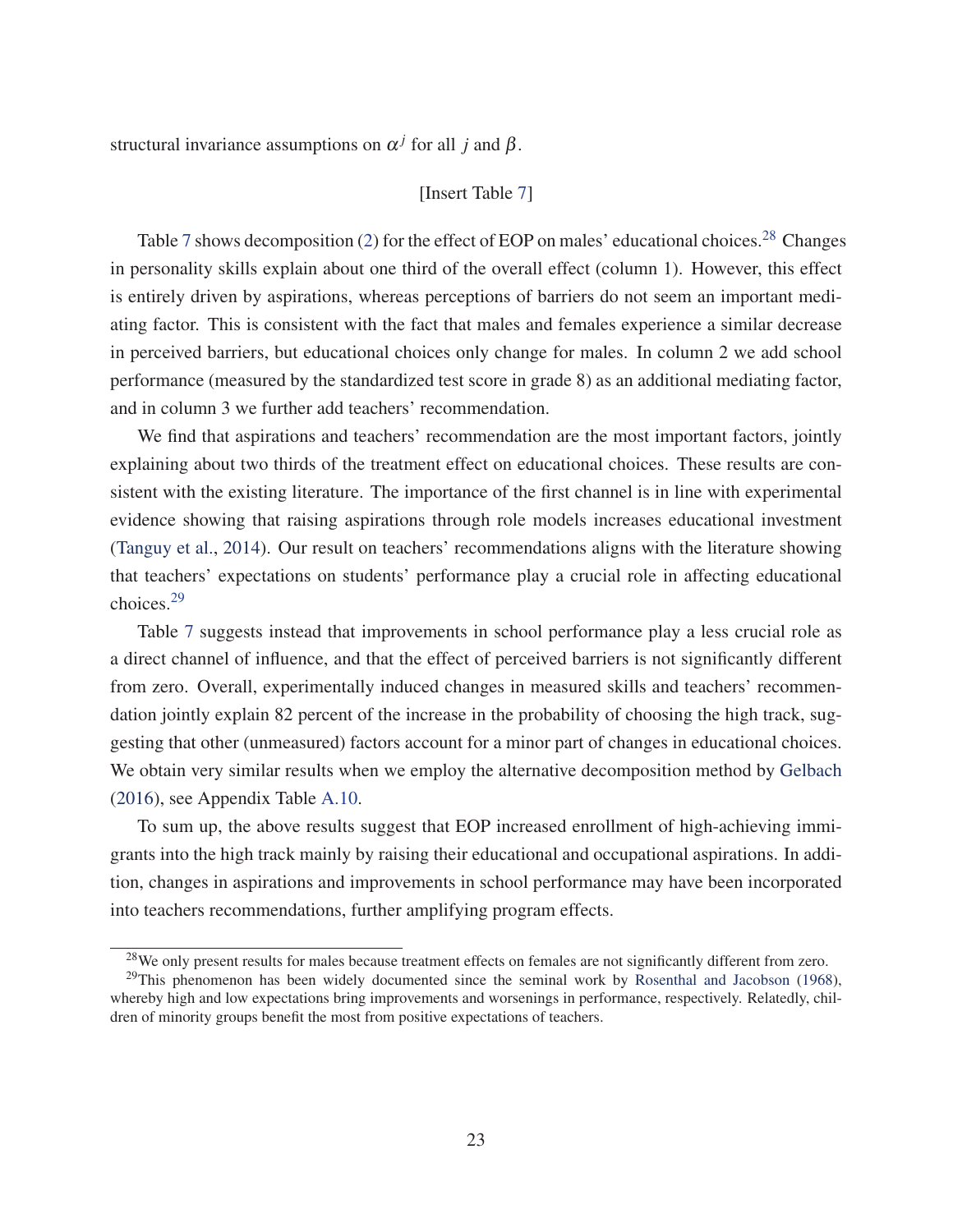#### 5.3 Longer term effects

The results presented so far show that EOP increased the probability of enrolling into academic and technical schools (high track) after grade 8. A potential concern is that such schools may prove too demanding for immigrant students from a disadvantaged background, even when considering students with relatively high ability. One may worry that immigrant students may face additional constraints compared to Italian students of similar ability. Examples of such constraints involve the lower degree of embeddedness in social networks that could help with studying challenging subjects, as well as financial constraints in paying for private tutoring (a practice sometimes used by Italian families when their children struggle in school).

#### [Insert Table 8]

In Table 8 we address this concern by estimating the effect of (assignment to) EOP on performance during the first two years of high school. We consider four different outcomes. The first is the probability of being admitted to grade 10, the second year of high school (columns 1-2). The second outcome is the number of make-up exams students need to take during the summer in order to avoid repeating the grade (typically no more than three exams).<sup>30</sup> The third outcome is the probability that a student drops out before completing grade 10 (columns 5-6), and the last outcome is the probability of changing school between grade 9 and 11 (columns 7-8).

For all these outcomes, we find that treated students are no more likely to experience difficulties compared to the control group. If anything, they are more likely to be admitted to grade 10, less likely to fail courses and less likely to drop out, although the estimated coefficients are not significantly different from zero.<sup>31</sup> It is worth stressing that the lack of a significant effect should not be seen as a shortcoming: given that our treated students were more likely to enroll in demanding high schools, the fact that they are doing as well as the control group (and if anything better, given the pattern of coefficients in Table 8) is actually a positive result.

#### 5.4 Spillover effects

Our last piece of evidence relates to spillover effects. Any change in the achievement and educational choices of treated students may influence their peers – particularly those sharing the same

<sup>&</sup>lt;sup>30</sup>The sample in columns 3-4 is smaller than in columns 1-2 because it only comprises students who did not fail outright and who did not drop out of high school. If a student is below the Pass level in too many subjects, the decision of the school is typically to fail this student rather than give make-up exams after the summer.

<sup>&</sup>lt;sup>31</sup>Ideally, we would also like to estimate the longer term effects on cognitive skills, as measured by the standardized test score in grade 10 (INVALSI10). Unfortunately, it is not possible to match MIUR registries for middle school students with their INVALSI tests in high school.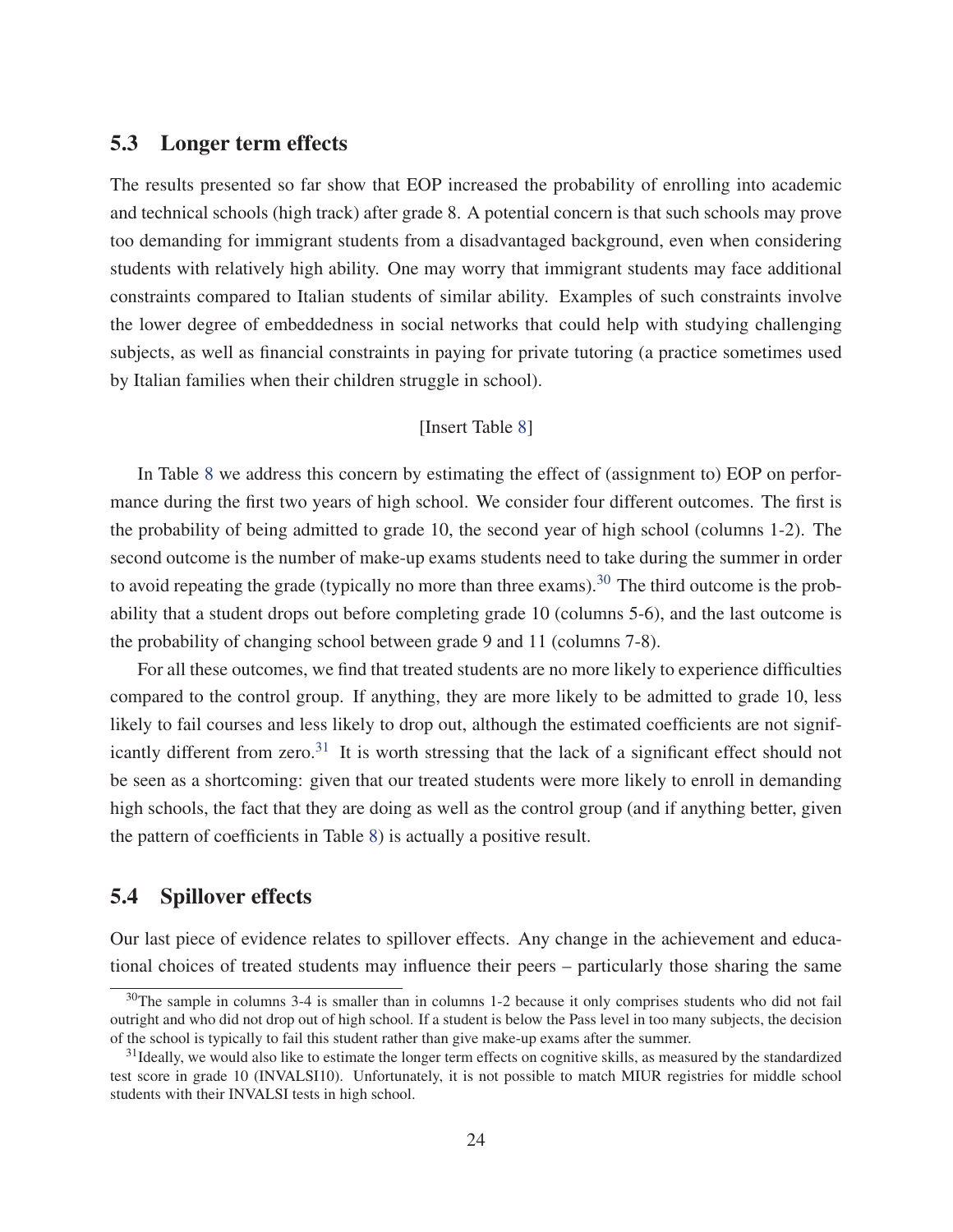immigrant background (Sacerdote et al., 2011). This may occur through several channels. Treated students could serve as role models to other students in their social network (Patacchini and Zenou, 2016). This may be particularly relevant in our context, because we showed that EOP had a strong impact on aspirations and barriers perceived by treated students. Another channel could be cognitive skills: given that EOP improved the academic performance of immigrant boys, this may have positive spillovers on their classmates. Another potential source of peer effects is time use. The fact that treated students spend more time studying or attending EOP sessions implies that they have less time to spend with their friends doing other (possibly less productive) activities. We estimate the effect of EOP on treated students' classmates exploiting random assignment of the intervention across schools. Specifically, we include in the sample only classmates of treated and control students and estimate the following equation:

$$
Y_{ics} = \alpha + \beta TreatedInClass_{cs} + \gamma \mathbf{X}_{ics} + \delta \mathbf{Z}_{cs} + u_{ics}
$$
 (3)

where *i* denotes the student, *c* the class, and *s* the school. *TreatedInClass<sub>cs</sub>* is a dummy equal to 1 if the student belongs to a class with at least one treated student, and 0 if he/she belongs to a class with at least one control student (i.e., a class in a control school that contains at least one immigrant student whose INVALSI6 score was among the top 10 of the school). In this way, the sample used in the regression contains students from classes that are comparable in terms of having high-achieving immigrant students among them, some of which received EOP and others not. *Xics* includes all the individual characteristics in our baseline specification (gender, dummy for first generation immigrants, and second degree polynomial in INVALSI6); *Zcs* is a vector of controls at the school and class level (school size, class size, and percentage of immigrants in the class).

#### [Insert Table 9]

Table 9 shows the effect of being in the same class with a treated student on native (columns 1- 3) and immigrant classmates (columns 4-6). Immigrant males who are in the same class with a treated student experience a decrease in grade retention (Panel B), whereas immigrant females in the same class with a treated student are more likely to enroll in the high track at the end of middle school (Panel A). Interestingly, the effects are comparable in size to those observed for the treated student themselves. This can be rationalized by observing that, by construction, non-treated immigrant classmates are selected to have lower academic performance at the beginning of middle schools (they were not among the top 10 immigrants of the school in terms of INVALSI6). It is thus possible that immigrant students down in the ability distribution are very responsive to (even indirect) treatment effects. This interpretation is reinforced when observing that immigrant females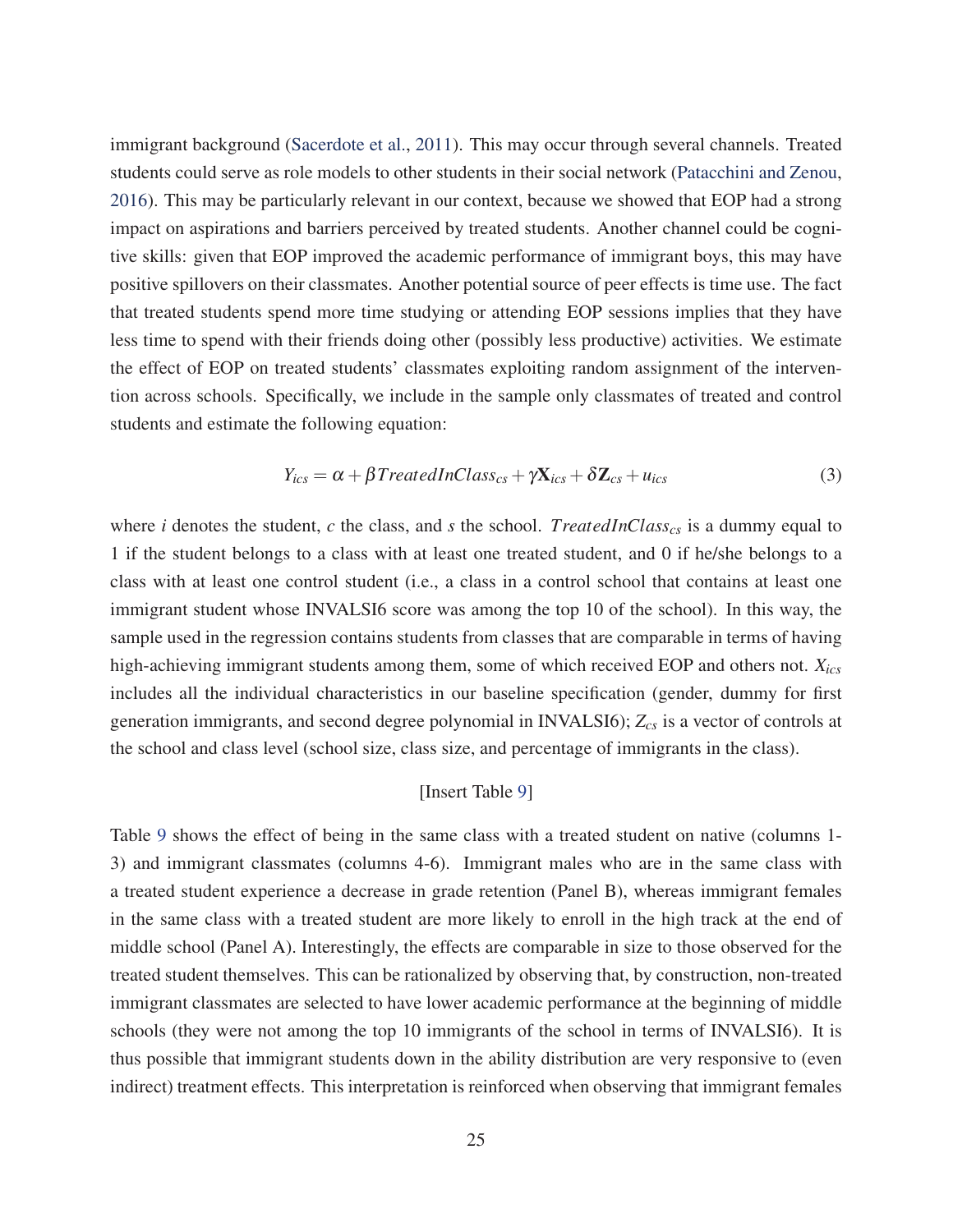in the mid-to-lower part of the distribution make different choices from comparable native females in the absence of the intervention, whereas this is not the case for immigrant females in the upper part of the distribution (see Figure 1). Therefore it should not be surprising that, while EOP did not affect track choice of treated females (who were selected to be high performing and already made comparable choices to natives), it had an impact on non-treated females, for whom a 'choice gap' existed compared to natives of similar ability. Why are male immigrant classmates not affected in terms of track choice (Panel A, column 5)? Our interpretation is that they are too far from the margin at which a demanding high school would become a preferable choice. This can be seen for example when comparing soft skills of immigrant boys and girls who did not qualify for the program. Female immigrant classmates of students eligible for EOP have aspiration levels that are closer to those of treated male students, compared to other male immigrant classmates.<sup>32</sup> Therefore, they may be closer to the threshold beyond which the choice of a demanding high school is affected. At the same time, the sizeable and significant reduction in the likelihood of grade retention for male immigrant classmates (Panel B, column 5) suggests that spillover effects did operate at that (lower) margin. One last comment relates to native students. Columns 1-3 of Table 9 show that there are no significant differences in outcomes between the non-immigrant classmates of treated and control students. This finding is consistent with previous evidence that peer effects are particularly strong within groups with a similar background (see, e.g. Sacerdote et al., 2011). Overall, the positive spillovers on immigrant classmates uncovered by our analysis have significant implications when assessing the success and cost-effectiveness of the intervention. We briefly discuss the latter in the next section.

#### 5.5 Cost-benefit analysis

Having established that EOP had sizeable and significant impacts, it is important to know if it is also cost-effective. A fully fledged cost benefit analysis is not possible at this stage: on top of the challenge of quantifying non-pecuniary benefits and costs, students involved in our experiment have not yet completed secondary school and therefore lifetime earnings profiles are not observed (Heckman et al., 2017). The computation of the lifetime rate of return of EOP is therefore naturally based on assumptions about long-term outcomes such as college enrollment, earnings and unemployment. Although EOP may potentially have strong effects on health and criminal behavior, we

<sup>&</sup>lt;sup>32</sup>The average index of aspirations for boys and girls in the control group is −0.11 and 0.13, respectively, while the average score of their immigrant classmates (i.e., immigrant students outside the best 10 in terms of INVALSI6) is −0.26 and −0.13, respectively. Hence, in terms of average academic motivation, female immigrant classmates are closer than male classmates to students selected for the program. Elective affinity in soft skills may ease the diffusion of positive spillover effects of the program through friendship network (Rapallini and Rustichini, 2016).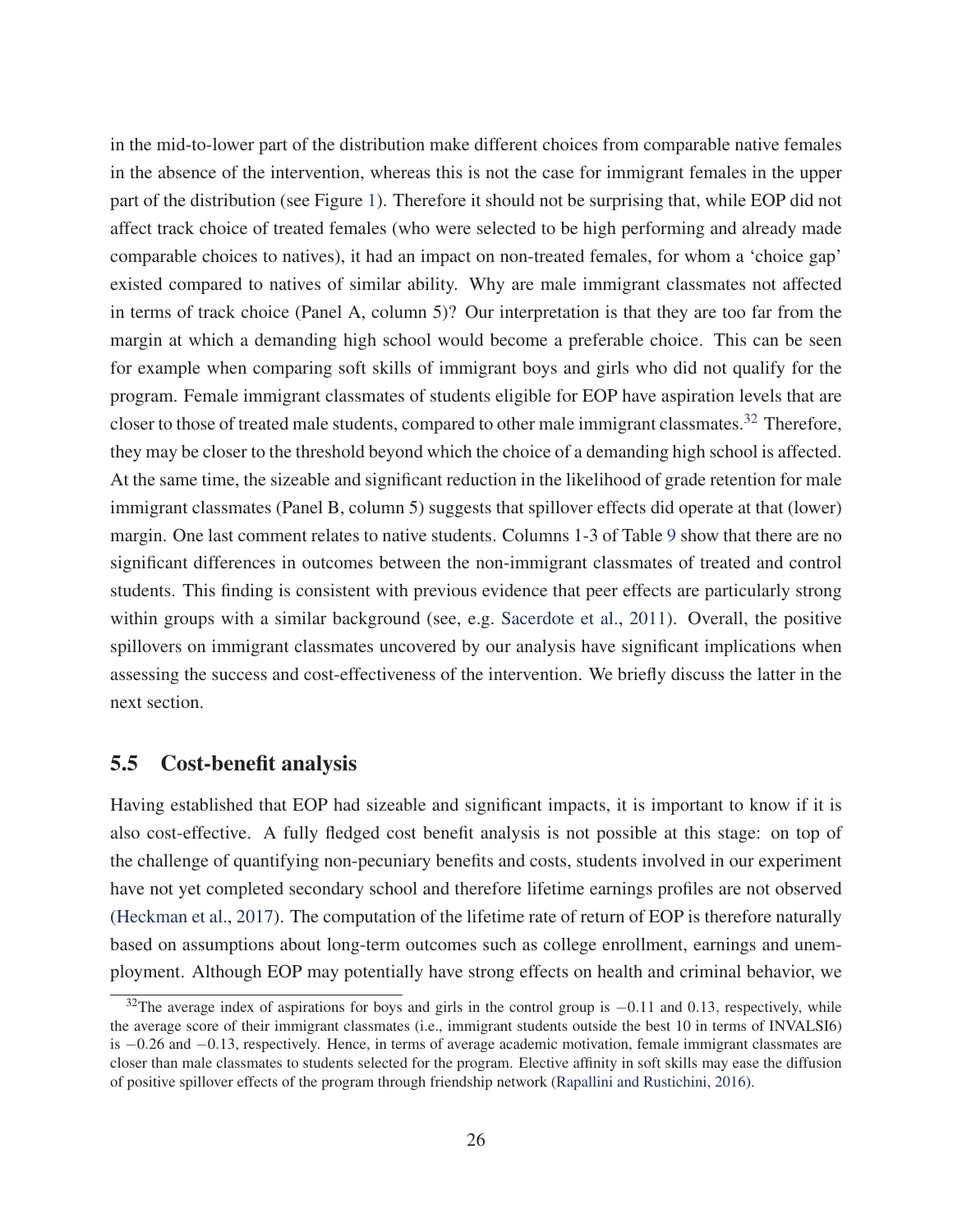present conservative estimates focusing our cost-benefit analysis only on social benefits coming from higher income taxes and public savings on unemployment insurance (Heckman et al., 2010; Eisenhauer et al., 2015). We examine the sensitivity of social rates of returns to a plausible range of assumptions. Appendix Table A.11 reports our calculations. Extrapolating the long-term benefits first only on those treated individuals who were directly affected through a reduction in grade retention or a change in their high-school choice toward a more demanding track, we estimate social rates of return between 3 and 5 percent. However, including the positive spillovers on the immigrant classmates of treated students (that we estimated in section 5.4), we estimate that the lifetime rate of return of EOP is between between 6.6 and 8.8 percent , close to the historical return on equity.

## 6 Conclusions

Educational segregation is a significant risk in societies where school tracking occurs at an early age. This risk disproportionately affects students whose parents have less information about or are less integrated in the local education system, such as children of immigrants. We show that it is possible to reduce the mismatch created by early tracking through an innovative program that provides a mix of career counseling and academic tutoring. The program, known as EOP and implemented in a random sample of middle schools in Northern Italy, targeted high-achieving immigrant students selected on the basis of their test performance in grade 6. Two years later, immigrant boys assigned to treatment were 12 percent more likely than control ones to enroll in academic or technical high schools (as opposed to vocational ones). The program virtually closed the gap between native and immigrant boys in high school choice. No effect was found for girls, for which no mismatch was detected in the first place. We disentangle the effect of the two main program components – career counseling and academic tutoring – exploiting discontinuous changes in their relative dosage around fixed thresholds of (past) standardized test scores. Career counseling was most effective in influencing educational choices, while academic tutoring had limited effects. Finally, teachers in treated schools are more likely to recommend immigrant boys for demanding high school tracks compared to teachers in control schools. Importantly, there is no effect on teachers' recommendations to immigrant girls. Therefore, teachers seem to internalized *actual* improvements in students' aspirations and performance – higher for boys, lower for girls – rather than mechanically revising recommendations for all treated students. A variance decomposition exercise confirms that program effects on high school choices are mediated mainly by changes in students' aspirations and teachers' recommendations. The significance and magnitude of our effects is noteworthy when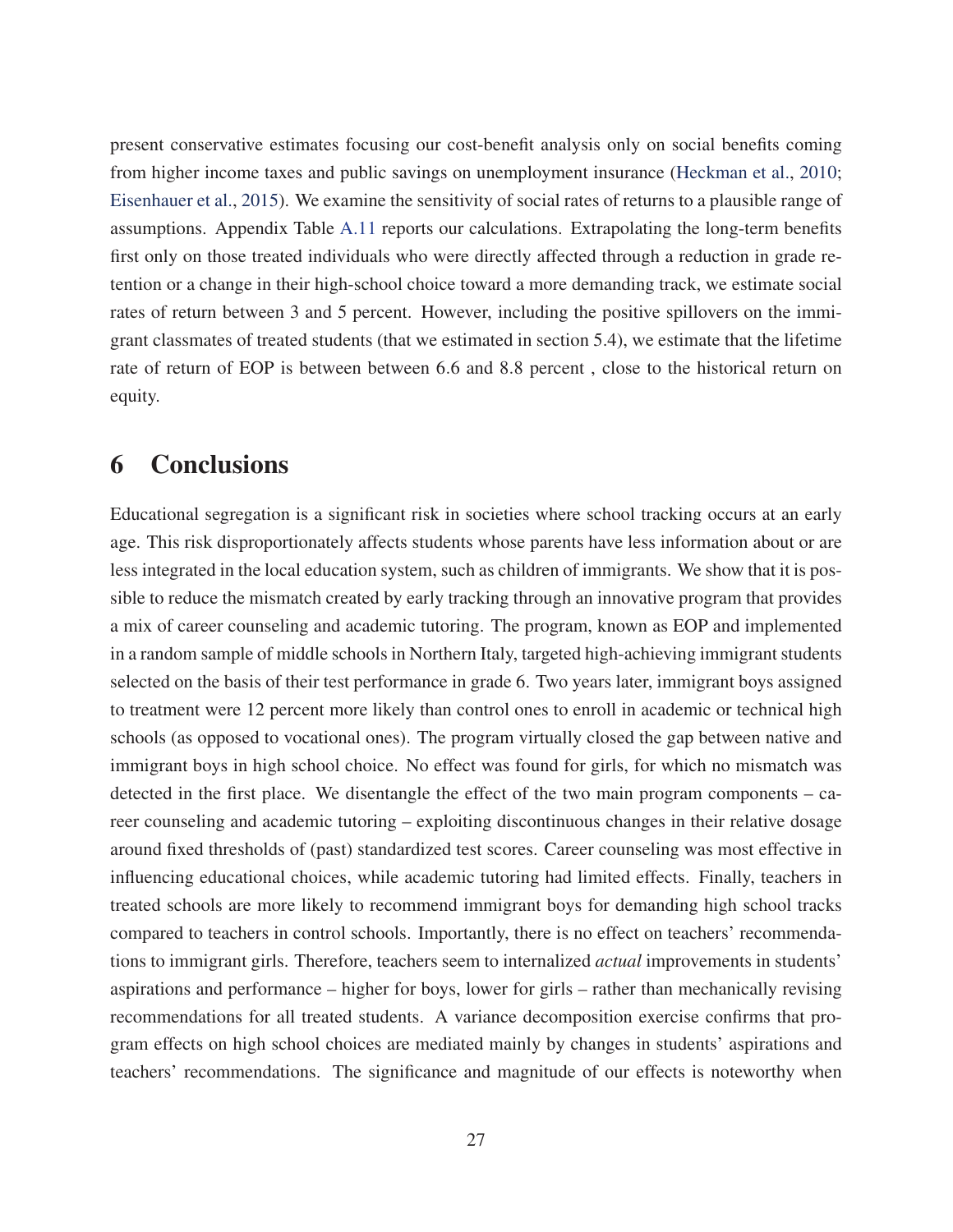compared to existing evidence from randomized field experiments that study partial derivatives of the human capital production function, recently summarized by Kautz et al. (2014) and Fryer Jr (2016). For instance, the latter shows that, among school interventions, only "high-dosage" tutoring (defined as "being tutored in groups of 6 or fewer students for 4 or more days per week") has significant effects.<sup>33</sup> Our EOP treatment can be considered "low dosage", given the above definition, yet its impact on treated boys is 0.188 standard deviations for math achievement and 0.139 standard deviations for reading. Although data constraints prevent us from performing a fully fledged cost benefit analysis, tentative estimates suggest internal rate of returns between 7 and 9 percent, after accounting for spillovers on non-treated students. Our finding that soft skills played a more important role than improved test performance in determining high school choice suggests that scaled down versions of the program may be even more cost effective. For example, one could reduce the number of meetings with academic tutors and explore forms of delivering the information and motivational components of the program through teachers as opposed to dedicated counselors, to reduce costs. We leave this to future work.

## References

- Alan, S. and Ertac, S. (2018). Fostering patience in the classroom: Results from randomized educational intervention. *Journal of Political Economy*.
- Alesina, A., Carlana, M., La Ferrara, E., and Pinotti, P. (2018). Stereotypes about Immigrants. *Working Paper*.
- Angrist, J. D., Cohodes, S. R., Dynarski, S. M., Pathak, P. A., and Walters, C. R. (2016). Stand and deliver: Effects of boston's charter high schools on college preparation, entry, and choice. *Journal of Labor Economics*, 34(1):275–318.
- Autor, D., Figlio, D., Karbownik, K., Roth, J., and Wasserman, M. (2016). Family disadvantage and the gender gap in behavioral and educational outcomes. *NBER Working Paper*.
- Bandura, A. (1986). *Social foundations of thought and action*. Englewood Cliffs, NJ Prentice Hall.
- Bertrand, M. and Pan, J. (2013). The trouble with boys: Social influences and the gender gap in disruptive behavior. *American Economic Journal: Applied Economics*, 5(1):32–64.

 $33$ Fryer Jr (2016) finds that high-dosage tutoring leads to a meta-coefficient of 0.309 standard deviations for math achievement (with a standard error of 0.106) and 0.229 standard deviations for reading achievement (with a standard error of 0.033).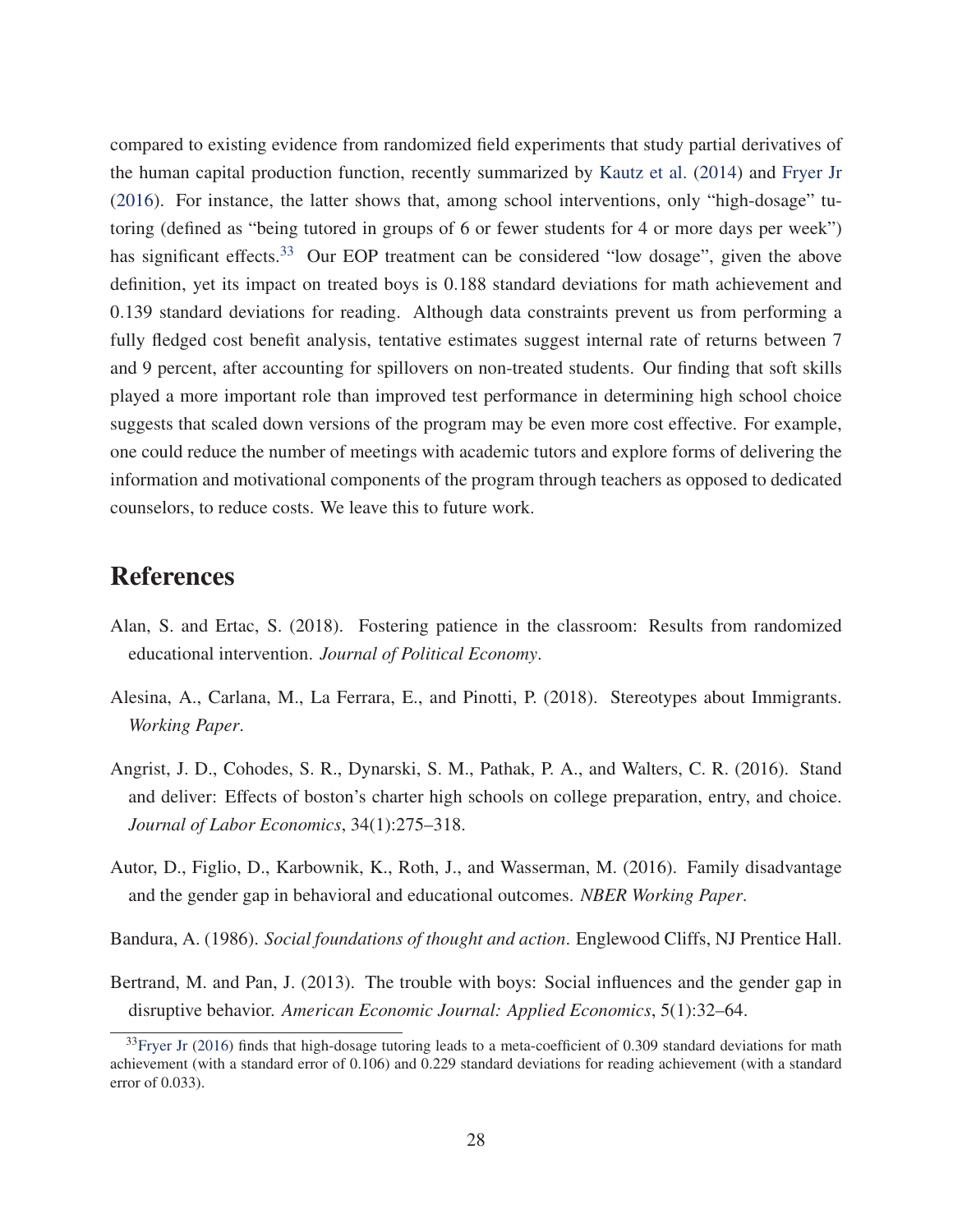- Bettinger, E. P., Long, B. T., Oreopoulos, P., and Sanbonmatsu, L. (2012). The role of application assistance and information in college decisions: Results from the H&R block FAFSA experiment. *The Quarterly Journal of Economics*, 127(3):1205–1242.
- Betts, J. (2011). The economics of tracking in education. *Handbook of the Economics of Education*, 3(341-381):4.
- Bobba, M. and Frisancho, V. (2016). Learning about Oneself: The effects of signalling academic ability on school choice. *TSE Working Paper No. 660, Toulouse School of Economics*.
- Brenøe, A. A. and Lundberg, S. (2017). Gender gaps in the effects of childhood family environment: Do they persist into adulthood? *European Economic Review*.
- Brown, D. (2002). *Career choice and development*. John Wiley & Sons.
- Brunello, G. and Checchi, D. (2007). Does school tracking affect equality of opportunity? new international evidence. *Economic Policy*, 22(52):781–861.
- Card, D. and Giuliano, L. (2016). Can tracking raise the test scores of high-ability minority students? *The American Economic Review*, 106(10):2783–2816.
- Chetty, R., Hendren, N., Jones, M. R., and Porter, S. R. (2018). Race and economic opportunity in the united states: An intergenerational perspective. *NBER Working Paper*.
- Chetty, R., Hendren, N., Lin, F., Majerovitz, J., and Scuderi, B. (2016). Childhood environment and gender gaps in adulthood. *The American Economic Review*, 106(5):282–88.
- Cunha, F. and Heckman, J. (2007). The technology of skill formation. *The American Economic Review*, 97(2):31.
- Dalton, P. S., Ghosal, S., and Mani, A. (2014). Poverty and aspirations failure. *The Economic Journal*.
- DiPrete, T. A. and Jennings, J. L. (2012). Social and behavioral skills and the gender gap in early educational achievement. *Social Science Research*, 41(1):1–15.
- Duflo, E., Dupas, P., and Kremer, M. (2011). Peer effects, teacher incentives, and the impact of tracking: Evidence from a randomized evaluation in kenya. *The American Economic Review*, 101(5):1739–74.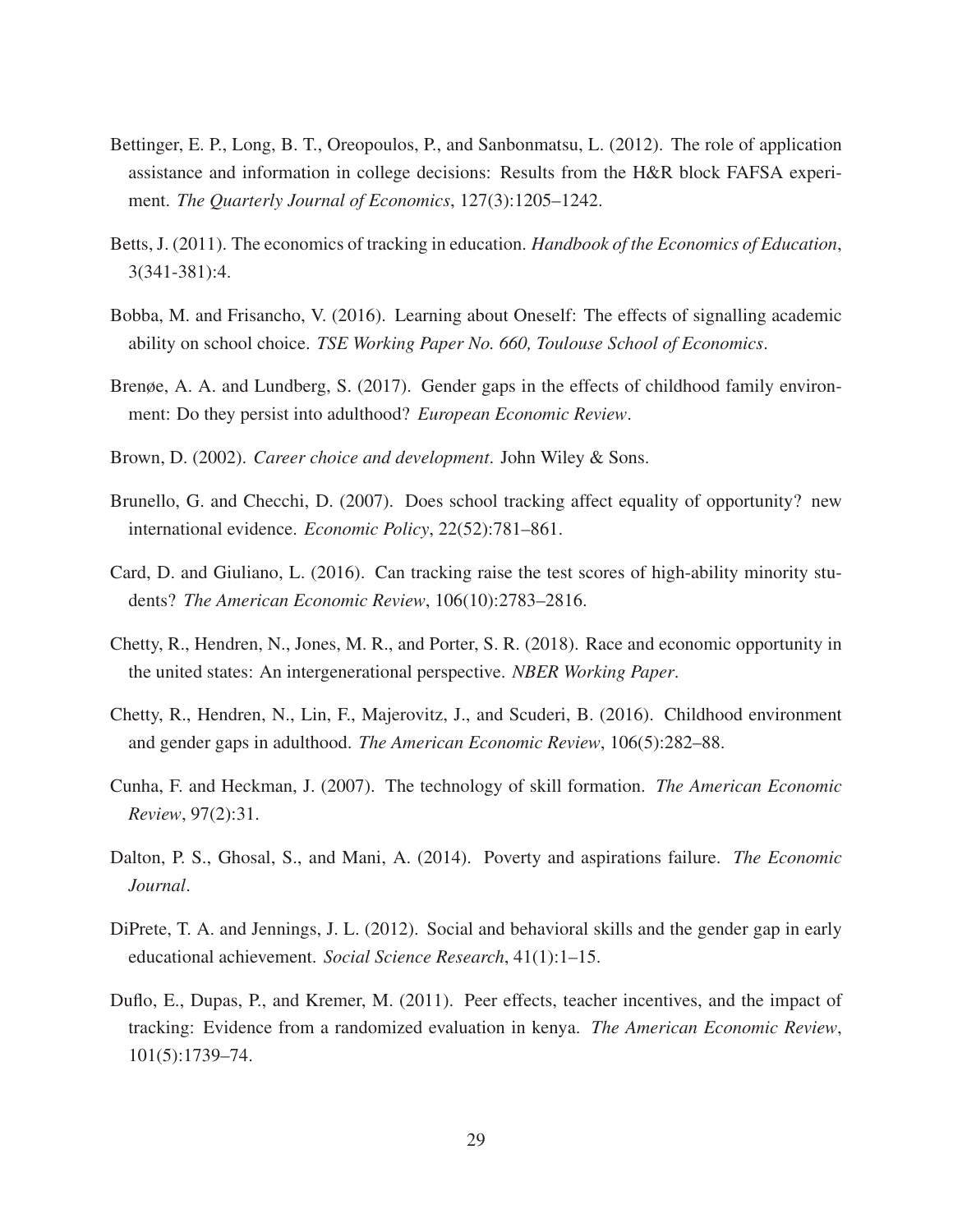- Dustmann, C. (2004). Parental background, secondary school track choice, and wages. *Oxford Economic Papers*, 56(2):209–230.
- Dustmann, C., Puhani, P. A., and Schönberg, U. (2017). The long-term effects of early track choice. *The Economic Journal*, 127(603):1348–1380.
- Eisenhauer, P., Heckman, J. J., and Vytlacil, E. (2015). The generalized roy model and the costbenefit analysis of social programs. *Journal of Political Economy*, 123(2):413–443.
- Fryer Jr, R. G. (2016). The production of human capital in developed countries: Evidence from 196 randomized field experiments. Technical report, National Bureau of Economic Research.
- Fryer Jr, R. G. and Levitt, S. D. (2004). Understanding the black-white test score gap in the first two years of school. *Review of Economics and Statistics*, 86(2):447–464.
- Gelbach, J. B. (2016). When do covariates matter? and which ones, and how much? *Journal of Labor Economics*, 34(2):509–543.
- Genicot, G. and Ray, D. (2014). Aspirations and inequality. *NBER Working Paper*.
- Giustinelli, P. (2016). Group decision making with uncertain outcomes: Unpacking child–parent choice of the high school track. *International Economic Review*, 57(2):573–602.
- Goldin, C. D. and Katz, L. F. (2009). *The race between education and technology*. Harvard University Press.
- Goodman, S. (2016). Learning from the test: Raising selective college enrollment by providing information. *Review of Economics and Statistics*, 98(4):671–684.
- Goux, D., Gurgand, M., and Maurin, E. (2017). Adjusting your dreams? the effect of school and peers on dropout behaviour. *Economic Journal*, 127(602):1025–1046.
- Guyon, N. and Huillery, E. (2016). Biased aspirations and social inequality at school: Evidence from french teenagers. *LIEPP Working Paper*.
- Guyon, N., Maurin, E., and McNally, S. (2012). The effect of tracking students by ability into different schools a natural experiment. *Journal of Human Resources*, 47(3):684–721.
- Heckman, J., Pinto, R., and Savelyev, P. (2013). Understanding the mechanisms through which an influential early childhood program boosted adult outcomes. *The American Economic Review*, 103(6):2052–86.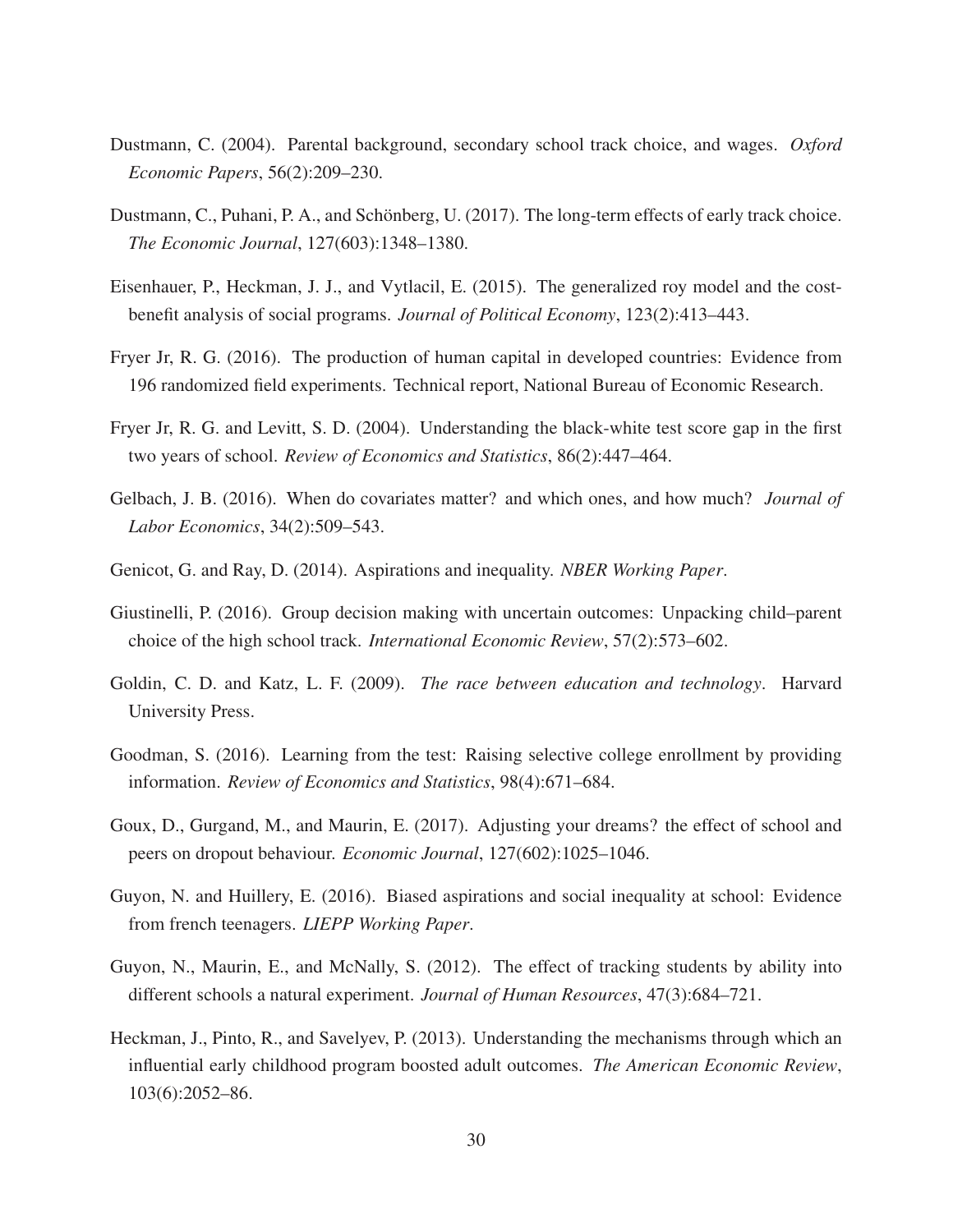- Heckman, J. J., Humphries, J. E., and Veramendi, G. (2017). Returns to education: The causal effects of education on earnings, health and smoking. *Journal of Political Economy*.
- Heckman, J. J. and Kautz, T. (2012). Hard evidence on soft skills. *Labour economics*, 19(4):451– 464.
- Heckman, J. J., Moon, S. H., Pinto, R., Savelyev, P. A., and Yavitz, A. (2010). The rate of return to the highscope perry preschool program. *Journal of public Economics*, 94(1):114–128.
- Heckman, J. J., Stixrud, J., and Urzua, S. (2006). The effects of cognitive and noncognitive abilities on labor market outcomes and social behavior. *Journal of Labor Economics*, 24(3):411–482.
- Hoxby, C. M. and Avery, C. (2012). The missing" one-offs": The hidden supply of high-achieving, low income students. *NBER Working Paper*.
- Hoxby, C. M. and Turner, S. (2015). What high-achieving low-income students know about college. *The American Economic Review*, 105(5):514–517.
- Jackson, J. F. and Moore III, J. L. (2008). The african american male crisis in education: A popular media infatuation or needed public policy response. *American Behavioral Scientist*, 51(7):847– 853.
- Kautz, T., Heckman, J. J., Diris, R., Ter Weel, B., and Borghans, L. (2014). Fostering and measuring skills: Improving cognitive and non-cognitive skills to promote lifetime success. *Report prepared for the Organisation of Economic Co-operation and Development, Paris, http://www.oecd.org/edu/ceri/Fostering-and-Measuring-Skills-Improving-Cognitive-and-Non- Cognitive-Skills-to-Promote-Lifetime-Success.pdf*.
- Lent, R. W., Brown, S. D., and Hackett, G. (1994). Toward a unifying social cognitive theory of career and academic interest, choice, and performance. *Journal of vocational behavior*, 45(1):79– 122.
- Lopez, N. (2003). *Hopeful girls, troubled boys: Race and gender disparity in urban education*. Psychology Press.
- Malamud, O. and Pop-Eleches, C. (2011). School tracking and access to higher education among disadvantaged groups. *Journal of Public Economics*, 95(11):1538–1549.
- Martins, P. S. (2010). Can targeted, non-cognitive skills programs improve achievement? Evidence from EPIS. *IZA Working Paper*.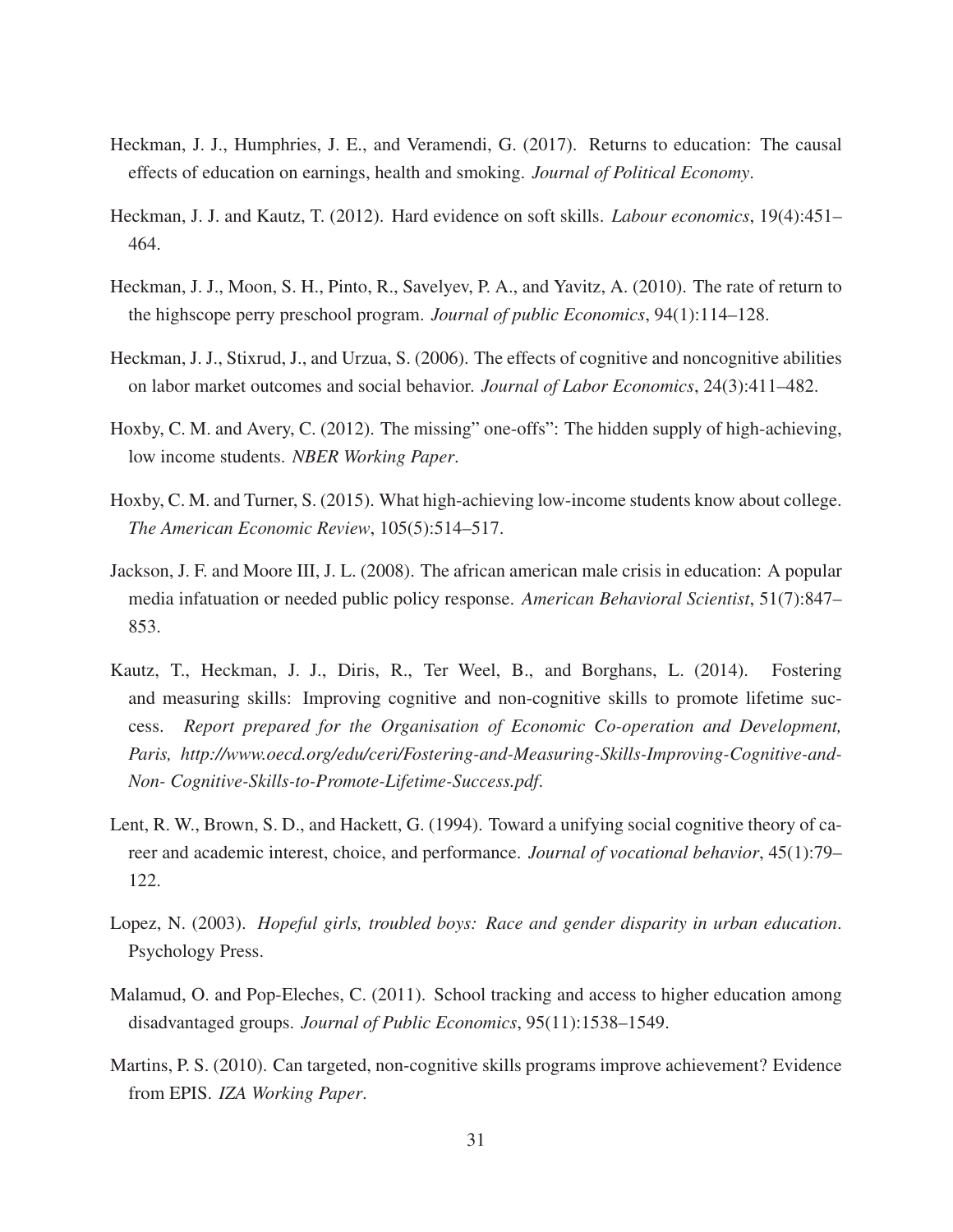- McCrary, J. (2008). Manipulation of the running variable in the regression discontinuity design: A density test. *Journal of econometrics*, 142(2):698–714.
- Mookherjee, D., Ray, D., and Napel, S. (2010). Aspirations, segregation, and occupational choice. *Journal of the European Economic Association*, 8(1):139–168.
- OECD (2013). PISA 2012 results: What Makes Schools Successful? Resources, Policies and Practices, (Volume IV). *OECD Publishing*, http://dx.doi.org/10.1787/9789264201156-en.
- OECD (2015). Immigrant students at school- easing the journey towards integration. *OECD Publishing*, http://dx.doi.org/10.1787/9789264249509-en.
- Patacchini, E. and Zenou, Y. (2016). Racial identity and education in social networks. *Social Networks*, 44:85–94.
- Pop-Eleches, C. and Urquiola, M. (2013). Going to a better school: Effects and behavioral responses. *The American Economic Review*, 103(4):1289–1324.
- Rapallini, C. and Rustichini, A. (2016). Elective affinities matter as much as ethnicity in multiethnic schools. *Journal of Economic Behavior & Organization*, 131:243–262.
- Rodriguez-Planas, N. (2012). Longer-term impacts of mentoring, educational services, and learning incentives: Evidence from a randomized trial in the united states. *American Economic Journal: Applied Economics*, 4(4):121–139.
- Rosenthal, R. and Jacobson, L. (1968). Pygmalion in the classroom. *The Urban Review*, 3(1):16– 20.
- Sacerdote, B. et al. (2011). Peer effects in education: How might they work, how big are they and how much do we know thus far? *Handbook of the Economics of Education*, 3(3):249–277.
- Tanguy, B., Dercon, S., Orkin, K., and Taffesse, A. (2014). The future in mind: Aspirations and forward-looking behaviour in rural Ethiopia.
- Thompson, B. (2004). *Exploratory and confirmatory factor analysis: Understanding concepts and applications.* American Psychological Association.
- Westfall, P. H. and Young, S. S. (1993). *Resampling-based multiple testing: Examples and methods for p-value adjustment*, volume 279. John Wiley & Sons.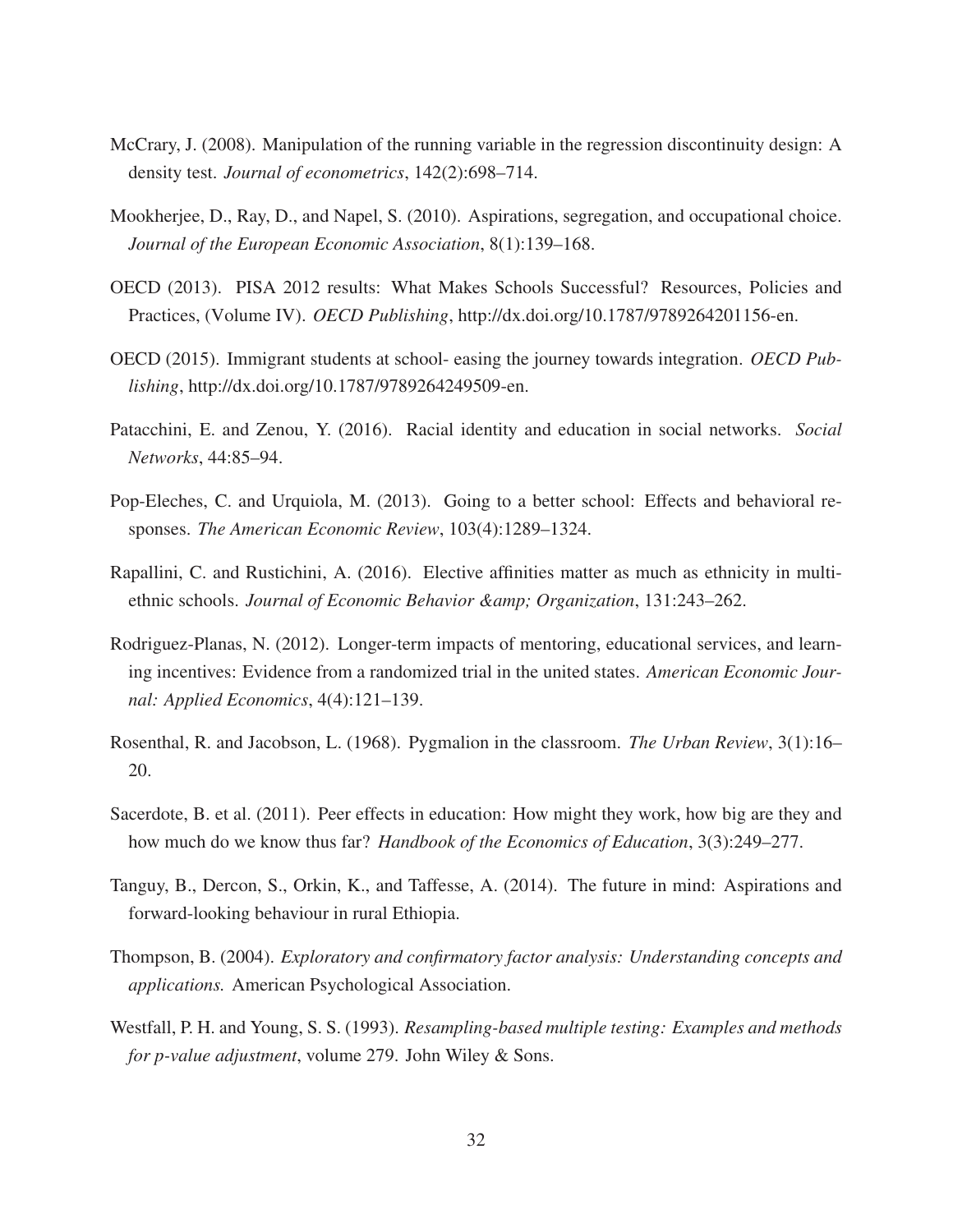## Figures

Figure 1: Probability of enrolling in the high track at the end of middle school, by quintile of standardized test score in grade 6 (INVALS6)



*Notes:* This figure compares the probability of enrolling in the high-track between immigrant and native students, by quintiles of performance in the standardized test in grade 6 (INVALSI6). The sample includes all students in the 75 control schools.

#### Figure 2: Time Line

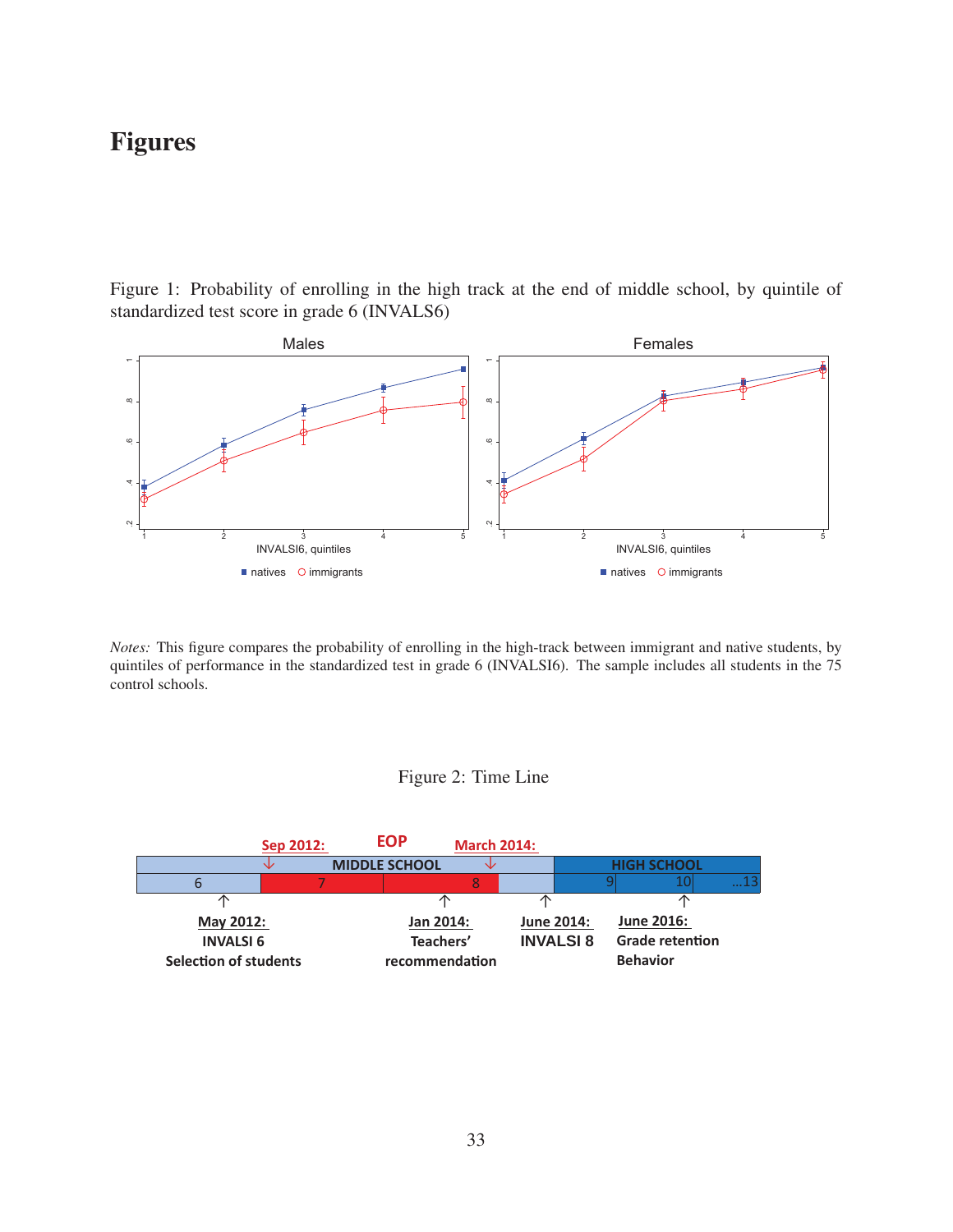

Figure 3: Distribution of standardized test score in grade 6 (INVALS6)

*Notes:* This figure compares the distribution of standardized test score in grade 6 (INVALSI6) across native students, immigrant students, and treated and control students in our sample.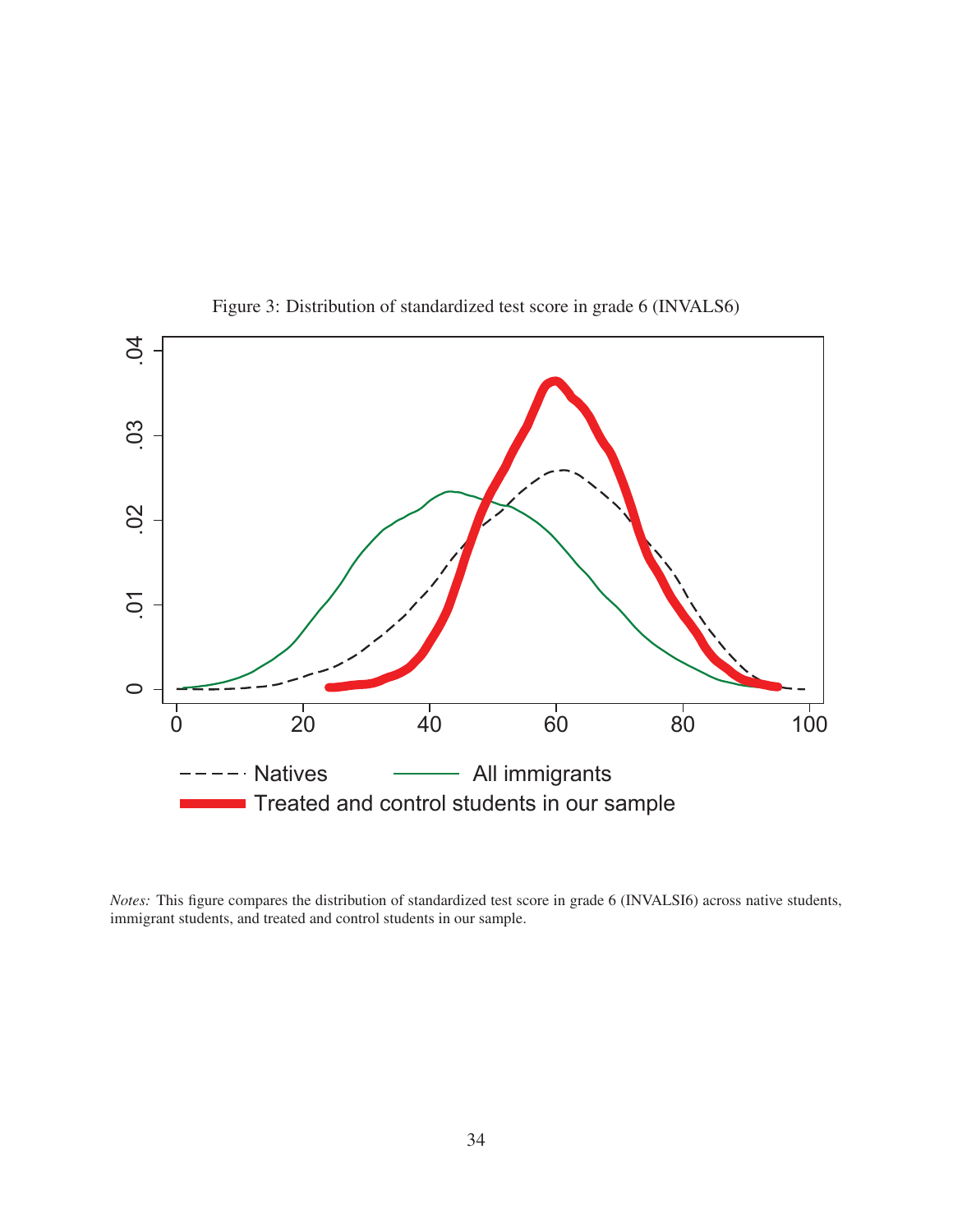



### Panel A: Probability of choosing the high track

Panel B: Retention rate in grade 7 or 8



*Notes:* These graphs shows the average probability (and associated confidence intervals) of choosing the high-track (top graphs) and being retained in grade 7 or 8 (bottom graphs) for treated students, control students, and a group of Italian students that are comparable in terms of schooling ability. Specifically, we match each immigrant student with a native student of the same gender obtaining exactly the same score in INVALSI6.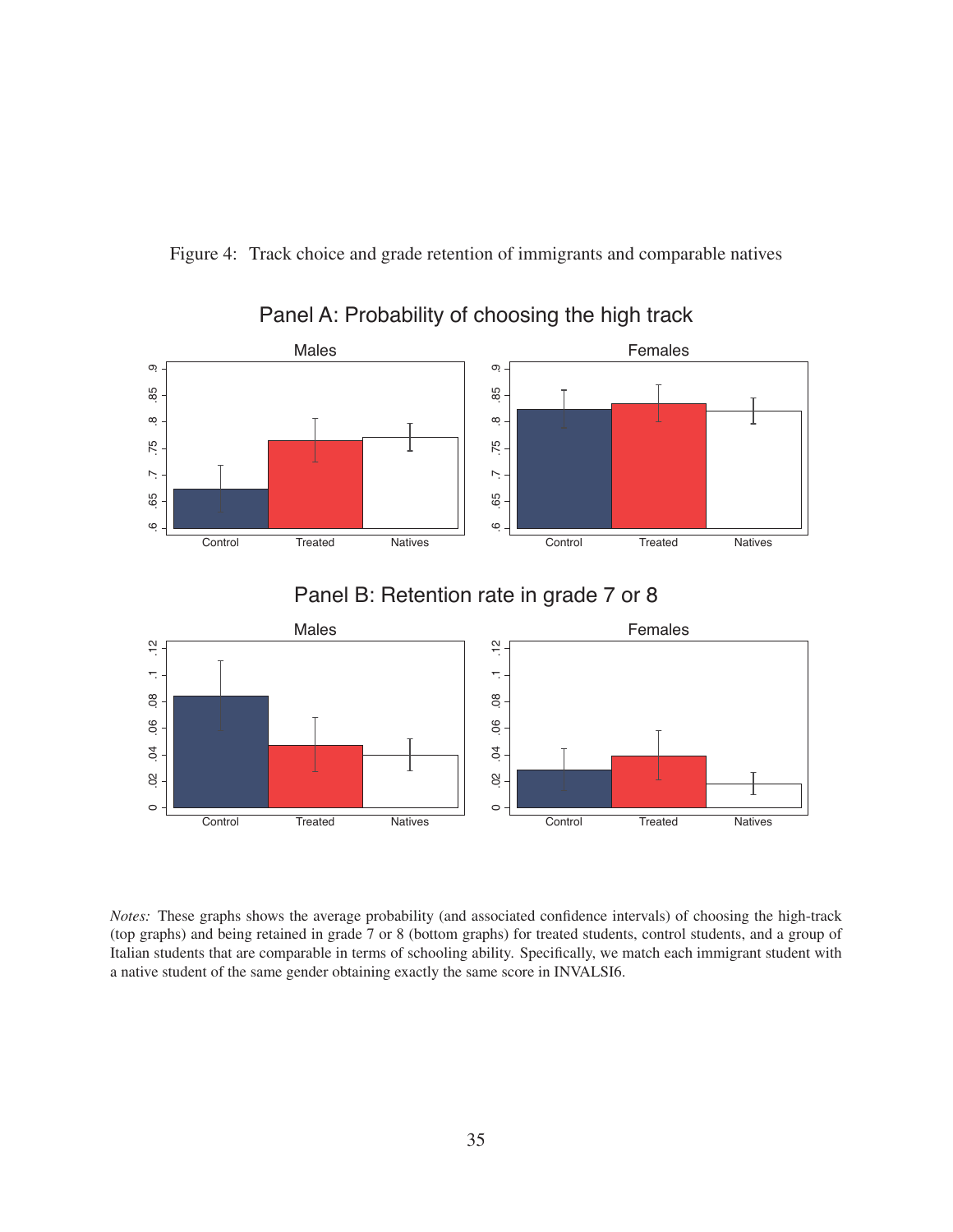

Figure 5: Meetings attendance of immigrant students assigned to EOP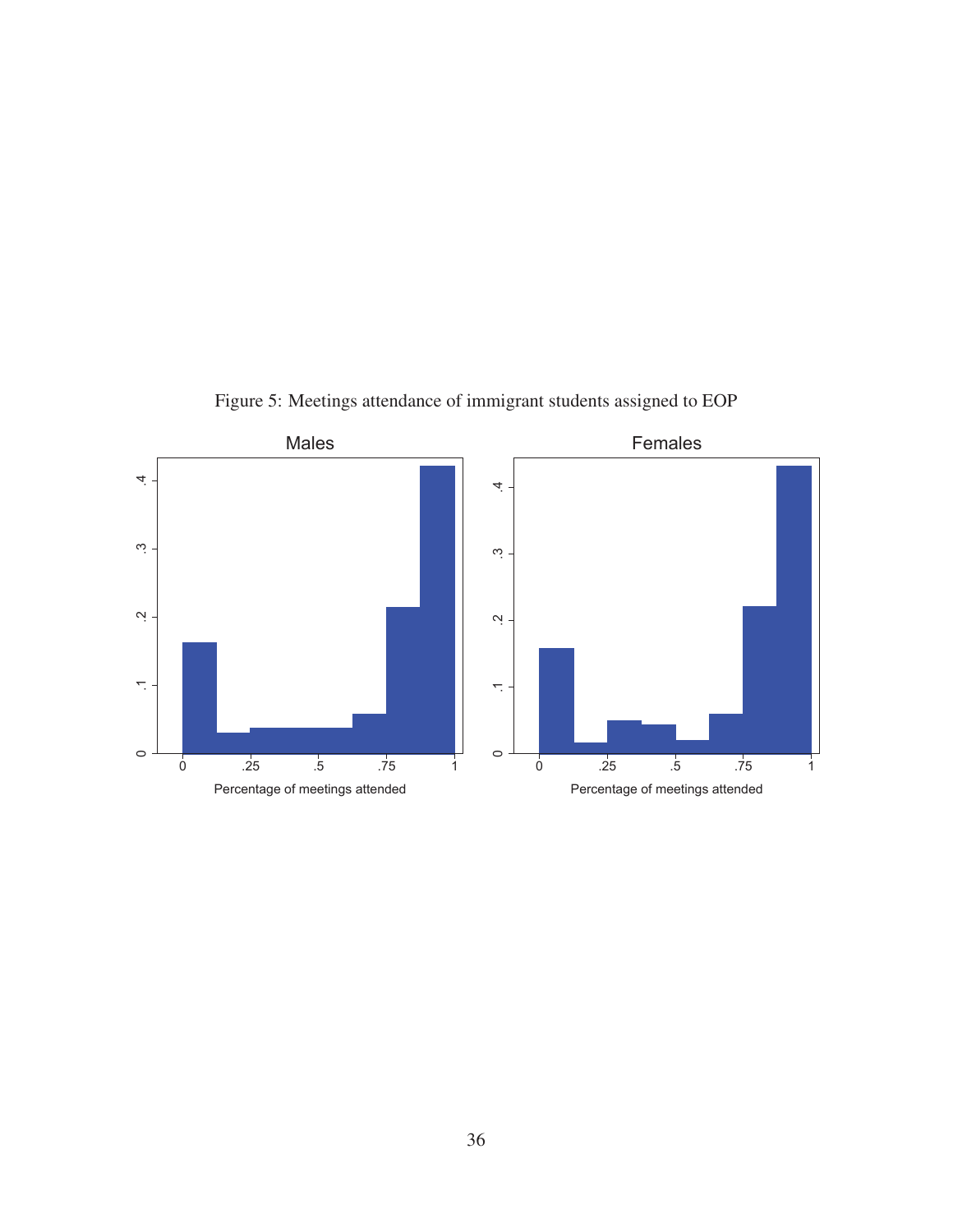



All students

*Notes:* This figure shows compliers' characteristics ratios, i.e. the ratio of the first stage for student of a specific type (e.g., female/male) to the overall first stage. The instrument is the assignment to EOP and the endogenous variable is the probability of attending at least 75% of meetings. The figure illustrates the relative likelihood of compliers' gender, generation of immigration, tercile of INVALSI 6, and age.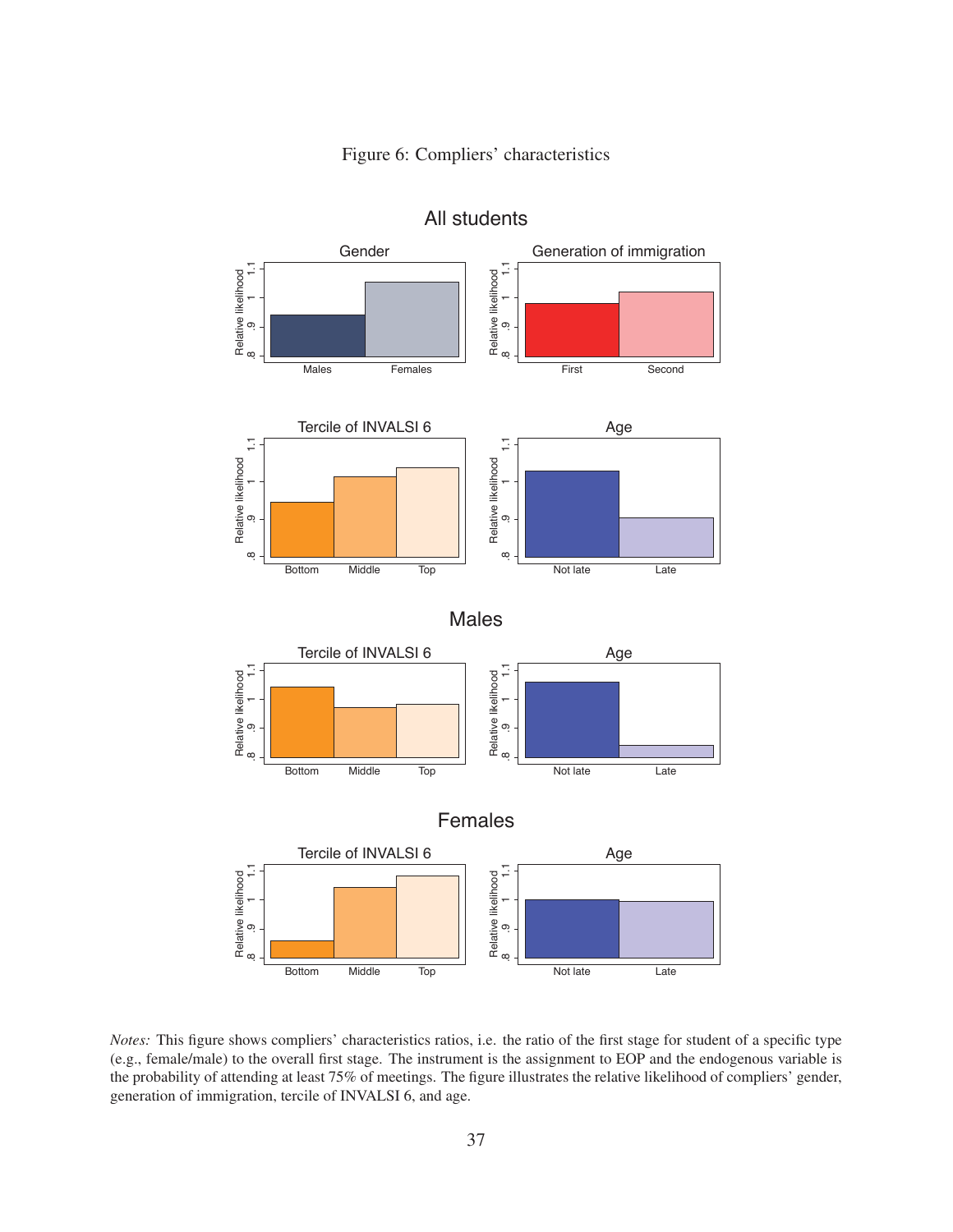

Figure 7: Effect of additional CALP meetings, regression discontinuity estimates

*Notes:* These graphs plot the number of meetings attended – distinguishing between career counselling and CALP modules – and treated students' outcomes against standardized test scores in grade 6 (INVALSI6). The vertical line indicates the cutoff score below which treated students are offered additional CALP meetings.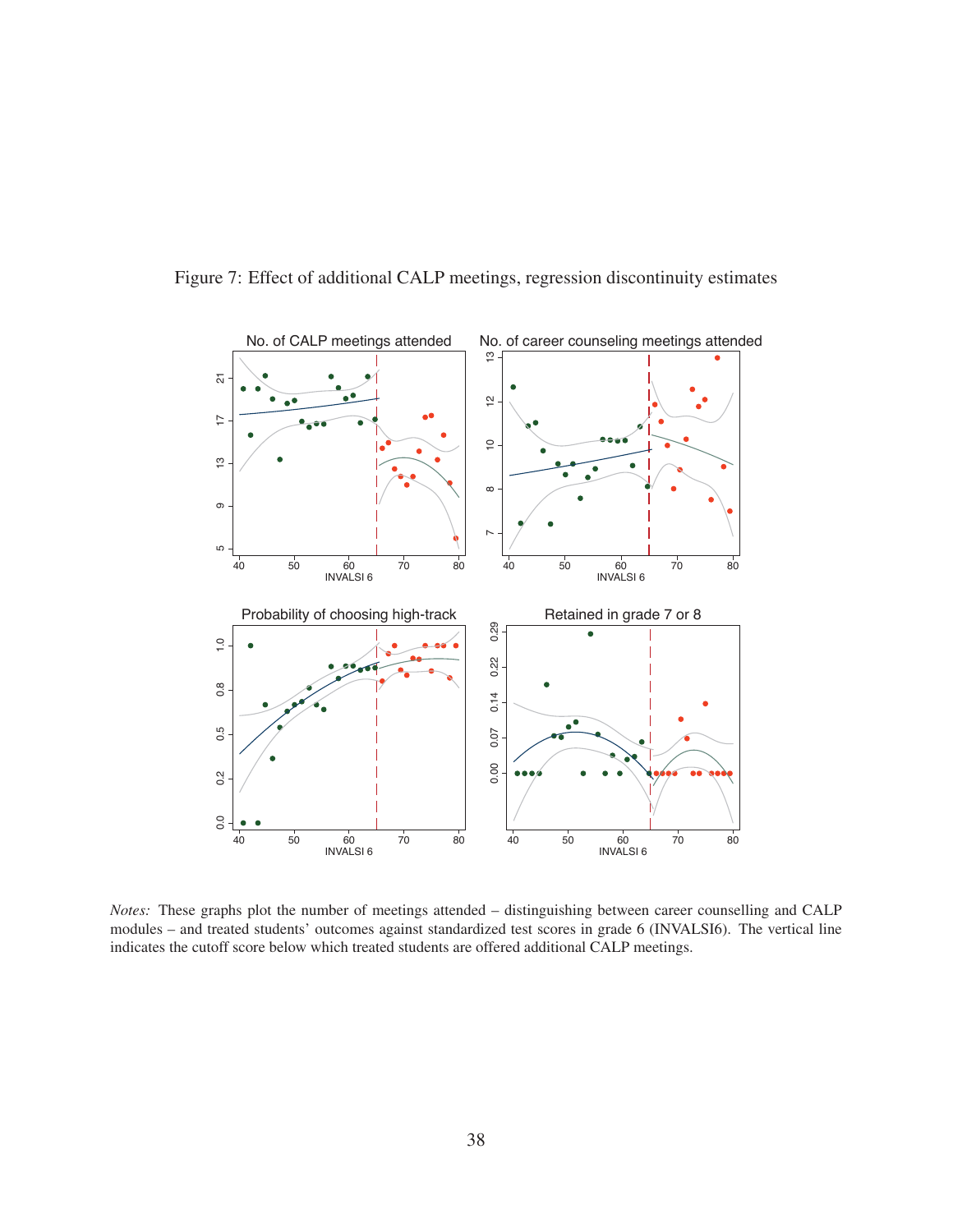# Tables

|                                  |                               | <b>Full Sample</b> | Treated | Controls | Difference | P-value | Std. Difference |
|----------------------------------|-------------------------------|--------------------|---------|----------|------------|---------|-----------------|
| Panel A: Student characteristics |                               |                    |         |          |            |         |                 |
| Female                           |                               | 0.506              | 0.508   | 0.505    | 0.003      | [0.93]  | $-0.006$        |
| Test score in grade 6 (INVALSI6) |                               | 60.82              | 60.93   | 60.71    | 0.224      | [0.86]  | 0.005           |
| First generation immigrant       |                               | 0.555              | 0.547   | 0.561    | $-0.014$   | [0.73]  | 0.028           |
| Born before 1999                 |                               | 0.257              | 0.242   | 0.273    | $-0.031$   | [0.25]  | 0.071           |
| <b>Brescia</b>                   |                               | 0.179              | 0.165   | 0.194    | $-0.029$   | [0.67]  | 0.076           |
| Genova                           |                               | 0.067              | 0.074   | 0.06     | 0.014      | [0.75]  | $-0.056$        |
| Milan                            |                               | 0.496              | 0.476   | 0.516    | $-0.04$    | [0.65]  | 0.080           |
| Padua                            |                               | 0.055              | 0.064   | 0.047    | 0.017      | [0.68]  | $-0.074$        |
| Turin                            |                               | 0.203              | 0.223   | 0.184    | 0.039      | [0.58]  | $-0.097$        |
|                                  |                               |                    |         |          |            |         |                 |
| Panel B: Family characteristics  |                               |                    |         |          |            |         |                 |
| Mother                           | Less than high school         | 0.350              | 0.348   | 0.352    | $-0.004$   | [0.93]  | 0.008           |
|                                  | High-school                   | 0.464              | 0.481   | 0.447    | 0.034      | [0.36]  | $-0.068$        |
|                                  | Some post-secondary education | 0.186              | 0.172   | 0.201    | $-0.029$   | [0.30]  | 0.075           |
|                                  | Blue collar                   | 0.351              | 0.354   | 0.347    | 0.007      | [0.86]  | $-0.015$        |
|                                  | White collar                  | 0.184              | 0.181   | 0.187    | $-0.006$   | [0.86]  | 0.015           |
|                                  | Unemployed                    | 0.082              | 0.091   | 0.073    | 0.018      | [0.48]  | $-0.066$        |
|                                  | At home                       | 0.384              | 0.374   | 0.393    | $-0.019$   | [0.65]  | 0.039           |
| Father                           | Less than high school         | 0.332              | 0.330   | 0.335    | $-0.005$   | [0.91]  | 0.011           |
|                                  | High-school                   | 0.499              | 0.505   | 0.495    | 0.01       | [0.81]  | $-0.020$        |
|                                  | Some post-secondary education | 0.168              | 0.165   | 0.17     | $-0.005$   | [0.87]  | 0.013           |
|                                  | Blue collar                   | 0.567              | 0.555   | 0.577    | $-0.022$   | [0.56]  | 0.044           |
|                                  | White collar                  | 0.315              | 0.333   | 0.296    | 0.037      | [0.29]  | $-0.080$        |
|                                  | Unemployed                    | 0.099              | 0.093   | 0.106    | $-0.013$   | [0.53]  | 0.043           |
|                                  | At home                       | 0.020              | 0.019   | 0.021    | $-0.002$   | [0.85]  | 0.014           |

#### Table 1: Treated and control students, balance test

*Notes:* This table shows the number and characteristics of treated and control students in our sample. P-values for difference in means are reported in square brackets. The last column also reports the standardized difference between group averages.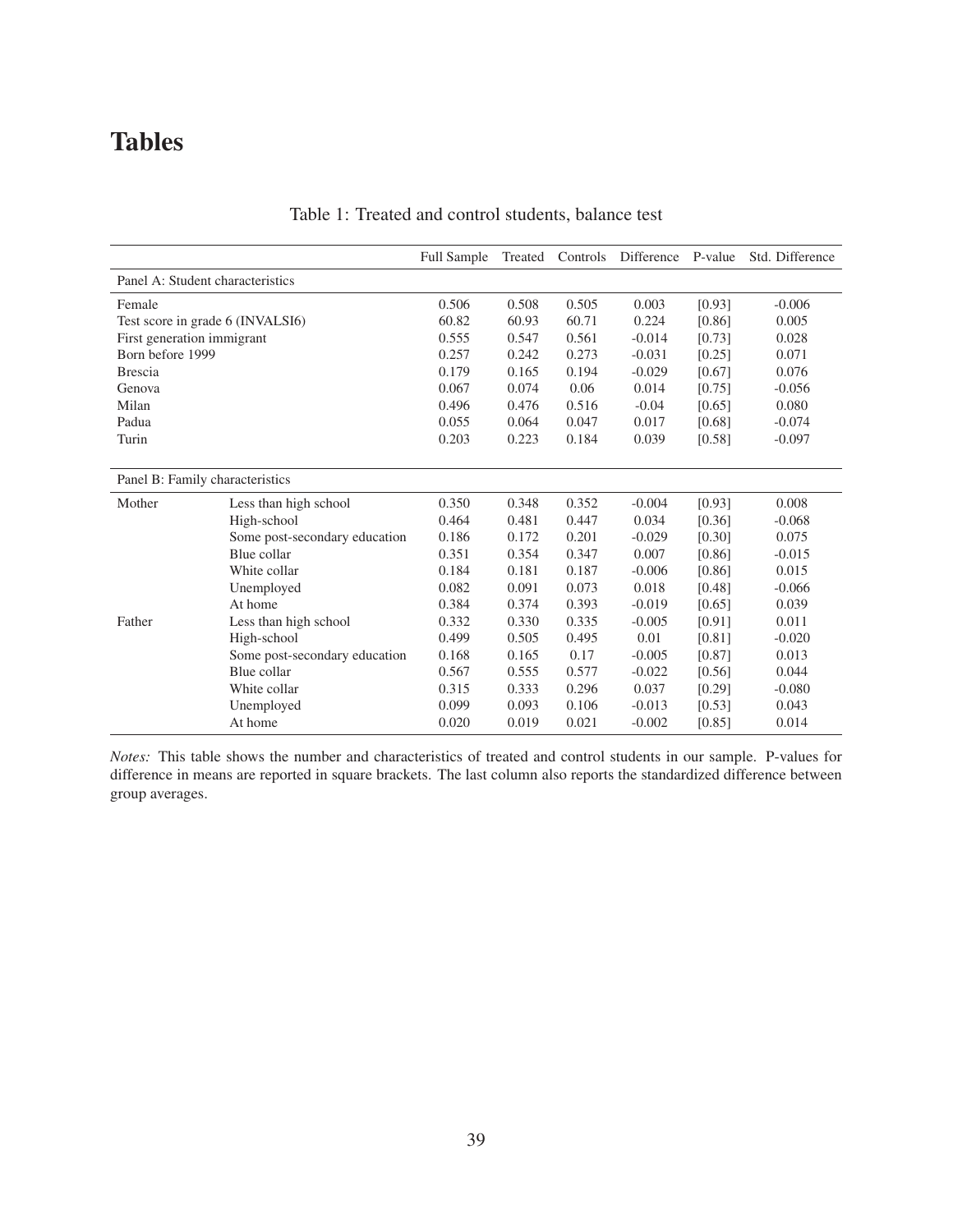|                        | Dependent variable: Choosing the high-track $( = 1$ if choose high track) |            |            |                 |                |                   |            |                |  |  |  |  |
|------------------------|---------------------------------------------------------------------------|------------|------------|-----------------|----------------|-------------------|------------|----------------|--|--|--|--|
|                        | (1)                                                                       | (2)        | (3)        | (4)             | (5)            | (6)               | (7)        | (8)            |  |  |  |  |
|                        | All immigrants                                                            |            |            | Male immigrants |                | Female immigrants |            | All immigrants |  |  |  |  |
| <b>EOP</b>             | $0.051*$                                                                  | $0.043*$   | $0.091**$  | $0.080**$       | 0.011          | 0.009             | $0.091**$  | $0.077**$      |  |  |  |  |
|                        | (0.027)                                                                   | (0.024)    | (0.037)    | (0.035)         | (0.034)        | (0.031)           | (0.037)    | (0.034)        |  |  |  |  |
| Female X EOP           |                                                                           |            |            |                 |                |                   | $-0.080*$  | $-0.067$       |  |  |  |  |
|                        |                                                                           |            |            |                 |                |                   | (0.046)    | (0.043)        |  |  |  |  |
| Constant               | $0.750***$                                                                | $0.683***$ | $0.674***$ | $0.651***$      | $0.824***$     | $0.720***$        | $0.674***$ | $0.621***$     |  |  |  |  |
|                        | (0.019)                                                                   | (0.038)    | (0.028)    | (0.048)         | (0.022)        | (0.049)           | (0.028)    | (0.041)        |  |  |  |  |
| Mean dep. var. control | 0.750                                                                     | 0.750      | 0.674      | 0.674           | 0.824          | 0.824             | 0.750      | 0.750          |  |  |  |  |
| <b>Observations</b>    | 1,217                                                                     | 1,217      | 601        | 601             | 616            | 616               | 1,217      | 1,217          |  |  |  |  |
| Controls               | No.                                                                       | <b>Yes</b> | No         | Yes             | N <sub>0</sub> | Yes               | No         | <b>Yes</b>     |  |  |  |  |
| R-squared              | 0.004                                                                     | 0.087      | 0.010      | 0.086           | 0.000          | 0.100             | 0.024      | 0.105          |  |  |  |  |

#### Table 2: The effect of EOP on educational choices

*Notes:* This table shows the effect of EOP on immigrant students' educational choices the end of middle school. The dependent variable is a dummy equal to 1 for students choosing the high-track (academic or technical schools) and equal to zero otherwise. EOP is a dummy equal to 1 for students in schools assigned to the treatment group and equal to zero for schools assigned to the control group. Specifications in columns (2), (4), (6), and (8) control in addition for a squared polynomial in INVALSI6, a dummy equal to 1 for first generation immigrants, and province fixed effects. Standard errors clustered by school are reported in parentheses. \*, \*\*, and \*\*\* denote statistical significance at the 90%, 95%, and 99% confidence level, respectively.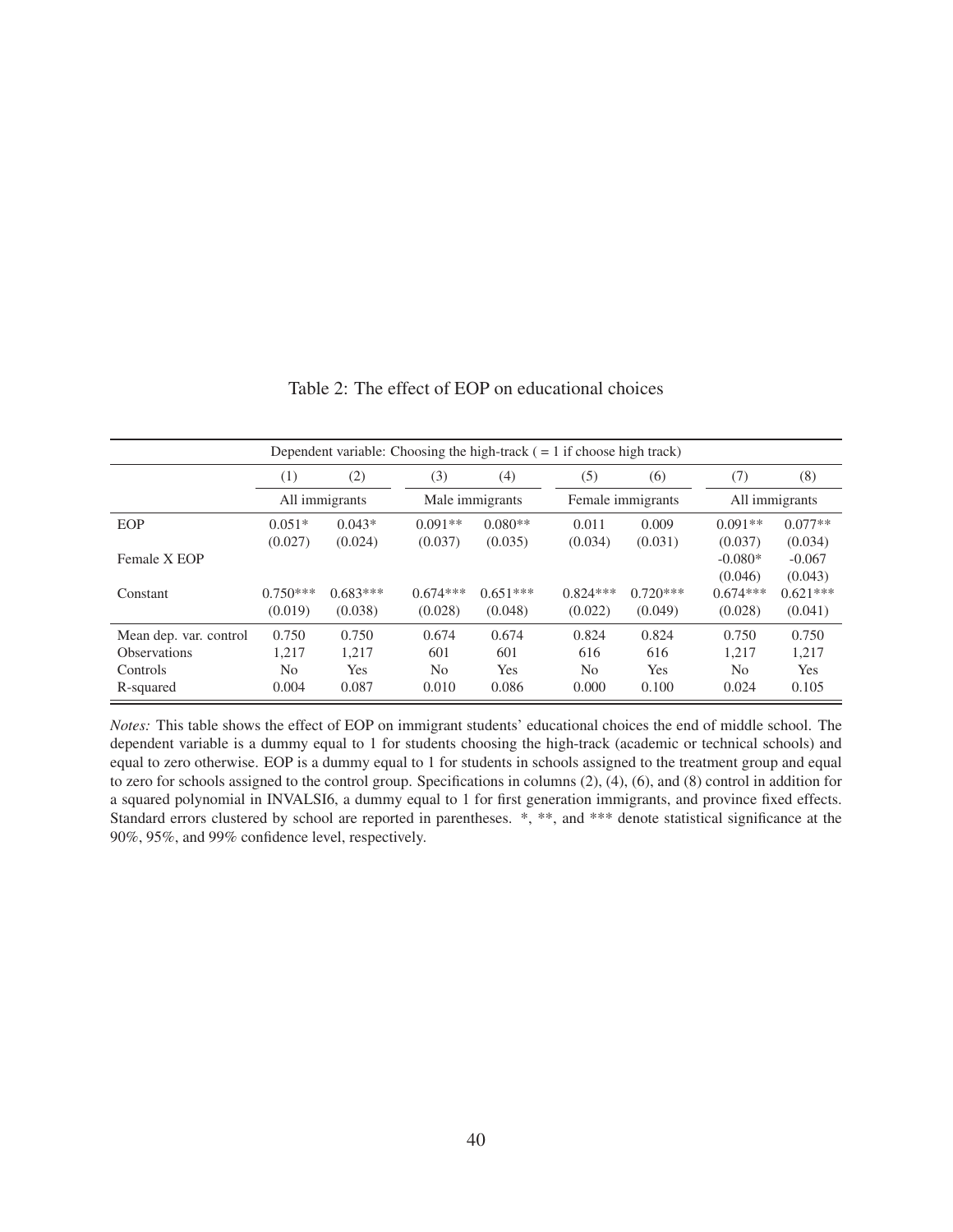| Dependent variable: Grade retention $(= 1$ if repeat a grade)          |                               |                                       |                                         |                                     |                                         |                                     |                                           |                                       |  |  |  |
|------------------------------------------------------------------------|-------------------------------|---------------------------------------|-----------------------------------------|-------------------------------------|-----------------------------------------|-------------------------------------|-------------------------------------------|---------------------------------------|--|--|--|
|                                                                        | $\left(1\right)$              | (2)                                   | (3)                                     | (4)                                 | (5)                                     | (6)                                 | (7)                                       | (8)                                   |  |  |  |
|                                                                        | All immigrants                |                                       |                                         | Male immigrants                     |                                         | Female immigrants                   |                                           | All immigrants                        |  |  |  |
| EOP                                                                    | $-0.013$<br>(0.016)           | $-0.013$<br>(0.016)                   | $-0.037*$<br>(0.021)                    | $-0.037*$<br>(0.021)                | 0.011<br>(0.019)                        | 0.009<br>(0.019)                    | $-0.037*$<br>(0.021)                      | $-0.035*$<br>(0.020)                  |  |  |  |
| Female X EOP                                                           |                               |                                       |                                         |                                     |                                         |                                     | $0.048**$<br>(0.024)                      | $0.044*$<br>(0.023)                   |  |  |  |
| Constant                                                               | $0.056***$<br>(0.010)         | $0.073***$<br>(0.028)                 | $0.085***$<br>(0.016)                   | $0.097***$<br>(0.028)               | $0.029***$<br>(0.010)                   | 0.048<br>(0.043)                    | $0.085***$<br>(0.016)                     | $0.097***$<br>(0.030)                 |  |  |  |
| Mean dep. var. control<br><b>Observations</b><br>Controls<br>R-squared | 0.056<br>1,217<br>No<br>0.001 | 0.056<br>1,217<br><b>Yes</b><br>0.017 | 0.085<br>601<br>N <sub>0</sub><br>0.006 | 0.085<br>601<br><b>Yes</b><br>0.022 | 0.029<br>616<br>N <sub>0</sub><br>0.001 | 0.029<br>616<br><b>Yes</b><br>0.023 | 0.056<br>1,217<br>N <sub>0</sub><br>0.009 | 0.056<br>1,217<br><b>Yes</b><br>0.024 |  |  |  |

#### Table 3: The effect of EOP on grade retention

*Notes:* This table shows the effect of EOP on immigrant students' grade retention during middle school. The dependent variable is a dummy equal to 1 for students retained in grade 7 or 8, and equal to zero otherwise. EOP is a dummy equal to 1 for students in middle schools assigned to the treatment group and equal to zero for schools assigned to the control group. Specifications in columns (2), (4), (6), and (8) control in addition for a squared polynomial in INVALSI6, a dummy equal to 1 for first generation immigrants, and province fixed effects. Standard errors clustered by school are reported in parentheses. \*, \*\*, and \*\*\* denote statistical significance at the 90%, 95%, and 99% confidence level, respectively.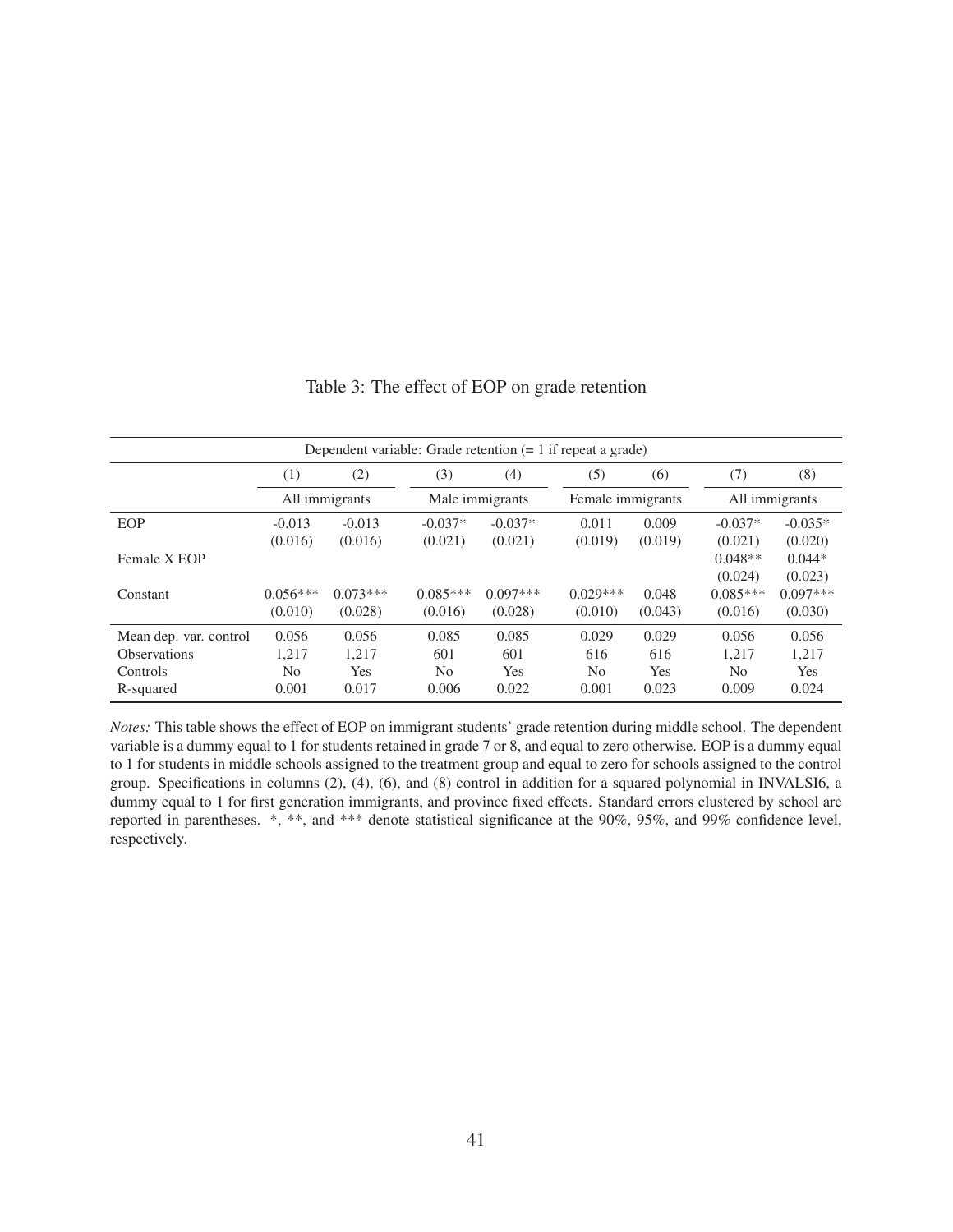|                                                               | (1)        | (2)                     | (3)        | (4)        | (5)             | (6)     |  |  |  |
|---------------------------------------------------------------|------------|-------------------------|------------|------------|-----------------|---------|--|--|--|
| Dep. var.:                                                    |            | Choosing the high-track |            |            | Grade retention |         |  |  |  |
|                                                               | All        | Males                   | Females    | All        | Males           | Females |  |  |  |
| Panel A: Treatment = $1$ if attended at least one meeting     |            |                         |            |            |                 |         |  |  |  |
| <b>ATT</b>                                                    | $0.051*$   | $0.094**$               | 0.010      | $-0.015$   | $-0.043*$       | 0.011   |  |  |  |
|                                                               | (0.028)    | (0.041)                 | (0.036)    | (0.018)    | (0.024)         | (0.022) |  |  |  |
| Constant                                                      | $0.682***$ | $0.648***$              | $0.720***$ | $0.073***$ | $0.098***$      | 0.047   |  |  |  |
|                                                               | (0.038)    | (0.049)                 | (0.049)    | (0.028)    | (0.028)         | (0.043) |  |  |  |
|                                                               |            |                         |            |            |                 |         |  |  |  |
| Panel B: Treatment = $1$ if attended at least 75% of meetings |            |                         |            |            |                 |         |  |  |  |
| <b>ATT</b>                                                    | $0.067*$   | $0.125**$               | 0.013      | $-0.020$   | $-0.057*$       | 0.014   |  |  |  |
|                                                               | (0.037)    | (0.054)                 | (0.047)    | (0.024)    | (0.032)         | (0.029) |  |  |  |
| Constant                                                      | $0.679***$ | $0.641***$              | $0.720***$ | $0.074***$ | $0.101***$      | 0.047   |  |  |  |
|                                                               | (0.038)    | (0.050)                 | (0.049)    | (0.027)    | (0.028)         | (0.043) |  |  |  |
|                                                               |            |                         |            |            |                 |         |  |  |  |
| Panel C: Treatment = fraction of meetings attended            |            |                         |            |            |                 |         |  |  |  |
| <b>ATT</b>                                                    | $0.064*$   | $0.119**$               | 0.013      | $-0.019$   | $-0.055*$       | 0.014   |  |  |  |
|                                                               | (0.036)    | (0.052)                 | (0.045)    | (0.023)    | (0.031)         | (0.028) |  |  |  |
| Constant                                                      | $0.681***$ | $0.645***$              | $0.720***$ | $0.074***$ | $0.100***$      | 0.048   |  |  |  |
|                                                               | (0.038)    | (0.049)                 | (0.049)    | (0.027)    | (0.028)         | (0.043) |  |  |  |
|                                                               |            |                         |            |            |                 |         |  |  |  |
| Observations                                                  | 1.217      | 601                     | 616        | 1.217      | 601             | 616     |  |  |  |

Table 4: Effects of EOP, average treatment-on-the-treated (ATT)

*Notes:* This table shows the average-treatment-on-the-treated effect of EOP on immigrant students' educational choices (columns 1-3) and grade retention during middle school (columns 4-6). The ATT is computed as the ratio of the reduced form effect of EOP on such outcomes and the first stage effect on three alternative measures of compliance with treatment assignment: attending at least 1 meeting (Panel A), attending at least 75% of meetings (Panel B), and fraction of meetings attended (Panel C). All specifications control for a squared polynomial in INVALSI6, a dummy equal to 1 for first generation immigrants, and province fixed effects. Standard errors clustered by school are reported in parentheses. \*, \*\*, and \*\*\* denote statistical significance at the 90%, 95%, and 99% confidence level, respectively.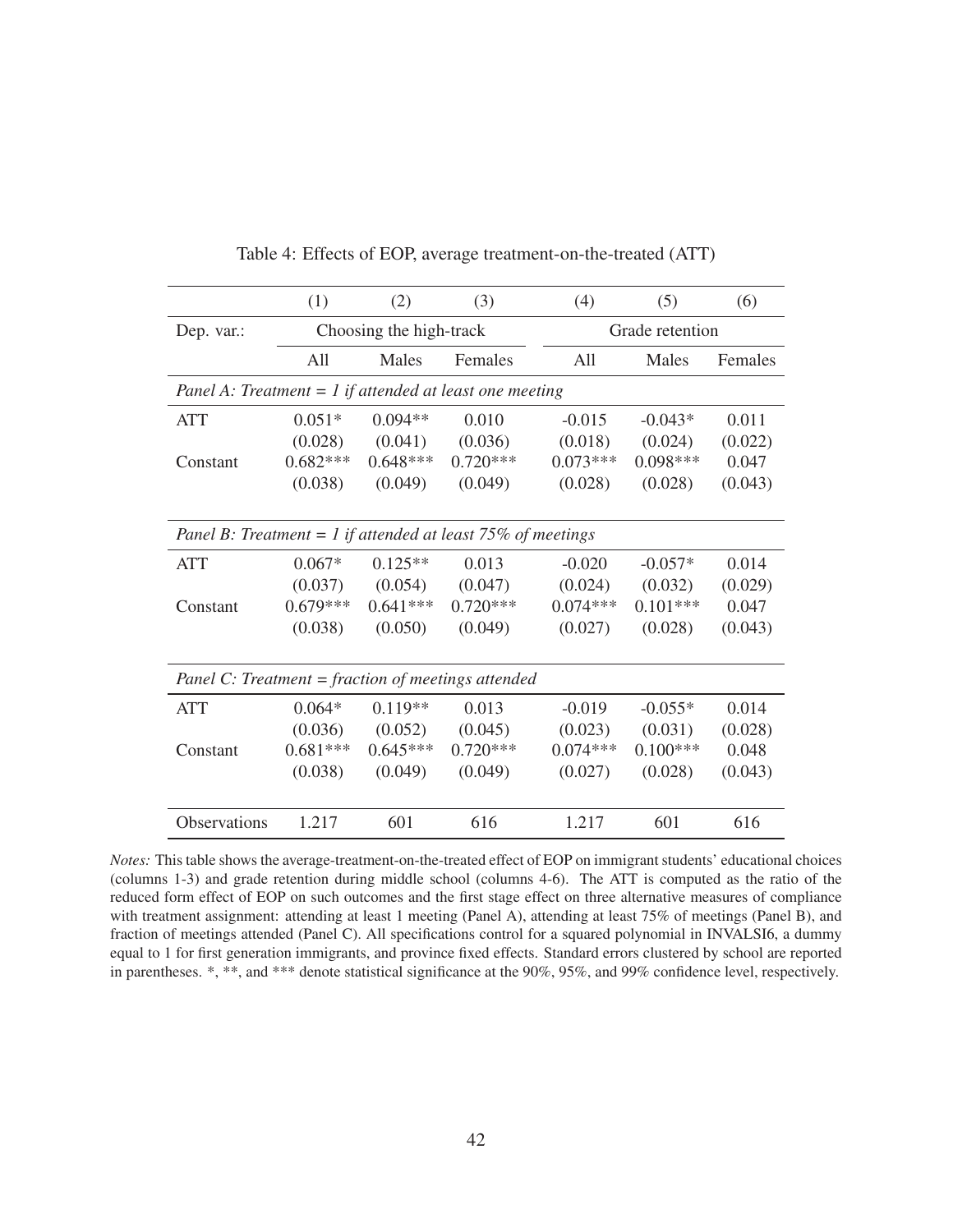|                            |            |             |             | Dependent variable: Choosing the high-track |            |             |            |            |
|----------------------------|------------|-------------|-------------|---------------------------------------------|------------|-------------|------------|------------|
|                            | (1)        | (2)         | (3)         | (4)                                         | (5)        | (6)         | (7)        | (8)        |
|                            |            |             | Males       |                                             |            | Females     |            |            |
| EOP                        | $0.100**$  | $0.138*$    | $0.077*$    | $0.068*$                                    | 0.022      | $0.145**$   | 0.026      | $-0.008$   |
|                            | (0.042)    | (0.074)     | (0.046)     | (0.040)                                     | (0.040)    | (0.070)     | (0.044)    | (0.036)    |
| EOP*INVALSI6               | 0.038      |             |             |                                             | $0.117*$   |             |            |            |
|                            | (0.057)    |             |             |                                             | (0.064)    |             |            |            |
| EOP*INVALSI6, squared      | $-0.055$   |             |             |                                             | $-0.095**$ |             |            |            |
|                            | (0.036)    |             |             |                                             | (0.048)    |             |            |            |
| EOP*Highly educated mother |            | $-0.136$    |             |                                             |            | $-0.196***$ |            |            |
|                            |            | (0.089)     |             |                                             |            | (0.074)     |            |            |
| EOP*First Gen. Immigrant   |            |             | 0.005       |                                             |            |             | $-0.031$   |            |
|                            |            |             | (0.065)     |                                             |            |             | (0.057)    |            |
| EOP*EU country             |            |             |             | 0.045                                       |            |             |            | 0.074      |
|                            |            |             |             | (0.084)                                     |            |             |            | (0.069)    |
| Highly educated mother     |            | $0.206***$  |             |                                             |            | $0.191***$  |            |            |
|                            |            | (0.064)     |             |                                             |            | (0.053)     |            |            |
| EU country                 |            |             |             | 0.036                                       |            |             |            | $-0.085$   |
|                            |            |             |             | (0.066)                                     |            |             |            | (0.055)    |
| <b>INVALSI6</b>            | $0.180***$ | $0.186***$  | $0.199***$  | $0.199***$                                  | $0.142***$ | $0.188***$  | $0.197***$ | $0.198***$ |
|                            | (0.042)    | (0.029)     | (0.029)     | (0.030)                                     | (0.045)    | (0.040)     | (0.039)    | (0.039)    |
| INVALSI6, squared          | $-0.024$   | $-0.048***$ | $-0.054***$ | $-0.055***$                                 | $-0.000$   | $-0.039$    | $-0.044$   | $-0.043$   |
|                            | (0.027)    | (0.018)     | (0.019)     | (0.019)                                     | (0.037)    | (0.031)     | (0.030)    | (0.029)    |
| First Gen. Immigrant       | $-0.036$   | $-0.038$    | $-0.038$    | $-0.052$                                    | $-0.004$   | $-0.009$    | 0.010      | 0.010      |
|                            | (0.034)    | (0.035)     | (0.050)     | (0.038)                                     | (0.029)    | (0.028)     | (0.041)    | (0.030)    |
| Constant                   | $0.641***$ | $0.580***$  | $0.652***$  | $0.659***$                                  | $0.713***$ | $0.622***$  | $0.711***$ | $0.726***$ |
|                            | (0.050)    | (0.061)     | (0.054)     | (0.049)                                     | (0.048)    | (0.058)     | (0.050)    | (0.049)    |
| Mean dep. var. control     | 0.674      | 0.674       | 0.674       | 0.674                                       | 0.824      | 0.824       | 0.824      | 0.824      |
| <b>Observations</b>        | 601        | 601         | 601         | 601                                         | 616        | 616         | 616        | 616        |
| R-squared                  | 0.088      | 0.137       | 0.086       | 0.089                                       | 0.109      | 0.133       | 0.101      | 0.104      |

#### Table 5: The effect of EOP on educational choices, heterogeneity

*Notes:* This table shows the heteroeneity of the effect of EOP on immigrant students' educational choices the end of middle school. The dependent variable is a dummy equal to 1 for students choosing the high-track (academic or technical schools) and equal to zero otherwise. EOP is a dummy equal to 1 for students in middle schools assigned to the treatment group and equal to zero for schools assigned to the control group. Highly educated mother is a dummy equal to 1 for students' whose mother has at least a high-school diploma. EU is a dummy equal to 1 for immigrants from EU-member countries. Standard errors clustered by school are reported in parentheses. \*, \*\*, and \*\*\* denote statistical significance at the 90%, 95%, and 99% confidence level, respectively.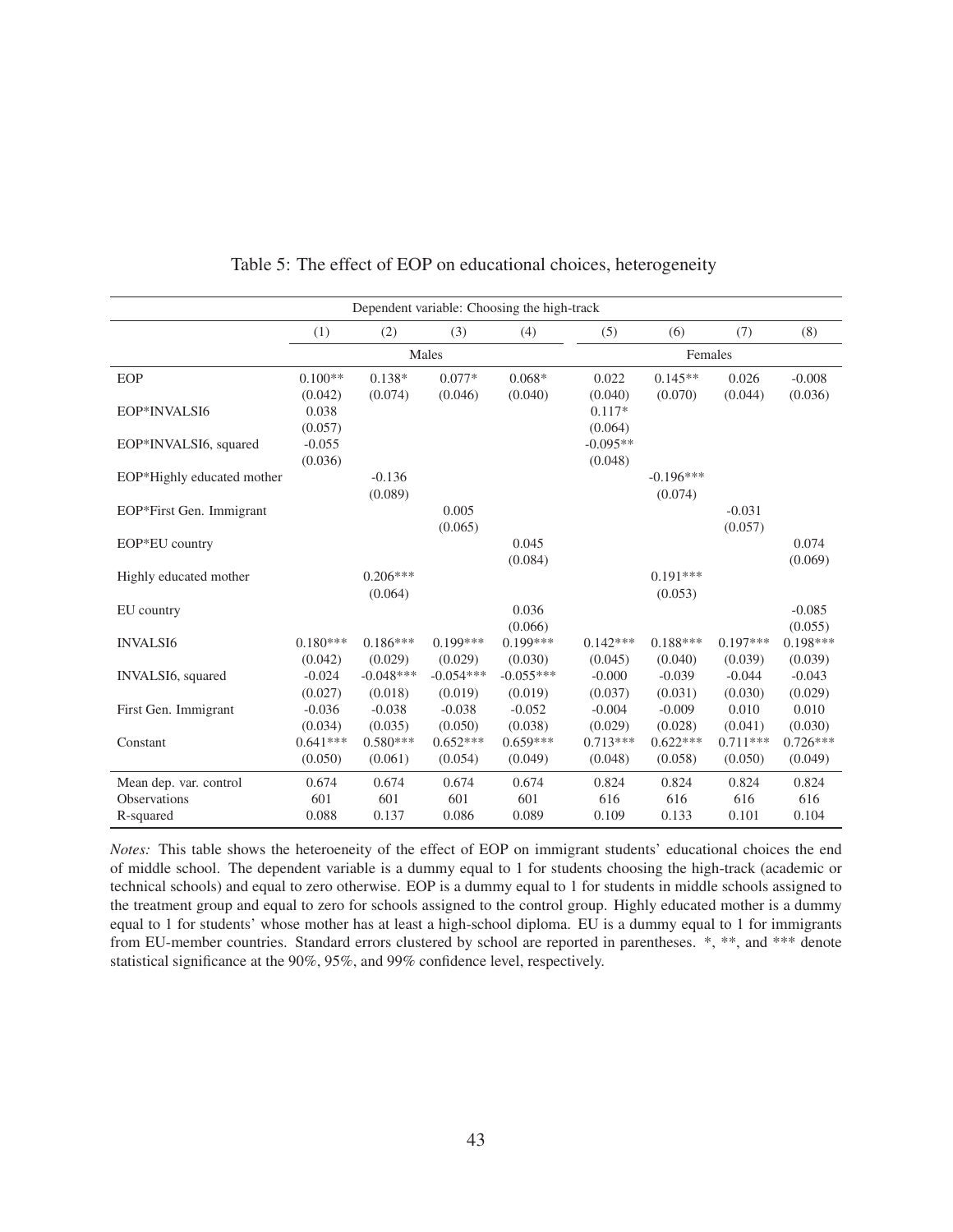|                     | (1)                    | (2)      | (3)          | (4)                    | (5)               | (6)     |  |
|---------------------|------------------------|----------|--------------|------------------------|-------------------|---------|--|
| Dep. var.           | Aspirations            |          |              | Perception of barriers | <b>INVALSI8</b>   |         |  |
|                     | <b>Males</b>           | Females  | <b>Males</b> | Females                | Males             | Females |  |
| EOP                 | $0.312***$             | 0.105    | $-0.385***$  | $-0.422***$            | $0.163***$        | 0.001   |  |
|                     | (0.102)                | (0.090)  | (0.121)      | (0.101)                | (0.051)           | (0.050) |  |
| Mean dep.           | $-0.209$               | 0.248    | 0.252        | 0.420                  | $-0.129$          | 0.057   |  |
| <b>Observations</b> | 321                    | 366      | 321          | 366                    | 520               | 574     |  |
| R-squared           | 0.156                  | 0.110    | 0.096        | 0.086                  | 0.472             | 0.423   |  |
|                     |                        |          |              |                        |                   |         |  |
| Dep. var.           | <b>INVALSI8</b> , math |          |              | INVALSI8, reading      | Teachers' Recomm. |         |  |
|                     | Males                  | Females  | Males        | Females                | Males             | Females |  |
| <b>EOP</b>          | $0.187***$             | $-0.013$ | $0.140**$    | 0.016                  | $0.171***$        | 0.074   |  |
|                     |                        |          |              |                        |                   |         |  |
|                     | (0.065)                | (0.063)  | (0.061)      | (0.059)                | (0.053)           | (0.056) |  |
| Mean dep.           | 0.008                  | 0.023    | $-0.266$     | 0.090                  | 0.371             | 0.578   |  |
| <b>Observations</b> | 520                    | 574      | 520          | 574                    | 601               | 616     |  |

Table 6: The effect of EOP on mediating factors

*Notes:* This table shows the effect of EOP on several mediating factors. Aspirations and perception of barriers are the two principal components extracted from the psychological measures collected through students' questionnaires. The individual variables included in each index and their loading factors are reported in Appendix Table A.4. INVALSI8 is the score obtained in the standardized test at the end of middle school (grade 8). Teachers' recommendation is a dummy equal to 1 when the teacher recommends to enroll in the high-track and equal to zero otherwise. All specifications control for a squared polynomial in INVALSI6, a dummy equal to 1 for first generation immigrants, and province fixed effects. Standard errors clustered by school are reported in parentheses. \*, \*\*, and \*\*\* denote statistical significance at the 90%, 95%, and 99% confidence level, respectively.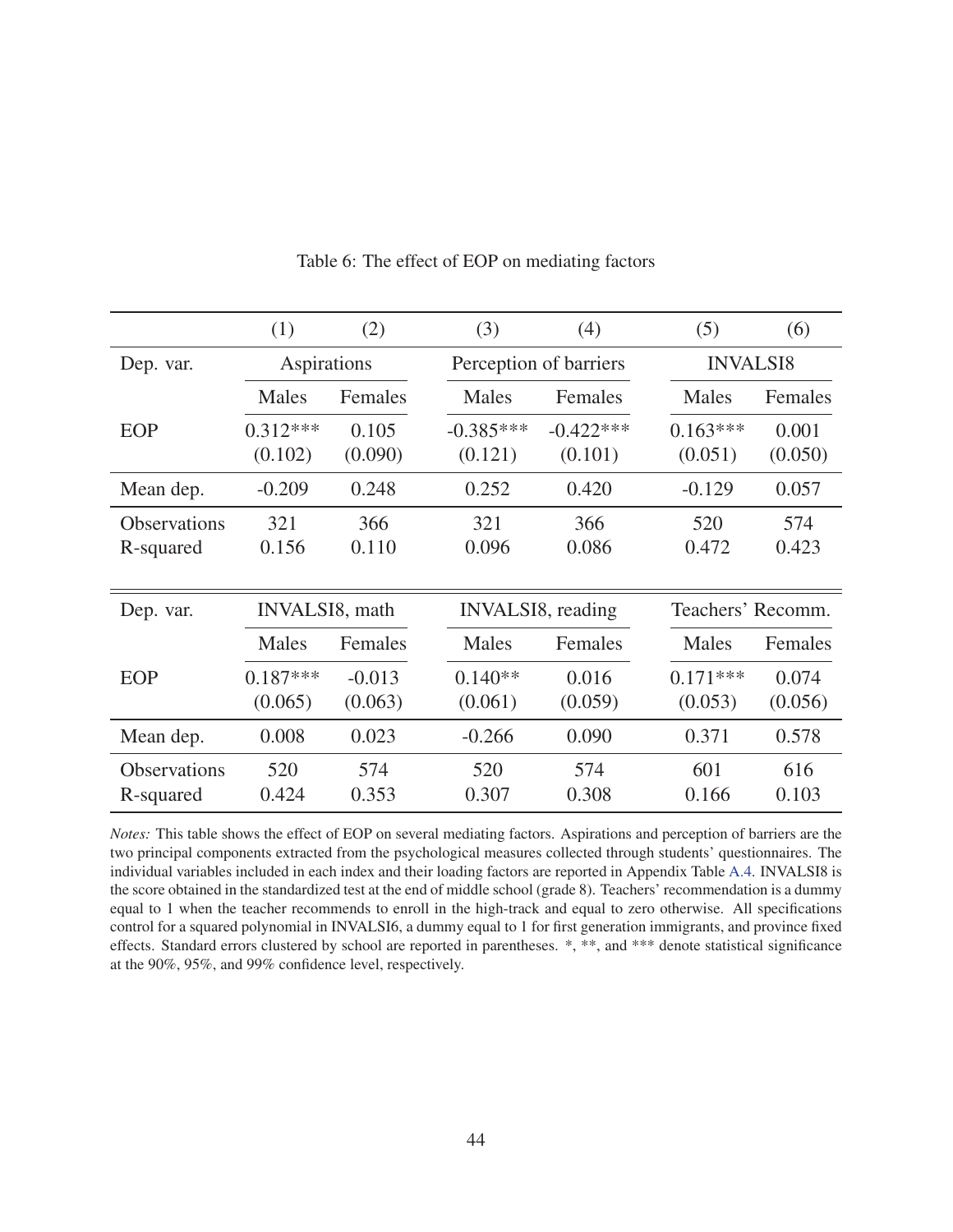|                                   | (1)       |          | (2)       |         | (3)       |         |
|-----------------------------------|-----------|----------|-----------|---------|-----------|---------|
|                                   | Explained | p-value  | Explained | p-value | Explained | p-value |
| Aspirations                       | 0.0413    | [0.0005] | 0.0359    | [0.002] | 0.0357    | [0.001] |
| <b>Barriers</b>                   | $-0.0095$ | [0.5756] | $-0.006$  | [0.722] | $-0.0024$ | [0.882] |
| <b>INVALSI8</b>                   |           |          | 0.013     | [0.103] | 0.0101    | [0.178] |
| Teachers' recommendation          |           |          |           |         | 0.0333    | [0.046] |
| Total explained                   | 0.0318    |          | 0.0429    |         | 0.0767    |         |
| EOP effect on choosing high-track | 0.091     |          | 0.091     |         | 0.091     |         |

Table 7: Decomposition of the effect of EOP on high-school choice, male students

*Notes:* This table decomposes the effect of EOP between changes in personality skills (aspirations and perception of barriers), increased schooling achievement (as measured by INVALSI8) and teachers' recommendations. As explained in Section 5.2, the decomposition follows the method devised by Heckman et al. (2013). Bootstrap standard errors clustered at school level generated from 1,000 iterations.

|                                | (1)                  | (2)        | (3)                 | (4)        | (5)        | (6)                  | (7)           | (8)        |  |
|--------------------------------|----------------------|------------|---------------------|------------|------------|----------------------|---------------|------------|--|
|                                |                      |            | Outcomes in grade 9 |            |            | Outcomes in grade 10 |               |            |  |
| Dep. var.                      | Admitted to grade 10 |            | Re-take courses     |            |            | Dropout              | Change school |            |  |
| EOP                            | 0.014                | 0.034      | $-0.099$            | $-0.146$   | $-0.034$   | $-0.057$             | 0.000         | $-0.005$   |  |
|                                | (0.032)              | (0.042)    | (0.072)             | (0.115)    | (0.027)    | (0.039)              | (0.022)       | (0.034)    |  |
| Female*EOP                     |                      | $-0.033$   |                     | 0.084      |            | 0.045                |               | 0.009      |  |
|                                |                      | (0.057)    |                     | (0.146)    |            | (0.050)              |               | (0.043)    |  |
| Constant                       | $0.380***$           | $0.300***$ | $0.346***$          | $0.429***$ | $0.343***$ | $0.406***$           | $0.161***$    | $0.169***$ |  |
|                                | (0.044)              | (0.048)    | (0.126)             | (0.150)    | (0.038)    | (0.041)              | (0.043)       | (0.047)    |  |
| Mean dep. var. control males   | 0.411                | 0.411      | 0.251               | 0.251      | 0.365      | 0.365                | 0.119         | 0.119      |  |
| Mean dep. var. control females | 0.578                | 0.578      | 0.075               | 0.075      | 0.211      | 0.211                | 0.100         | 0.100      |  |
| <b>Observations</b>            | 933                  | 933        | 918                 | 918        | 1,157      | 1,157                | 881           | 881        |  |
| R-squared                      | 0.054                | 0.077      | 0.025               | 0.028      | 0.063      | 0.083                | 0.011         | 0.011      |  |

#### Table 8: Effect of EOP on long-term outcomes

*Notes:* This table shows the effect of EOP on immigrant students' outcomes in the first two years of high school, indicated above each column. EOP is a dummy equal to 1 for students in middle schools assigned to the treatment group and equal to zero for schools assigned to the control group. All regressions control in addition for a squared polynomial in INVALSI6, a dummy equal to 1 for first generation immigrants, and province fixed effects. Standard errors clustered by school are reported in parentheses. \*, \*\*, and \*\*\* denote statistical significance at the 90%, 95%, and 99% confidence level, respectively.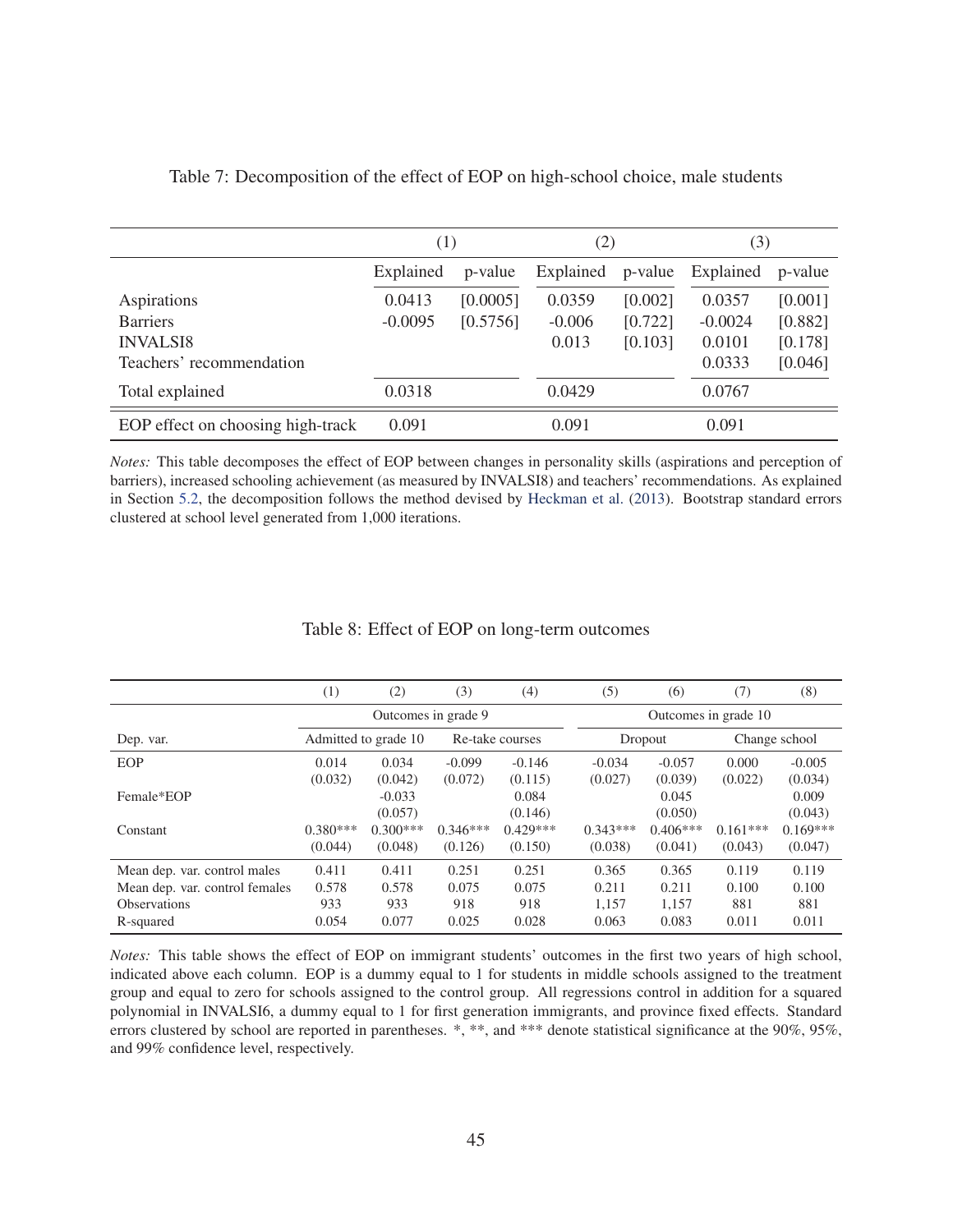|                                                        | (1)      | (2)               | (3)      | (4)                                                    | (5)                  | (6)       |  |  |  |
|--------------------------------------------------------|----------|-------------------|----------|--------------------------------------------------------|----------------------|-----------|--|--|--|
|                                                        |          | Native classmates |          |                                                        | Immigrant classmates |           |  |  |  |
|                                                        | All      | Males             | Females  | All                                                    | Males                | Females   |  |  |  |
|                                                        |          |                   |          | Panel A - Dependent Variable: Choosing the high-track  |                      |           |  |  |  |
| <b>EOP</b> class                                       | 0.001    | 0.008             | $-0.006$ | 0.038                                                  | $-0.009$             | $0.091**$ |  |  |  |
|                                                        | (0.013)  | (0.015)           | (0.017)  | (0.029)                                                | (0.041)              | (0.038)   |  |  |  |
| Mean dep. var.                                         | 0.767    | 0.755             | 0.780    | 0.421                                                  | 0.423                | 0.419     |  |  |  |
| <b>Observations</b>                                    | 8,429    | 4,247             | 4,182    | 1,308                                                  | 686                  | 622       |  |  |  |
| R-squared                                              | 0.197    | 0.205             | 0.193    | 0.097                                                  | 0.096                | 0.125     |  |  |  |
| Panel B - Dependent Variable: Retained in grade 7 or 8 |          |                   |          |                                                        |                      |           |  |  |  |
| <b>EOP</b> class                                       | $-0.002$ | $-0.005$          | 0.002    | $-0.042*$                                              | $-0.064**$           | $-0.019$  |  |  |  |
|                                                        | (0.007)  | (0.009)           | (0.007)  | (0.023)                                                | (0.032)              | (0.027)   |  |  |  |
| Mean dep. var.                                         | 0.044    | 0.053             | 0.035    | 0.148                                                  | 0.192                | 0.099     |  |  |  |
| <b>Observations</b>                                    | 8,429    | 4,247             | 4182     | 1,308                                                  | 686                  | 622       |  |  |  |
| R-squared                                              | 0.047    | 0.040             | 0.066    | 0.046                                                  | 0.049                | 0.053     |  |  |  |
|                                                        |          |                   |          | Panel C - Dependent Variable: INVALSI8                 |                      |           |  |  |  |
| <b>EOP</b> class                                       | $-0.017$ | $-0.012$          | $-0.021$ | $-0.026$                                               | 0.023                | $-0.069$  |  |  |  |
|                                                        | (0.030)  | (0.034)           | (0.032)  | (0.062)                                                | (0.077)              | (0.081)   |  |  |  |
| Mean dep. var.                                         | 0.129    | 0.139             | 0.119    | $-0.961$                                               | $-0.960$             | $-0.965$  |  |  |  |
| Observations                                           | 7,533    | 3,736             | 3,797    | 1,007                                                  | 500                  | 507       |  |  |  |
| R-squared                                              | 0.591    | 0.603             | 0.580    | 0.330                                                  | 0.349                | 0.319     |  |  |  |
|                                                        |          |                   |          | Panel D - Dependent Variable: Teachers' raccomandation |                      |           |  |  |  |
| <b>EOP</b> class                                       | $-0.011$ | $-0.012$          | $-0.010$ | 0.031                                                  | 0.003                | 0.062     |  |  |  |
|                                                        | (0.037)  | (0.038)           | (0.039)  | (0.038)                                                | (0.039)              | (0.052)   |  |  |  |
| Mean dep. var.                                         | 0.597    | 0.574             | 0.621    | 0.207                                                  | 0.210                | 0.205     |  |  |  |
| <b>Observations</b>                                    | 8,429    | 4,247             | 4,182    | 1,308                                                  | 686                  | 622       |  |  |  |
| R-squared                                              | 0.223    | 0.235             | 0.218    | 0.115                                                  | 0.130                | 0.112     |  |  |  |

Table 9: Spillover effects in EOP schools

*Notes:* This table shows the effect of being in the same class with an immigrant student randomized into the intervention on several outcomes of interest, indicated in the title of each panel. The sample includes only classmates of treated and control students. The main expanatory variable, EOP class, is a dummy equal to 1 for the classmates of treated students. All regressions control in addition for all the individual characteristics in our baseline specification (dummy for first generation immigrants, second degree polynomial of test score in grade 6, and province fixed effects) as well as for class size, percentage of immigrants in the same class, and school size. Standard errors clustered by school are reported in parentheses. \*, \*\*, and \*\*\* denote statistical significance at the 90%, 95%, and 99% confidence level, respectively.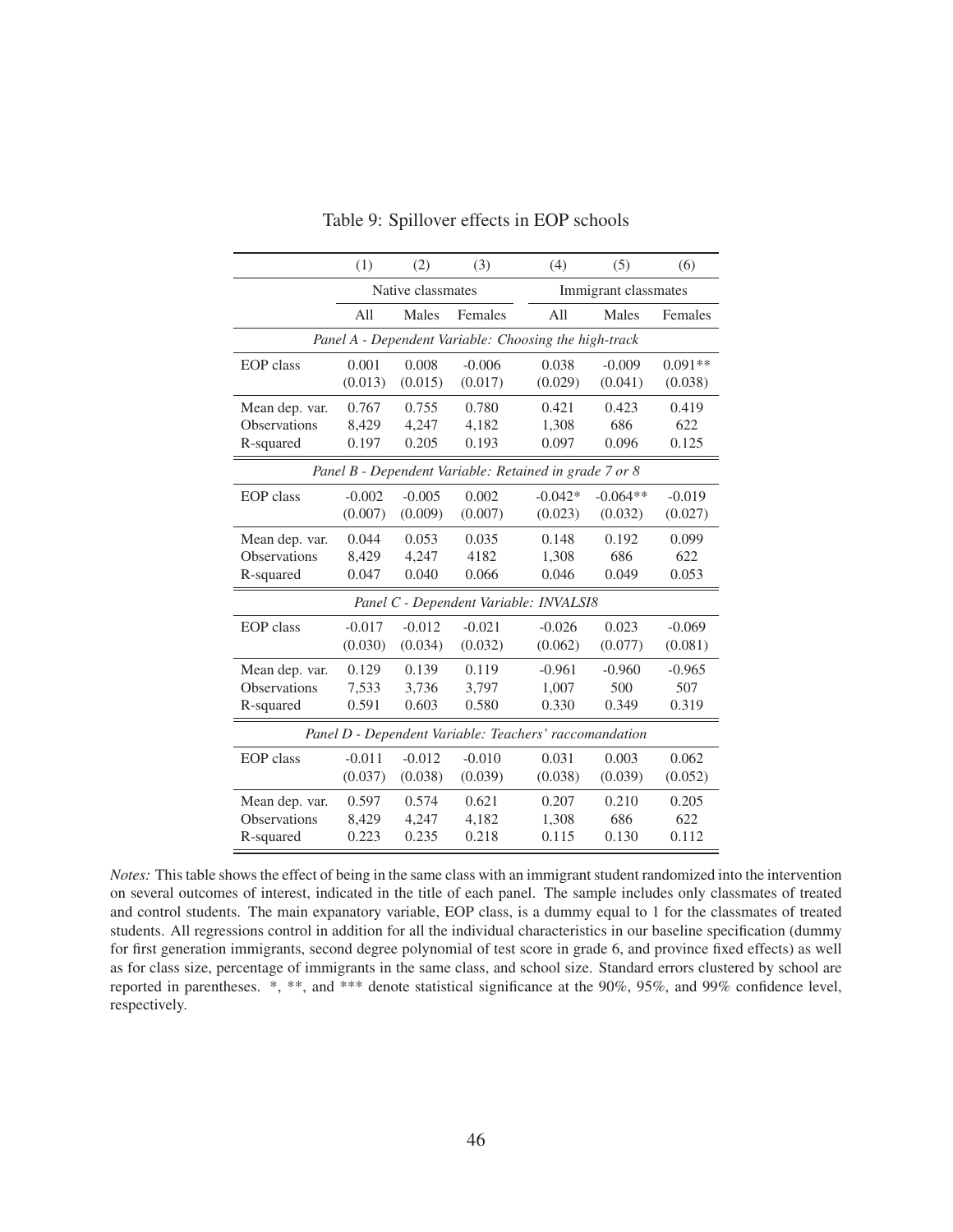# Appendix Figures



*Source:* ISTAT, "Demografia in Cifre", several years (www.demo.istat.it).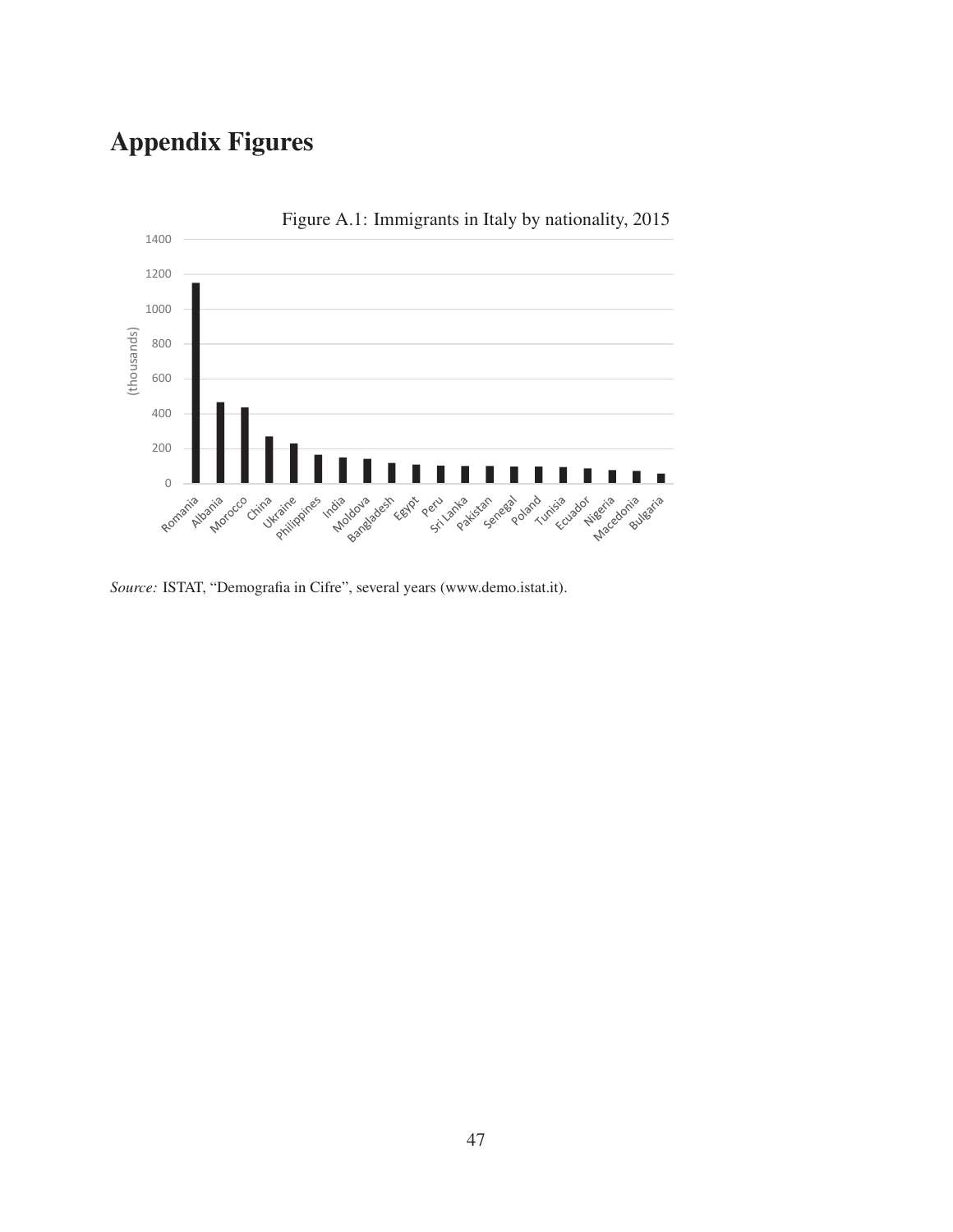

Figure A.2: Distribution of (log) income across native and immigrant families in Italy

*Notes:* This graph shows the distribution of (log) disposable income per equivalent adult at constant 2010 prices. *Source:* European Union Statistics on Income and Living Conditions (EU-SILC), 2007-2014.

Figure A.3: Percentage of immigrants over total students in Italy, by schooling level and high school track



*Source:* MIUR, "'Portale dei dati sulla scuola"' (dati.istruzione.it), several years.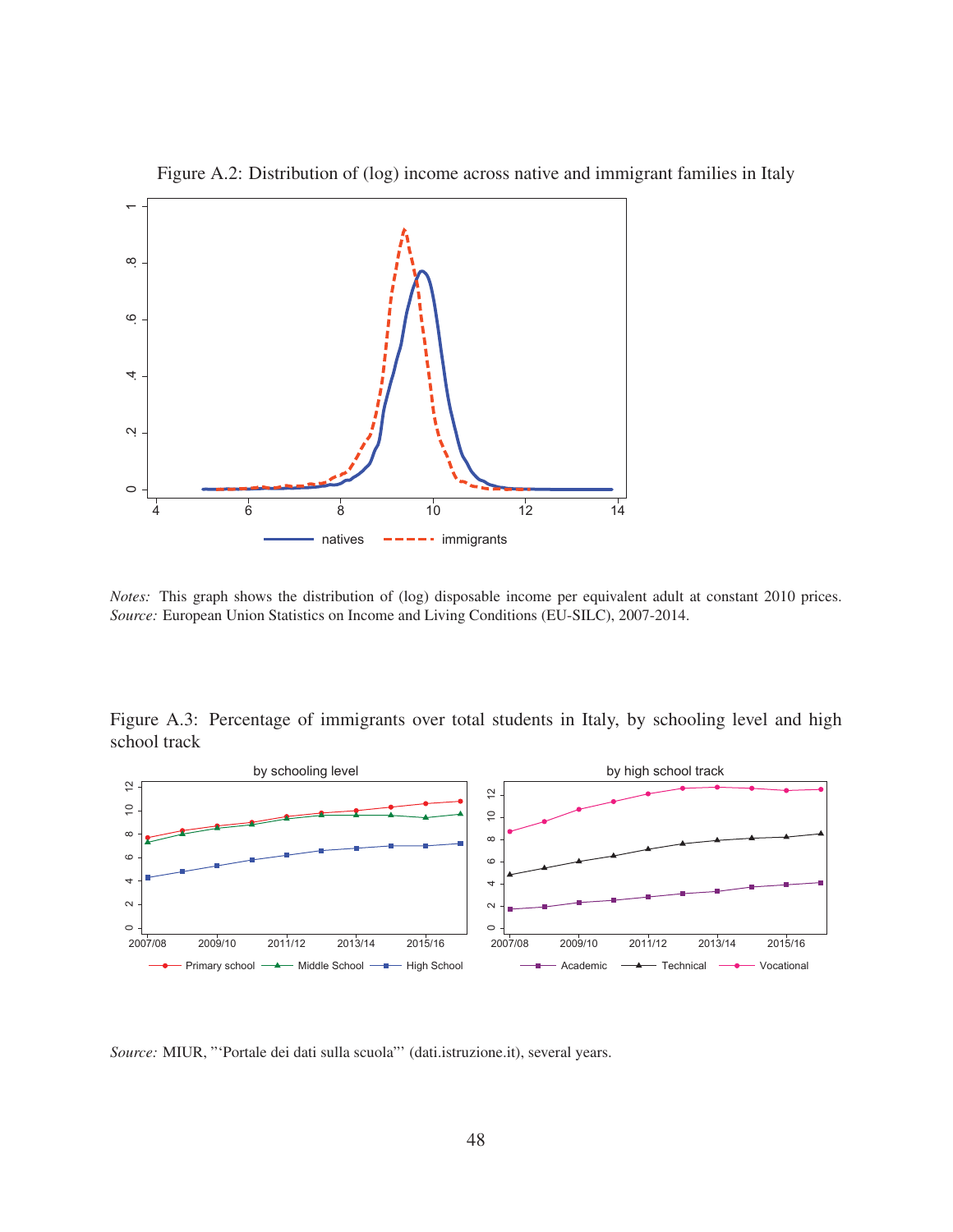

Figure A.4: McCrary Test for the manipulation of the running variable in the RDD

*Notes:* This figure shows the McCrary density test to check the potential manipulation of the running variable in the regression discontinuity design. (McCrary, 2008).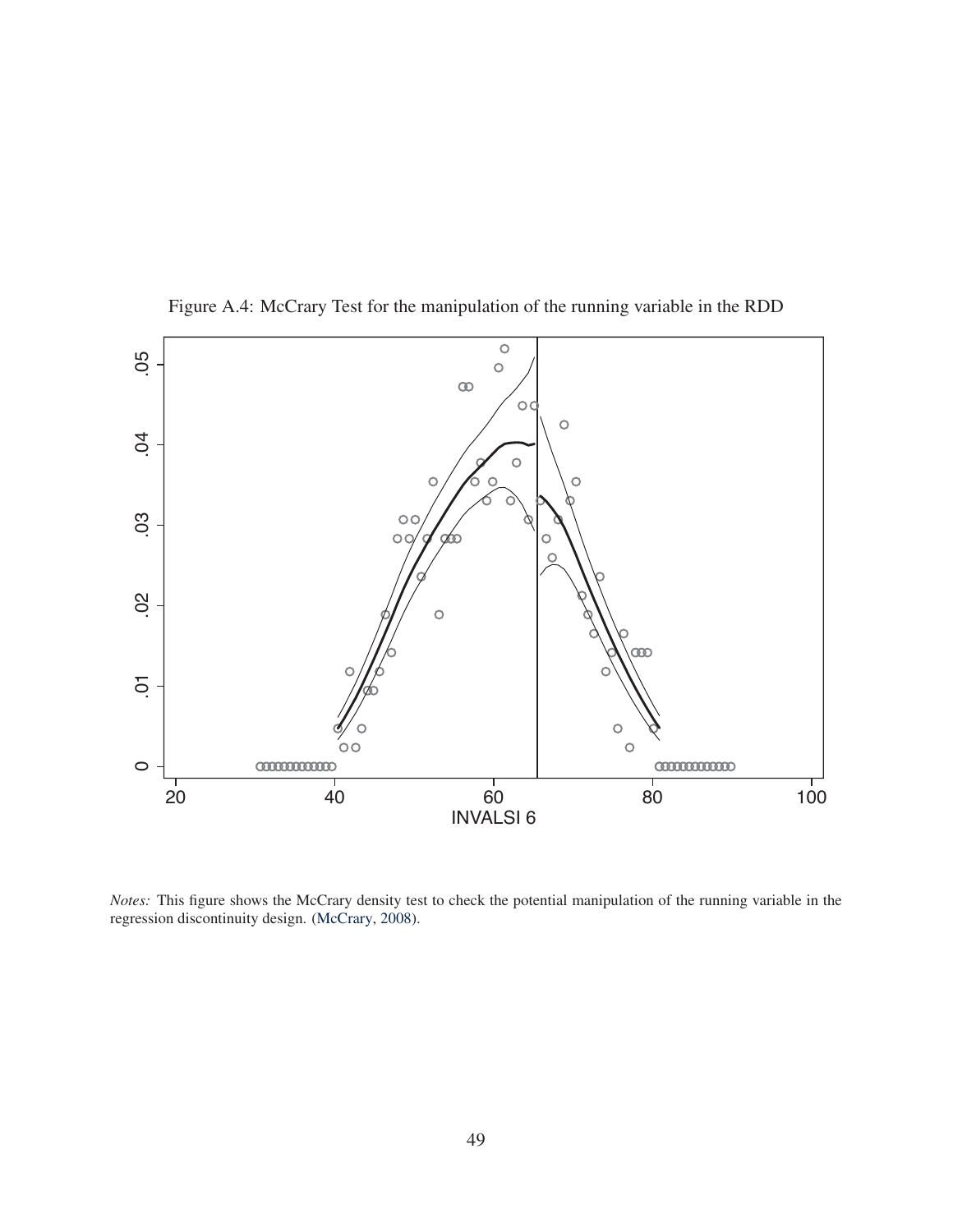

Figure A.5: Distribution of cognitive and personality skills across treated, controls, and comparable native students

*Notes:* These graphs shows the distribution of aspirations, perception of barriers, and INVALSI8 across treated students, control students, and a group of Italian students that are comparable in terms of schooling ability. Specifically, we match each immigrant student with a native student obtaining exactly the same score in INVALSI6.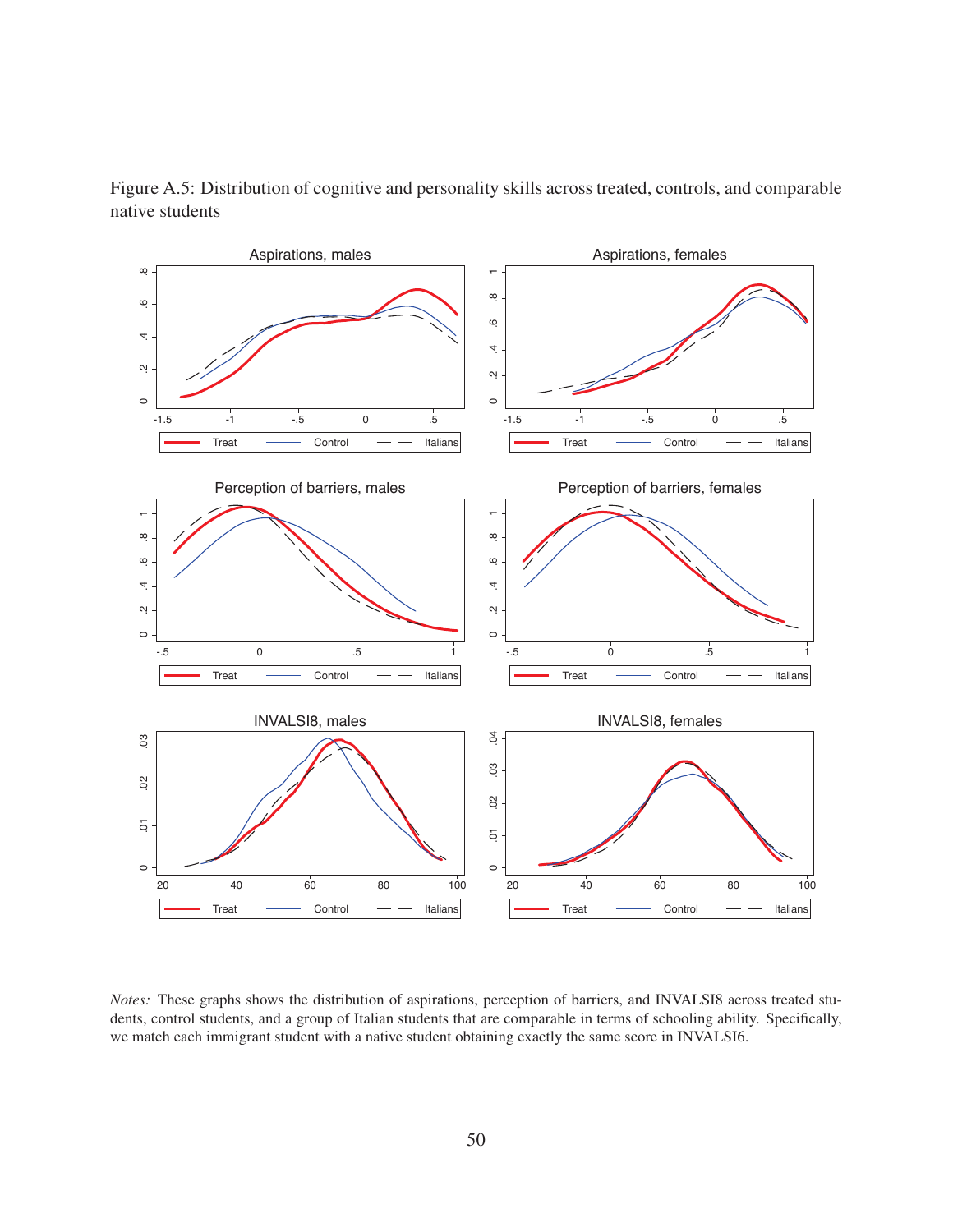## Appendix Tables

|                                                 | all students |                                    | males   |                      | females              |         |
|-------------------------------------------------|--------------|------------------------------------|---------|----------------------|----------------------|---------|
|                                                 |              | high track low track               |         | high track low track | high track low track |         |
|                                                 |              | <b>Panel A: Native students</b>    |         |                      |                      |         |
| Percentage of graduates by track                | 85.5         | 14.5                               | 84.4    | 15.6                 | 85.5                 | 13.5    |
| Ever enrolled into university                   | 0.704        | 0.205                              | 0.650   | 0.158                | 0.754                | 0.256   |
|                                                 | (0.003)      | (0.004)                            | (0.006) | (0.006)              | (0.004)              | (0.007) |
| Dropout rate in university                      | 0.118        | 0.306                              | 0.145   | 0.353                | 0.097                | 0.274   |
|                                                 | (0.003)      | (0.011)                            | (0.005) | (0.018)              | (0.003)              | (0.014) |
| Not in Employment, Education or Training (NEET) | 0.199        | 0.291                              | 0.189   | 0.264                | 0.208                | 0.320   |
|                                                 | (0.003)      | (0.005)                            | (0.005) | (0.007)              | (0.004)              | (0.007) |
| Regretting high school choice                   | 0.267        | 0.318                              | 0.266   | 0.304                | 0.269                | 0.333   |
|                                                 | (0.003)      | (0.005)                            | (0.005) | (0.007)              | (0.004)              | (0.008) |
|                                                 |              | <b>Panel B: Immigrant students</b> |         |                      |                      |         |
| Percentage of graduates by track                | 62.8         | 37.2                               | 57.4    | 42.6                 | 66.3                 | 33.7    |
| Ever enrolled into university                   | 0.655        | 0.291                              | 0.686   | 0.172                | 0.637                | 0.390   |
|                                                 | (0.03)       | (0.022)                            | (0.049) | (0.027)              | (0.037)              | (0.032) |
| Dropout rate in university                      | 0.150        | 0.257                              | 0.231   | 0.307                | 0.100                | 0.238   |
|                                                 | (0.028)      | (0.037)                            | (0.06)  | (0.074)              | (0.028)              | (0.043) |
| Not in Employment, Education or Training (NEET) | 0.264        | 0.294                              | 0.237   | 0.238                | 0.280                | 0.340   |
|                                                 | (0.027)      | (0.022)                            | (0.045) | (0.03)               | (0.035)              | (0.031) |
| Regretting about high school choice             | 0.269        | 0.331                              | 0.325   | 0.290                | 0.238                | 0.365   |
|                                                 | (0.028)      | (0.023)                            | (0.049) | (0.032)              | (0.033)              | (0.032) |

Table A.1: Educational and occupational outcomes 4 years after graduation, by high-school track

*Notes:* This table shows average educational and occupational outcomes of students graduating from high school in year 2011 by gender and high school track; separate figures for native and immigrant students are presented in panel A and B, respectively. Standard errors are reported in parentheses.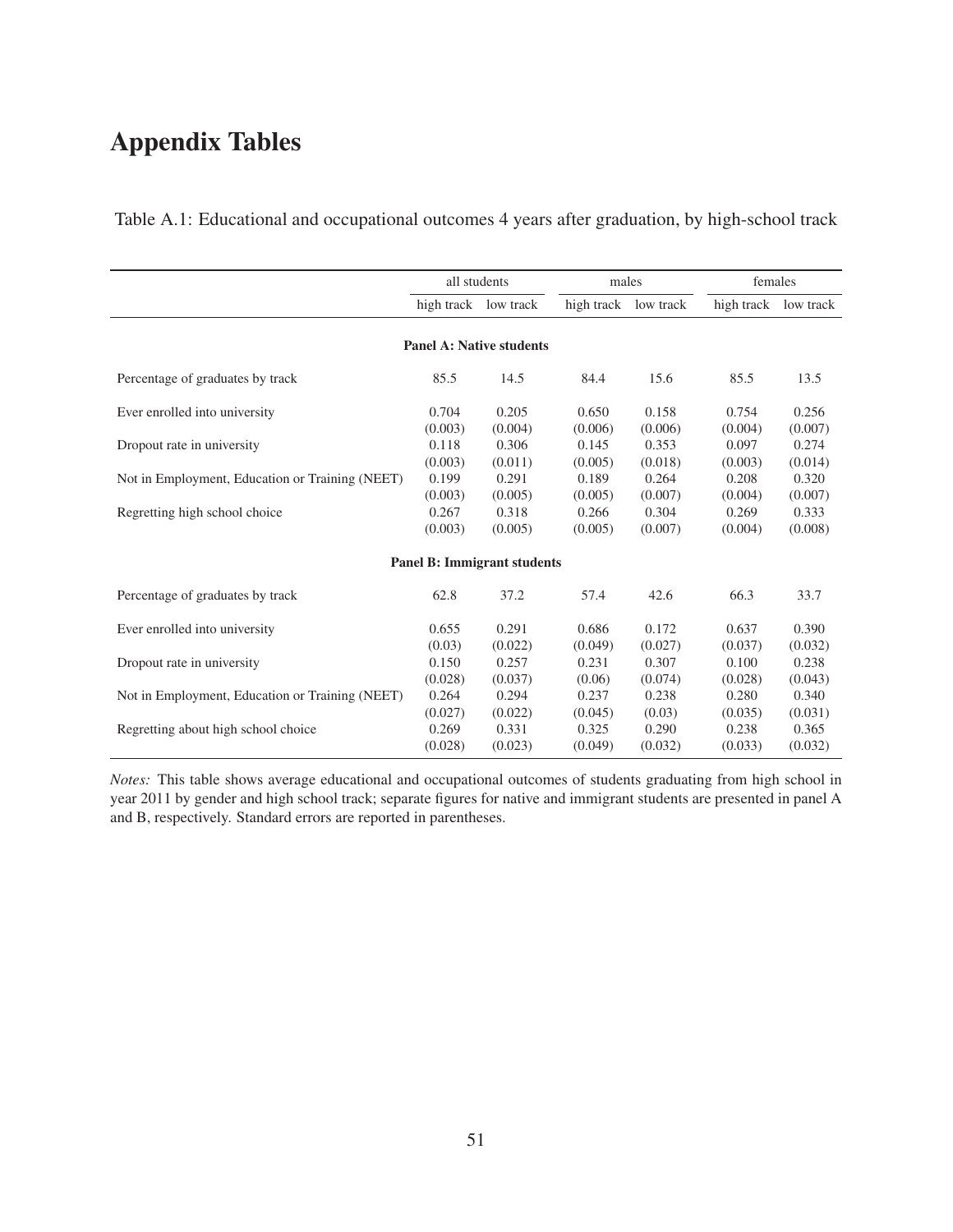|                        |             |             | Dependent variable: Choosing the high-track |             |             |             |
|------------------------|-------------|-------------|---------------------------------------------|-------------|-------------|-------------|
|                        | (1)         | (2)         | (3)                                         | (4)         | (5)         | (6)         |
|                        |             | Males       |                                             |             | Females     |             |
| Immigrant              | $-0.086***$ | $-0.078***$ | $-0.066***$                                 | $-0.048***$ | $-0.048***$ | $-0.027$    |
|                        | (0.021)     | (0.021)     | (0.021)                                     | (0.018)     | (0.018)     | (0.018)     |
| Low-educated Mother    |             | $-0.164***$ | $-0.134***$                                 |             | $-0.173***$ | $-0.136***$ |
|                        |             | (0.027)     | (0.028)                                     |             | (0.024)     | (0.025)     |
| Mid-educated Mother    |             | $-0.033*$   | $-0.015$                                    |             | $-0.064***$ | $-0.046***$ |
|                        |             | (0.018)     | (0.018)                                     |             | (0.018)     | (0.018)     |
| Low-educated Father    |             | $-0.056**$  | $-0.085***$                                 |             | $-0.035$    | $-0.038$    |
|                        |             | (0.023)     | (0.024)                                     |             | (0.024)     | (0.024)     |
| Mid-educated Father    |             | $0.031*$    | $-0.005$                                    |             | $0.041**$   | 0.024       |
|                        |             | (0.018)     | (0.017)                                     |             | (0.017)     | (0.017)     |
| Mother bluecollar      |             |             | $-0.044*$                                   |             |             | $-0.057***$ |
|                        |             |             | (0.022)                                     |             |             | (0.021)     |
| Mother home/unemployed |             |             | $-0.049$                                    |             |             | $-0.118***$ |
|                        |             |             | (0.036)                                     |             |             | (0.032)     |
| Father bluecollar      |             |             | $-0.018$                                    |             |             | $-0.032$    |
|                        |             |             | (0.026)                                     |             |             | (0.024)     |
| Father home/unemployed |             |             | 0.000                                       |             |             | $-0.015$    |
|                        |             |             | (0.020)                                     |             |             | (0.018)     |
| Constant               | $0.711***$  | $0.819***$  | $0.855***$                                  | $0.746***$  | $0.845***$  | $0.870***$  |
|                        | (0.009)     | (0.017)     | (0.017)                                     | (0.008)     | (0.016)     | (0.017)     |
| Observations           | 3,927       | 3,927       | 3,927                                       | 3,819       | 3,819       | 3,819       |
| R-squared              | 0.213       | 0.244       | 0.252                                       | 0.204       | 0.227       | 0.234       |

Table A.2: Immigrant students' probability of choosing the high-track, controlling for socioeconomic background

*Notes:* This table shows how immigrant status influences the probability of choosing the high-track. The dependent variable is a dummy equal to 1 for students choosing the high-track. The main explanatory variable is a dummy equal to 1 for immigrant students. The sample includes all students in control schools. All regressions control in addition for a second degree polynomial of test score in grade 6 (INVALSI6), a dummy for first generation immigrants, and province fixed effects. Standard errors clustered by school are reported in parentheses. \*, \*\*, and \*\*\* denote statistical significance at the 90%, 95%, and 99% confidence level, respectively.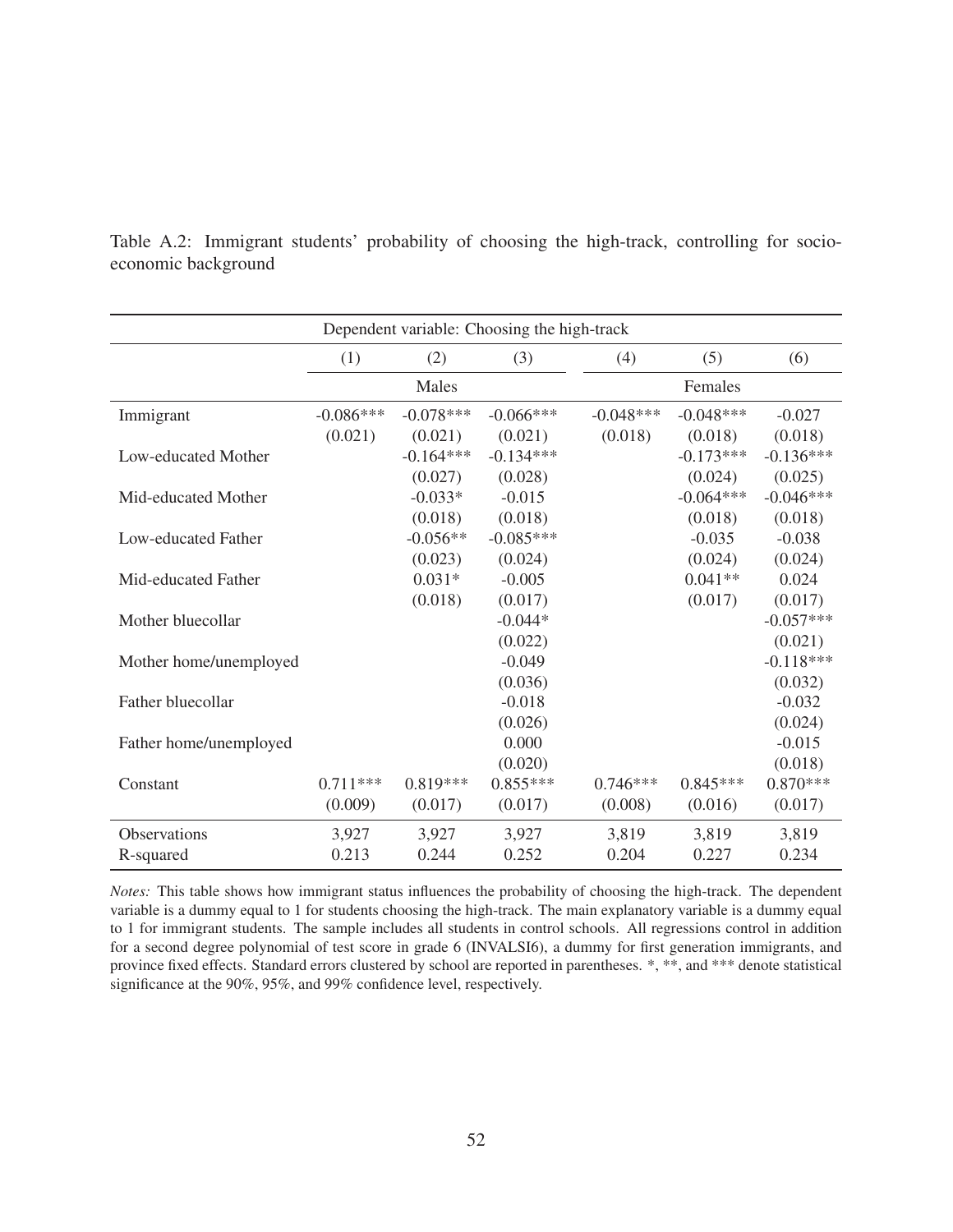|                             | (1)                   | (2)        | (3)        | (4)                    | (5)      | (6)                    |
|-----------------------------|-----------------------|------------|------------|------------------------|----------|------------------------|
| Dependent variable          | Demanding High-School |            |            | <b>Grade Retention</b> |          | Std Test Score grade 8 |
| School Questionnaire        | $-0.016$              | $-0.004$   | 0.008      | 0.007                  | $-0.061$ | $-0.085$               |
|                             | (0.039)               | (0.057)    | (0.021)    | (0.033)                | (0.100)  | (0.125)                |
| Female*School Questionnaire |                       | $-0.029$   |            | 0.004                  |          | 0.035                  |
|                             |                       | (0.069)    |            | (0.036)                |          | (0.140)                |
| Female                      |                       | $0.167***$ |            | $-0.058**$             |          | 0.168                  |
|                             |                       | (0.050)    |            | (0.025)                |          | (0.111)                |
| Constant                    | $0.759***$            | $0.676***$ | $0.052***$ | $0.081***$             | 0.004    | $-0.081$               |
|                             | (0.027)               | (0.042)    | (0.014)    | (0.023)                | (0.069)  | (0.087)                |
|                             |                       |            |            |                        |          |                        |
| <b>Observations</b>         | 620                   | 620        | 620        | 620                    | 552      | 552                    |
| R-squared                   | 0.000                 | 0.031      | 0.000      | 0.015                  | 0.001    | 0.015                  |

Table A.3: The effect of completing the questionnaire on soft skills in control schools

*Notes:* This table tests whether control students in schools selected for the questionnaire differ in their highschool choice, grade retention and performance in the standardized test score from students in the control schools not selected for the questionnaire. The dependent variable is a dummy equal to 1 for students choosing the hightrack in columns 1 and 2, a dummy equal to 1 if students are retained in grade 7 or 8 in columns 3 and 4 and the standardized value for the test score in columns 5 and 6. Standard errors clustered by school are reported in parentheses. \*, \*\*, and \*\*\* denote statistical significance at the 90%, 95%, and 99% confidence level, respectively.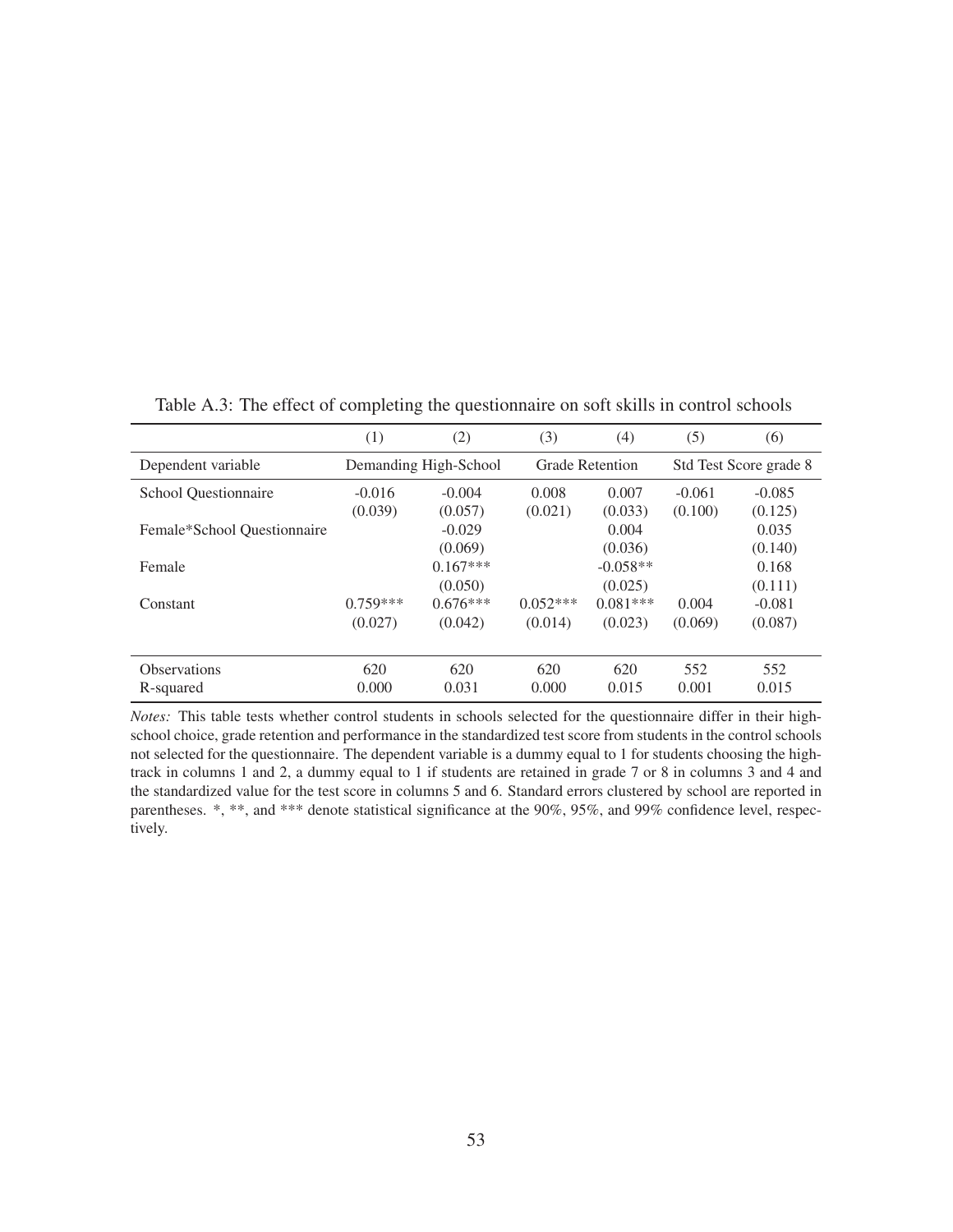| First principal component: Aspirations             |          |           |  |  |  |
|----------------------------------------------------|----------|-----------|--|--|--|
|                                                    | Loadings | std. err. |  |  |  |
| Goal University                                    |          |           |  |  |  |
| Self efficacy University                           | 1.649    | 0.050     |  |  |  |
| Self efficacy White collar                         | 0.753    | 0.030     |  |  |  |
| Self efficacy Manager                              | 0.631    | 0.030     |  |  |  |
| Second principal component: Perception of barriers |          |           |  |  |  |
|                                                    | Loadings | std. err. |  |  |  |
| Barriers economic                                  |          |           |  |  |  |
| Barriers family ideas                              | 1.339    | 0.087     |  |  |  |
| Barriers prejudice                                 | 0.837    | 0.063     |  |  |  |
| Barriers family plans and marriage                 | 1.001    | 0.074     |  |  |  |
| Barriers self esteem                               | 0.947    | 0.072     |  |  |  |

Table A.4: Principal component analysis, factor loadings

*Notes:* This table shows estimated factor loadings for the two principal components extracted from psychological measures; Satorra-Bentler robust standard errors are also presented. Measurements are categorical variables in a scale from 1 to 4. "Goal University" is the answer to the following question: *Thinking about your future, do you want to achieve an university degree?*. The measurements related to "Self efficacy" are the answers to the following questions: *Independently from your educational aim but thinking about your abilities, do you think you could get a university degree/ white collar job/ managerial job?*. The measurements related to "Barriers" are the answers to the following questions: *Do you think the following barriers could be an obstacle in the achievement of your educational aims? Economic resources/ The needs and ideas of your family/ Racial prejudice/ Family plans (children, marriage)/ Not feeling good enough*.

#### Table A.5: Initial vs. working sample

|                                                    |       |       |          |        | Treated Controls Difference P-value Std. Difference |
|----------------------------------------------------|-------|-------|----------|--------|-----------------------------------------------------|
| Initial sample                                     | 700   | 751   |          |        |                                                     |
| Fraction missing match MIUR-INVALSI                | 0.043 | 0.053 | $-0.010$ | [0.72] | $-0.049$                                            |
| Number of students with available MIUR-INVALSI     | 670   | 711   |          |        |                                                     |
| Fraction dropped between INVALSI6 and start of EOP | 0.109 | 0.128 | $-0.019$ | [0.51] | $-0.059$                                            |
| Final sample                                       | 597   | 620   |          |        |                                                     |

*Notes:* This table shows the sample size of treated and control students in our sample. P-value for difference in means are reported in parenthesis. The last column also reports the standardized difference between group averages.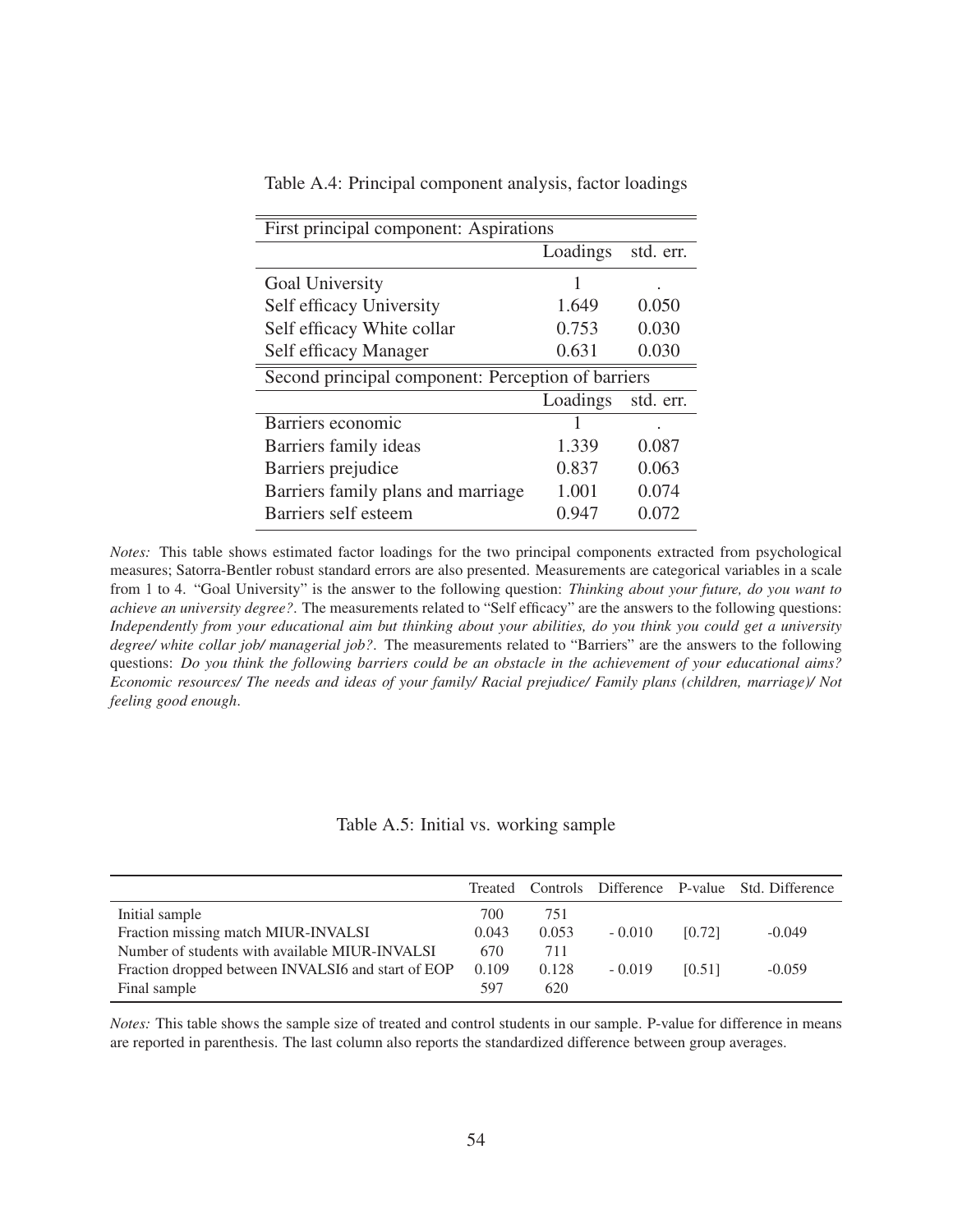|              | (1)     | (2)     | (3)      | (4)          |
|--------------|---------|---------|----------|--------------|
| Variable     | Treated | Control | Diff.    | Stand. Diff. |
| Albania      | 0.090   | 0.104   | 0.014    | 0.032        |
|              | (0.287) | (0.305) | (0.023)  |              |
| Romania      | 0.192   | 0.245   | 0.053    | 0.090        |
|              | (0.394) | (0.430) | (0.038)  |              |
| Morocco      | 0.085   | 0.082   | $-0.003$ | $-0.009$     |
|              | (0.280) | (0.275) | (0.020)  |              |
| Philippines  | 0.106   | 0.069   | $-0.038$ | $-0.095$     |
|              | (0.309) | (0.253) | (0.026)  |              |
| Peru         | 0.058   | 0.057   | $-0.001$ | $-0.003$     |
|              | (0.234) | (0.232) | (0.015)  |              |
| Ecuador      | 0.052   | 0.062   | 0.010    | 0.032        |
|              | (0.221) | (0.241) | (0.018)  |              |
| China        | 0.056   | 0.054   | $-0.003$ | $-0.009$     |
|              | (0.231) | (0.225) | (0.016)  |              |
| Observations | 620     | 597     | 1,217    |              |

Table A.6: Balance Table of the nationality of treated and control students

*Notes:* This table shows the most common nationality of treated and control students in our sample. P-values for difference in means are reported in square brackets. The last column also reports the standardized difference between group averages.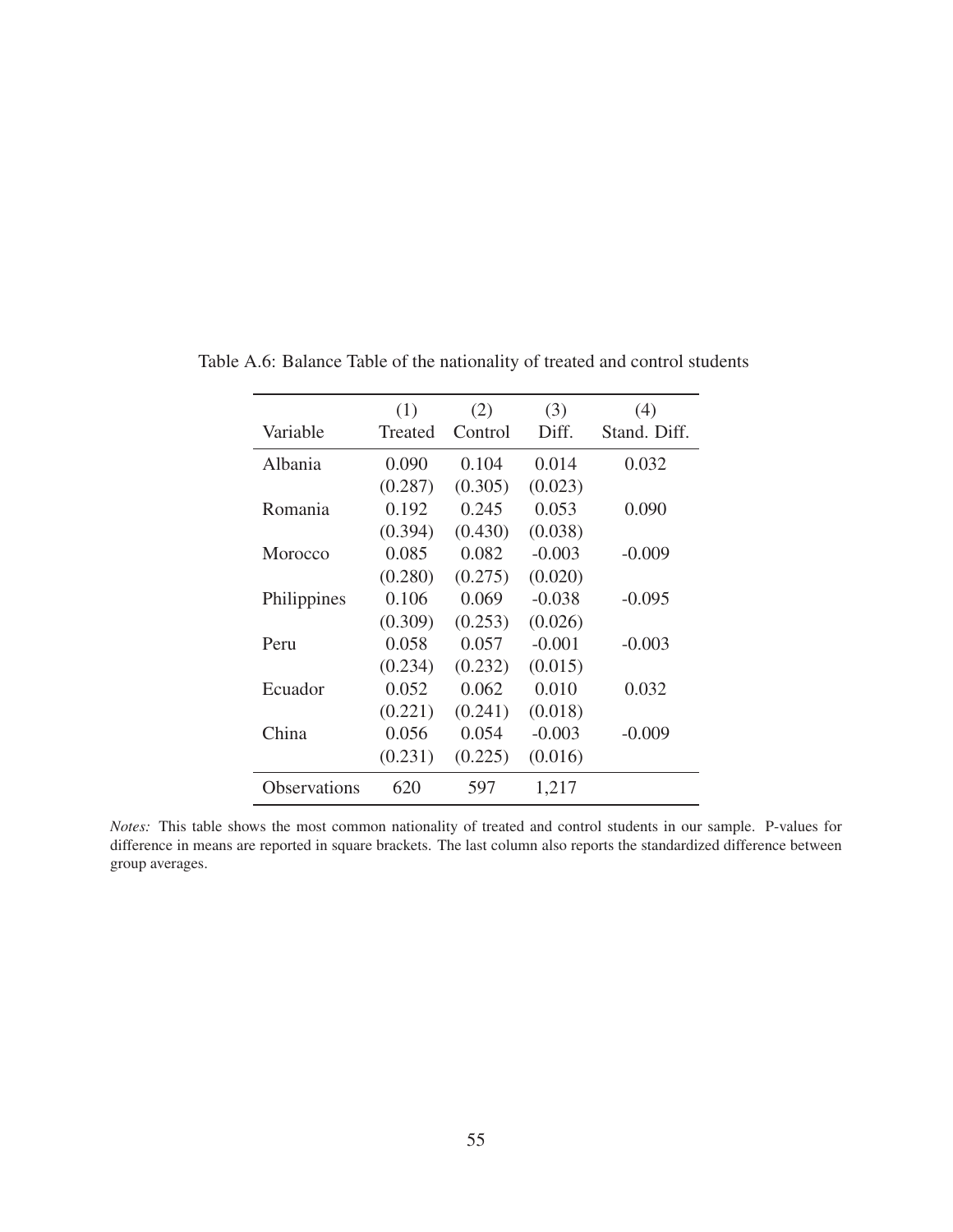|                     | (1)               | (2)                     | (3)               | (4)                    |
|---------------------|-------------------|-------------------------|-------------------|------------------------|
| Panel A:            |                   |                         |                   |                        |
| Dep. var.           | No. CALP Meetings | No. Counseling Meetings | Choice High Track | <b>Grade Retention</b> |
| <b>RDD</b> Estimate | $-5.418**$        | 1.006                   | $-0.024$          | $-0.023$               |
|                     | (2.575)           | (0.934)                 | (0.0758)          | (0.0250)               |
| <b>Observations</b> | 565               | 565                     | 565               | 565                    |
| Panel $B$ :         |                   |                         |                   |                        |
| Dep. var.           | Aspirations       | Perception of Barriers  | <b>INVALSI8</b>   | Teachers' recom.       |
| <b>RDD</b> Estimate | $-0.143$          | $-0.020$                | $-1.900$          | $-0.002$               |
|                     | (0.127)           | (0.0877)                | (2.775)           | (0.111)                |
| <b>Observations</b> | 404               | 404                     | 512               | 565                    |

#### Table A.7: RDD effects

*Notes:* This table shows the RDD effect of CALP on several outcomes, as reported also in Figures 7 and ??. Squared Order Local Polynomial. \*, \*\*, and \*\*\* denote statistical significance at the 90%, 95%, and 99% confidence level, respectively.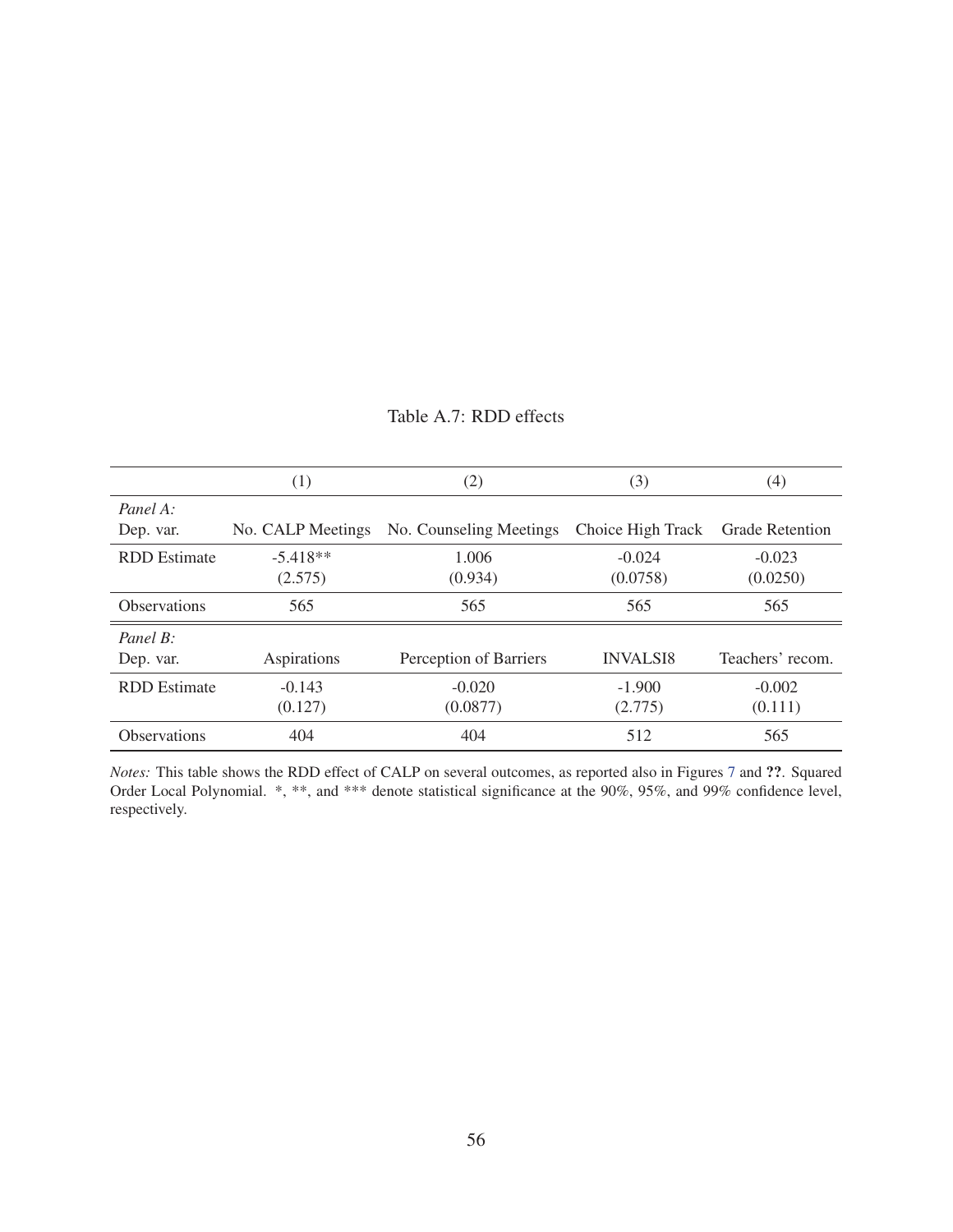| ITT on                                        |          |       | Coefficient p-value p-value FWER |  |  |  |
|-----------------------------------------------|----------|-------|----------------------------------|--|--|--|
| Group 1: aspirations                          |          |       |                                  |  |  |  |
| Goal University                               | 0.087    | 0.073 | 0.082                            |  |  |  |
| Self efficacy University                      | 0.201    | 0.018 | 0.054                            |  |  |  |
| Self efficacy Whitecollar                     | 0.215    | 0.001 | 0.007                            |  |  |  |
| Self efficacy Manager                         | 0.150    | 0.027 | 0.062                            |  |  |  |
| Group 2: perception of environmental barriers |          |       |                                  |  |  |  |
| Barriers economic                             | $-0.182$ | 0.008 | 0.019                            |  |  |  |
| Barriers family ideas                         | $-0.203$ | 0.002 | 0.007                            |  |  |  |
| Barriers prejudice                            | $-0.280$ | 0.000 | 0.001                            |  |  |  |
| Barriers family formation and marriage        | $-0.087$ | 0.177 | 0.177                            |  |  |  |
| Barriers self esteem                          | $-0.274$ | 0.000 | 0.001                            |  |  |  |

Table A.8: Treatment effect on soft skills (by survey question)

*Notes:* Robust standard errors clustered at school level. All regressions include generation of immigration, province and squared test score. P-values are adjusted for multiple hypothesis testing using the free step-down resampling method (Westfall and Young, 1993) to control the family-wise error rate (FWER). Measurements are categorical variables in a scale from 1 to 4. "Goal University" is the answer to the following question: *Thinking about your future, do you want to achieve an university degree?*. The measurements related to "Self efficacy" are the answers to the following questions: *Independently from your educational aim but thinking about your abilities, do you think you could get a university degree/ white collar job/ managerial job?*. The measurements related to "Barriers" are the answers to the following questions: *Do you think the following barriers could be an obstacle in the achievement of your educational aims? Economic resources/ The needs and ideas of your family/ Racial prejudice/ Family plans (children, marriage)/ Not feeling good enough*.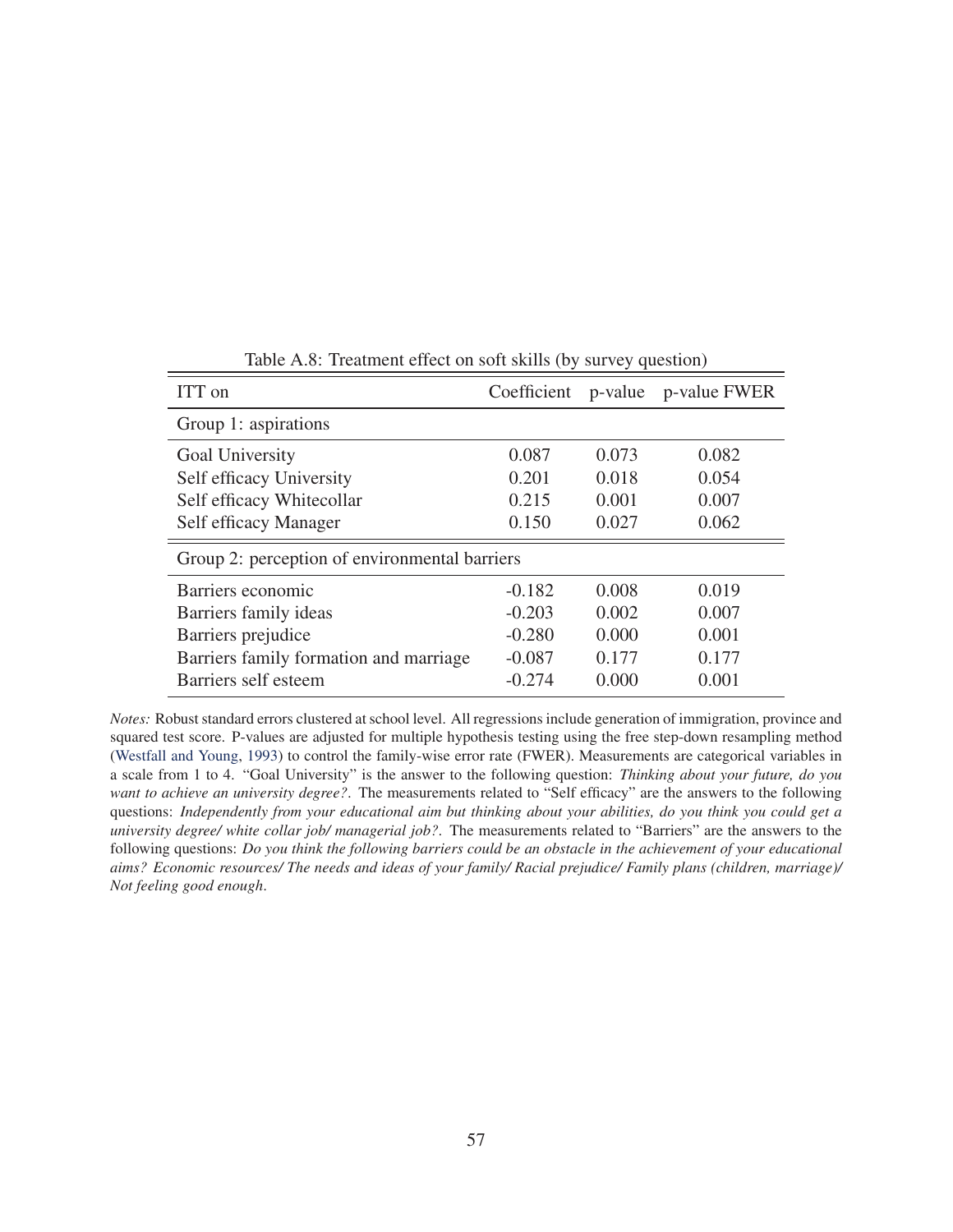| Outcome: Choosing the high-track                  | (1)                   |         | (2)                   |         | (3)                   |         |
|---------------------------------------------------|-----------------------|---------|-----------------------|---------|-----------------------|---------|
| Mediating factors: $H_0: \alpha_1^j = \alpha_0^j$ | <b>Test Statistic</b> | p-value | <b>Test Statistic</b> | p-value | <b>Test Statistic</b> | p-value |
| Aspirations                                       | 1.50                  | [0.14]  | 1.34                  | [0.18]  | 1.68                  | [0.10]  |
| <b>Barriers</b>                                   | 1.14                  | [0.26]  | 1.04                  | [0.30]  | 0.49                  | [0.63]  |
| <b>INVALSI8</b>                                   |                       |         | 0.14                  | [0.89]  | 0.60                  | [0.55]  |
| Teachers' recommendation                          |                       |         |                       |         | 0.60                  | [0.55]  |
| Controls: $H_0: \beta_1^i = \beta_0^i$            | <b>Test Statistic</b> | p-value | <b>Test Statistic</b> | p-value | <b>Test Statistic</b> | p-value |
| <b>INVALSI6</b>                                   | 0.72                  | [0.47]  | 0.55                  | [0.58]  | 0.88                  | [0.38]  |
| INVALSI6 sq.                                      | 1.58                  | [0.12]  | 1.49                  | [0.14]  | 1.39                  | [0.17]  |
| First generation immigrant                        | 0.96                  | [0.34]  | 0.86                  | [0.39]  | 0.74                  | [0.46]  |
| Prov BS                                           | 1.53                  | [0.13]  | 1.33                  | [0.19]  | 0.46                  | [0.65]  |
| Prov GE                                           | 1.10                  | [0.28]  | 1.00                  | [0.32]  | 1.32                  | [0.19]  |
| Prov MI                                           | 0.29                  | [0.77]  | 0.06                  | [0.96]  | 0.51                  | [0.61]  |
| Prov PD                                           | 0.60                  | [0.55]  | 0.33                  | [0.75]  | 0.17                  | [0.86]  |
| Prov TO                                           | 0.98                  | [0.33]  | 0.98                  | [0.33]  | 0.31                  | [0.76]  |
| F-test                                            | 1.37                  | [0.21]  | 1.28                  | [0.26]  | 1.35                  | [0.23]  |

Table A.9: Specification test, Males

*Notes:* The first panel tests whether the treatment group regression coefficients in equation 2 are the same as the control group coefficients:  $H_0: \alpha_1^i = \alpha_0^i$ , for each potential channel  $\theta$ . The second panel tests whether the treatment group regression coefficients are the same as the control group coefficients:  $H_0: \beta_1^i = \beta_0^i$ , for each potential control variable X. In column (1), we consider only two mediating factors, i.e. aspirations and barriers, while in column (2) we include also the achievement test scores and in column (3) teachers' track recommendation.

Table A.10: Decomposition of the effect of EOP on high-school choice, male students (Gelbach, 2016)

|                                   | (1)       |         | (2)       |         | (3)       |         |
|-----------------------------------|-----------|---------|-----------|---------|-----------|---------|
|                                   | Explained | p-value | Explained | p-value | Explained | p-value |
| Aspiration                        | 0.0354    | [0.034] | 0.0291    | [0.042] | 0.0264    | [0.046] |
| <b>Barriers</b>                   | 0.0046    | [0.602] | 0.0067    | [0.446] | 0.0042    | [0.620] |
| Cognitive skills                  |           |         | 0.0178    | [0.085] | 0.0105    | [0.190] |
| Teachers' recommendation          |           |         |           |         | 0.0385    | [0.011] |
| Total explained                   | 0.0400    | [0.032] | 0.0537    | [0.010] | 0.0796    | [0.001] |
| EOP effect on choosing high-track | 0.091     |         | 0.091     |         | 0.091     |         |

*Notes:* This table decomposes the effect of EOP between changes in personality skills (aspirations and perception of barriers), increased schooling achievement (as measured by INVALSI8) and teachers' recommendations. The decomposition follows the method devised by Gelbach (2016).